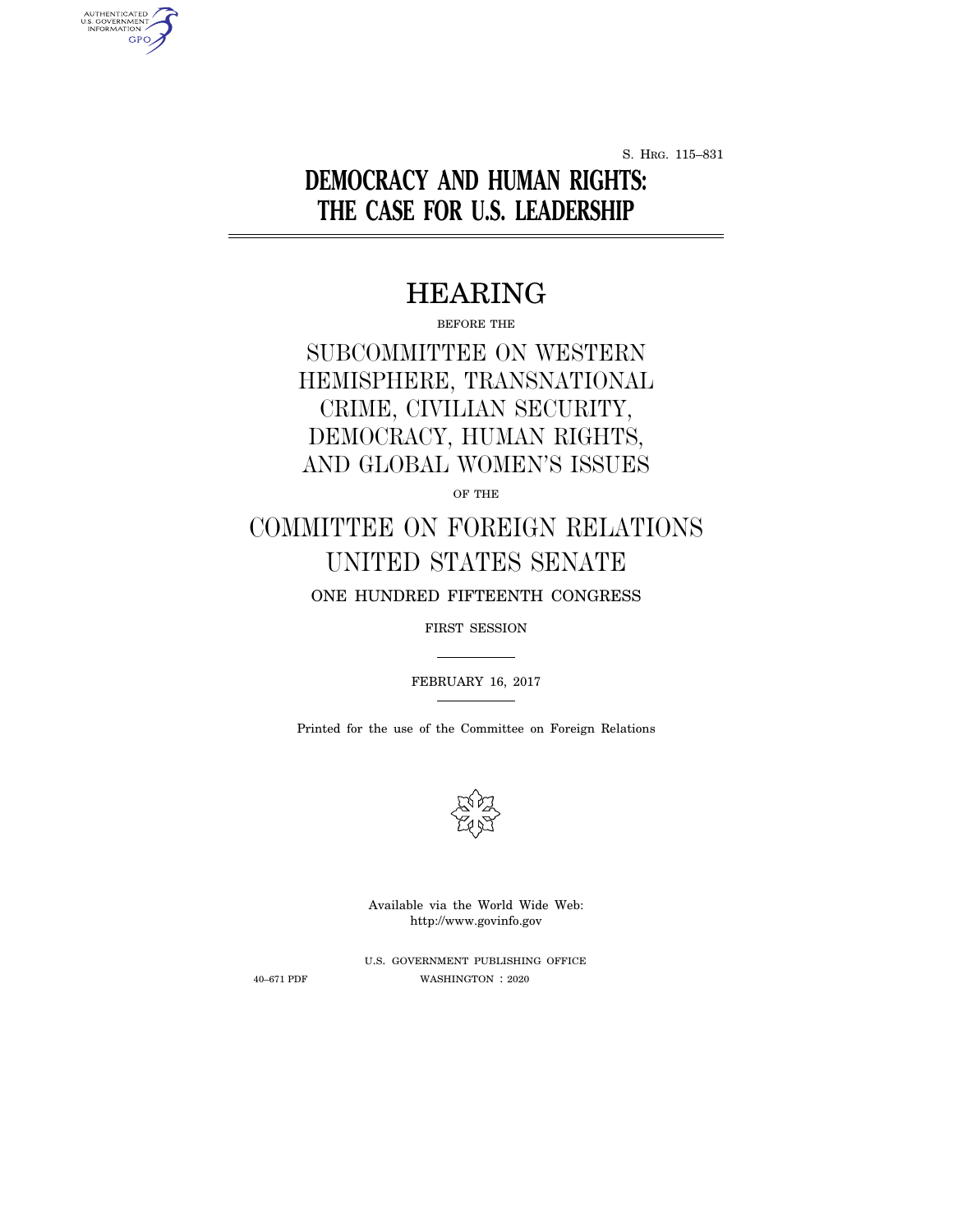# COMMITTEE ON FOREIGN RELATIONS

BOB CORKER, Tennessee, *Chairman*

JAMES E. RISCH, Idaho MARCO RUBIO, Florida RON JOHNSON, Wisconsin JEFF FLAKE, Arizona CORY GARDNER, Colorado TODD YOUNG, Indiana JOHN BARRASSO, Wyoming JOHNNY ISAKSON, Georgia ROB PORTMAN, Ohio RAND PAUL, Kentucky

BENJAMIN L. CARDIN, Maryland ROBERT MENENDEZ, New Jersey JEANNE SHAHEEN, New Hampshire CHRISTOPHER A. COONS, Delaware TOM UDALL, New Mexico CHRISTOPHER MURPHY, Connecticut TIM KAINE, Virginia EDWARD J. MARKEY, Massachusetts JEFF MERKLEY, Oregon CORY A. BOOKER, New Jersey

TODD WOMACK, *Staff Director* JESSICA LEWIS, *Democratic Staff Director* JOHN DUTTON, *Chief Clerk*

# SUBCOMMITTEE ON WESTERN HEMISPHERE, TRANSNATIONAL CRIME, CIVILIAN SECURITY, DEMOCRACY, HUMAN RIGHTS, AND GLOBAL WOMEN'S ISSUES

MARCO RUBIO, Florida, *Chairman*

RON JOHNSON, Wisconsin JEFF FLAKE, Arizona CORY GARDNER, Colorado JOHNNY ISAKSON, Georgia

ROBERT MENENDEZ, New Jersey TOM UDALL, New Mexico JEANNE SHAHEEN, New Hampshire TIM KAINE, Virginia

(II)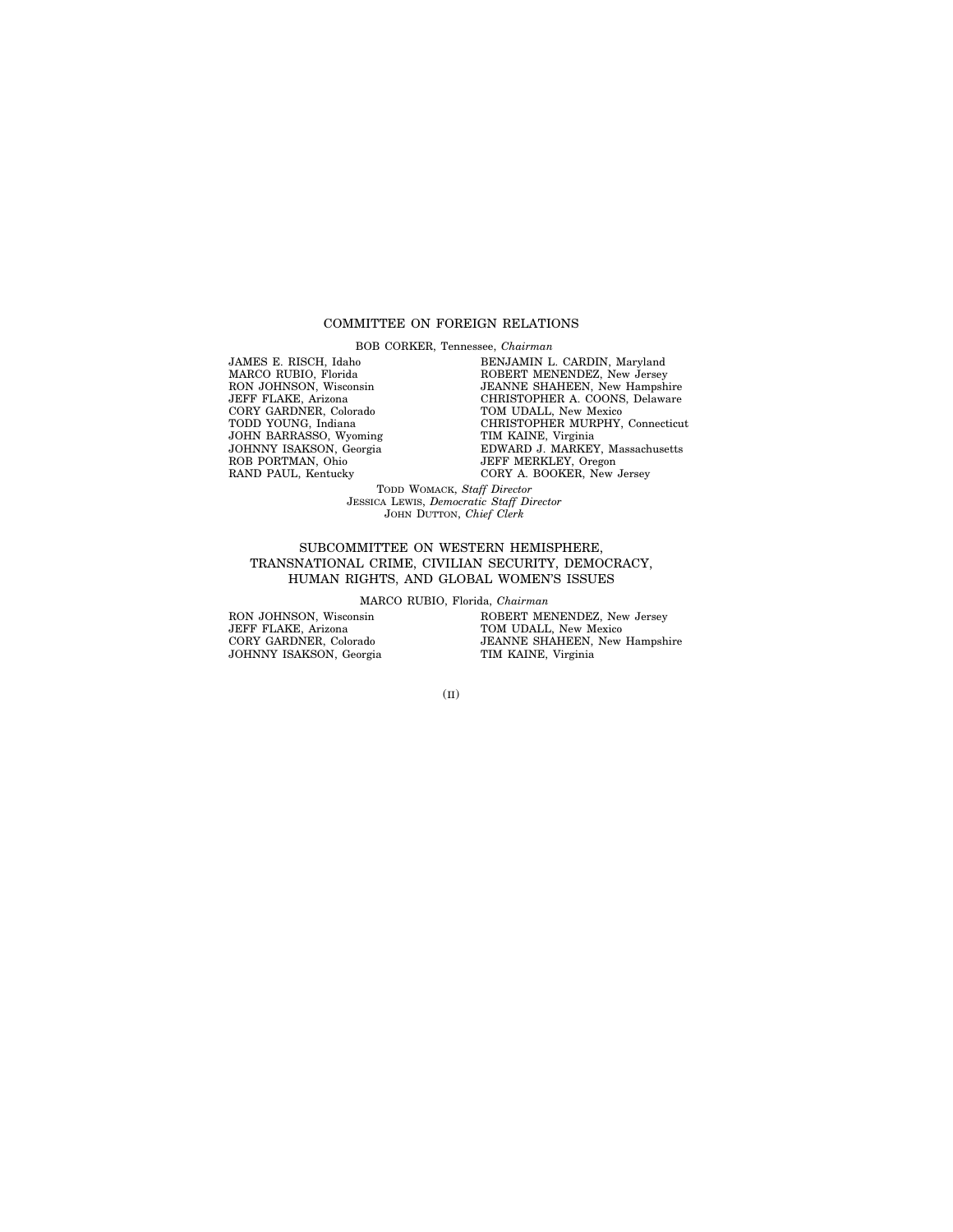# C O N T E N T S

|                                                                            | Page     |
|----------------------------------------------------------------------------|----------|
|                                                                            | 1        |
|                                                                            | 4        |
| Gershman, Carl, President, National Endowment for Democracy, Washington,   |          |
|                                                                            | 6<br>8   |
| Green, Hon. Mark, President, International Republican Institute, Wash-     |          |
|                                                                            | 10<br>12 |
| Wollack, Kenneth, President, National Democratic Institute, Washington, DC | 15<br>17 |
| Machado, Danilo "El Sexto" Maldonado, Cuban Artist and Human Rights        |          |
| Activist                                                                   | 31<br>33 |
| Eldosari, Dr. Halah, Visiting Scholar and Human Rights Activist, Wash-     | 35       |
|                                                                            | 37       |
| Kasparov, Garry, Chairman, Human Rights Foundation, New York, NY           | 39<br>41 |
|                                                                            |          |

# ADDITIONAL MATERIAL SUBMITTED FOR THE RECORD

| Responses of Carl Gershman to Questions Submitted by Senator Tim Kaine | 52 |
|------------------------------------------------------------------------|----|
| Response of Hon. Mark Green to Question Submitted by Senator Tim Kaine | 54 |
| Response of Kenneth Wollack to Question Submitted by Senator Tim Kaine | 54 |

(III)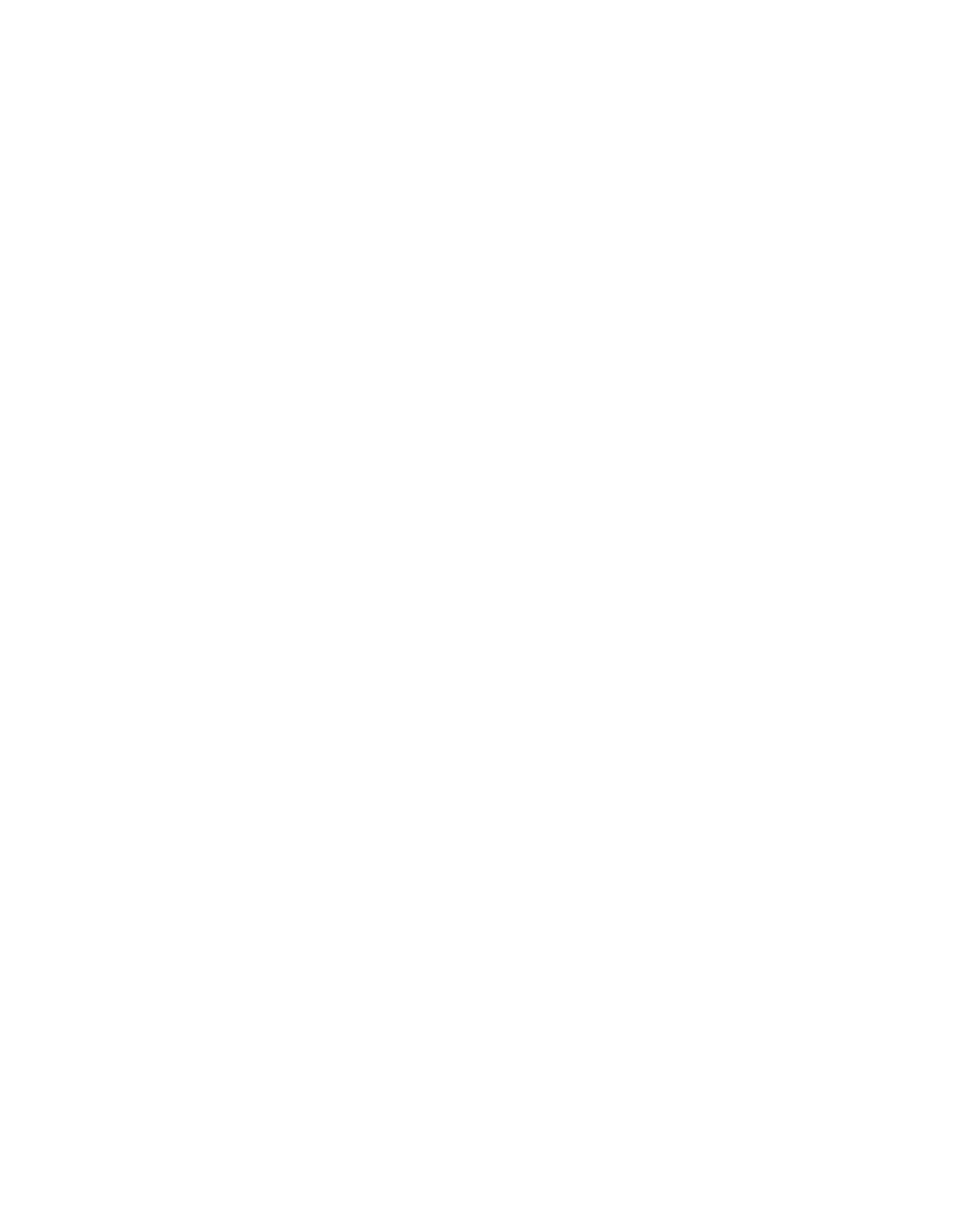# **DEMOCRACY AND HUMAN RIGHTS: THE CASE FOR U.S. LEADERSHIP**

# **THURSDAY, FEBRUARY 16, 2017**

U.S. SENATE,<br>SUBCOMMITTEE ON WESTERN HEMISPHERE,<br>TRANSNATIONAL CRIME, CIVILIAN SECURITY, DEMOCRACY,<br>HUMAN RIGHTS, AND GLOBAL WOMEN'S ISSUES,<br>COMMITTEE ON FOREIGN RELATIONS,<br>*Washington, DC.* 

The subcommittee met, pursuant to notice, at 2:48 p.m. in room 419, Dirksen Senate Office Building, Hon. Marco Rubio, chairman of the subcommittee, presiding.

Present: Senators Rubio [presiding], Gardner, Menendez, and Kaine.

# **OPENING STATEMENT OF HON. MARCO RUBIO, U.S. SENATOR FROM FLORIDA**

Senator RUBIO. This hearing of the Subcommittee on the Western Hemisphere, Transnational Crime, Civilian Security, Democracy, Human Rights, and Global Women's Issues will come to order.

The title of this hearing is ''Democracy and Human Rights: The Case for U.S. Leadership.'' We are going to have two panels testifying today. The first will feature Mr. Carl Gershman, president of the National Endowment for Democracy; the Honorable Mark Green, the president of the International Republican Institute; and Mr. Kenneth Wollack, who is the president of the National Democratic Institute, all have long and distinguished careers in this field, and we are fortunate to have them here today.

The second panel will include Mr. Garry Kasparov, who is the chairman of the Human Rights Foundation; Dr. Halah Eldosari, a visiting scholar and human rights activist; and Mr. Danilo ''El Sexto'' Maldonado Machado, who is a Cuban artist and human rights activist. Each of these individuals have suffered some form of oppression, harassment, or marginalization by their governments, and I am confident the stories they will share today will shine a powerful light on those who attempt to violate the human rights and the freedom that every person is entitled to.

We look forward to hearing your testimony. We thank everyone in attendance for being here. I specifically want to acknowledge the leadership of NED's core institutes representing labor and business, Shawna Bader-Blau and Andrew Wilson.

Today, we will discuss a topic which I believe is especially timely not simply because we are at the start of a new administration,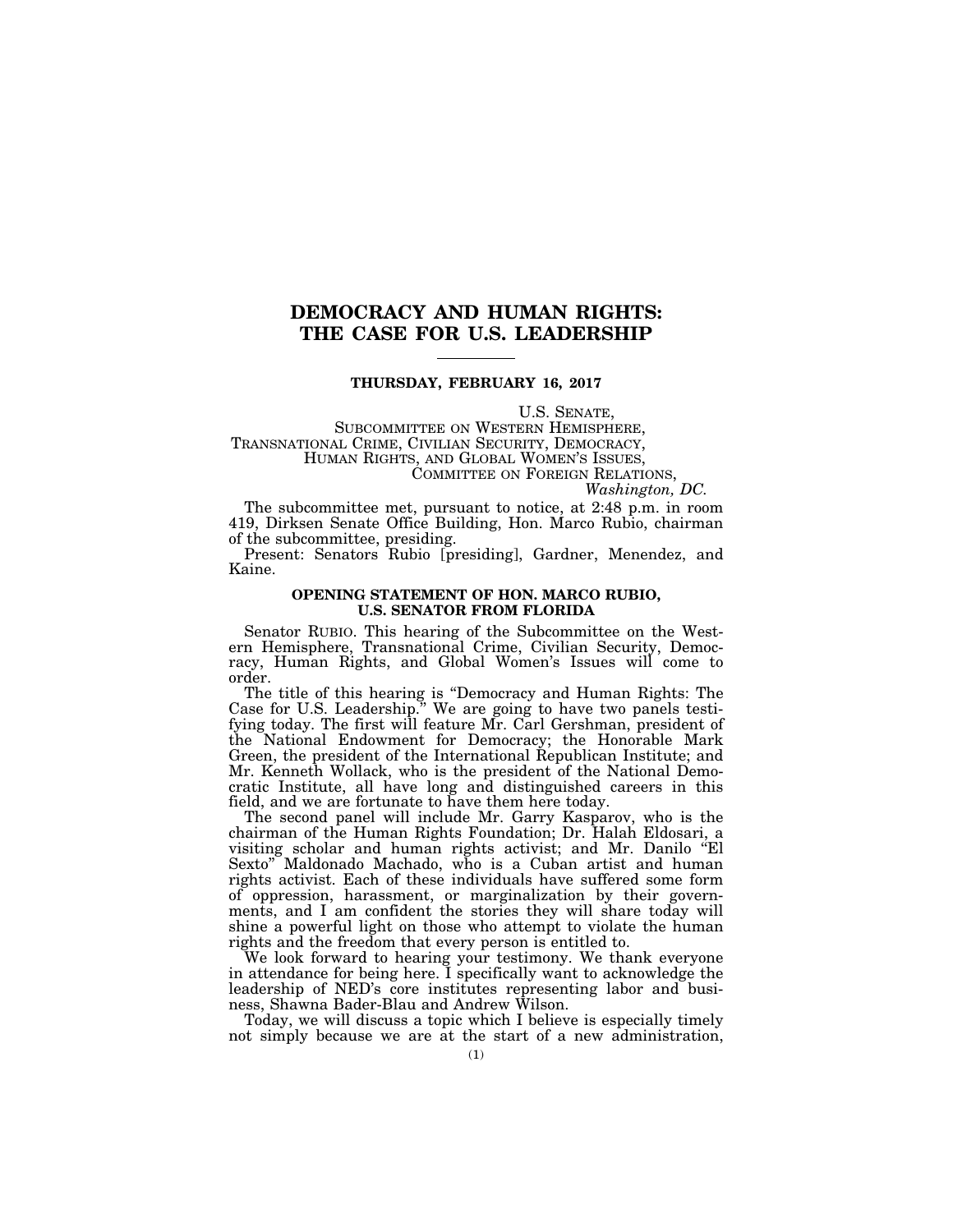which continues to formulate its foreign policy, but also because a cursory glance around the globe reveals disturbing trends of an authoritarian resurgence threatening human rights and democracy. From Russia to China, from North Korea to Venezuela, authoritarianism is on the rise. Human freedom is under assault, and restrictive new NGO laws are being used to crush civil society. Press freedom is being challenged. Just yesterday, we saw the expulsion of CNN en Espanol from Venezuela, and political dissidents often feel isolated and abandoned while those who repress them do so with seeming impunity.

Many of our historic alliances with other leading democracies are fraying while authoritarian regimes are closely collaborating and empowering other dictators. Some of the world's most egregious human rights violators retain well-paid lobbyists and P.R. firms. They engage in sophisticated expressions of soft power in the media through so-called think tanks and academia and even the entertainment industry. It feels like freedom fighters are constantly playing catch-up.

Earlier this month, Vladimir Kara-Murza of Open Russia was suspected of being poisoned for a second time. I understand that he is now recovering and will hopefully be released from the hospital shortly. He has been a target of the Russian Government for some time.

Later this month, February 27th will be the second anniversary of the assassination of his close ally, Boris Nemtsov, who was murdered in view of the Kremlin after speaking out against Russia's aggression in Ukraine and Vladimir Putin's corruption. We invited his daughter Zhanna Nemtsova to testify today, but she was unable to attend due to prior commitments. I would, however, like to enter into the record a report from her organization detailing the figures of political prisoners in Russia.

[The information referred to above was not available at time of print.]

Senator RUBIO. In the seminal work, The Case for Democracy, famed Soviet dissident Natan Sharansky, divides nations into free and fear societies. He writes, quote, "A simple way to determine whether the right to dissent in a particular society is being upheld is to apply the town-square test. Can a person walk into the middle of the town square and express his or her views without fear of arrest, imprisonment, or physical harm? If he can, then that person is living in a free society, and if not, it is a fear society,'' end quote.

For the Chinese lawyer, the Russian journalist, the Saudi blogger, the Venezuelan activist, the Cuban artist, the Bahraini civil society leader, there is no question they are living in fear societies. Their attempts to freely—and I would add courageously—express themselves are met with harsh and unyielding repression.

Civil rights champion, the Reverend Martin Luther King, Jr., famously said, ''Injustice anywhere is a threat to justice everywhere.'' As the title of today's hearing makes clear, I believe and I think it is safe to say that Ranking Member Menendez agrees as well that there is indeed a convincing case to be made for strong, principled U.S. leadership in the promotion and support of democracy and human rights globally on this moral imperative alone.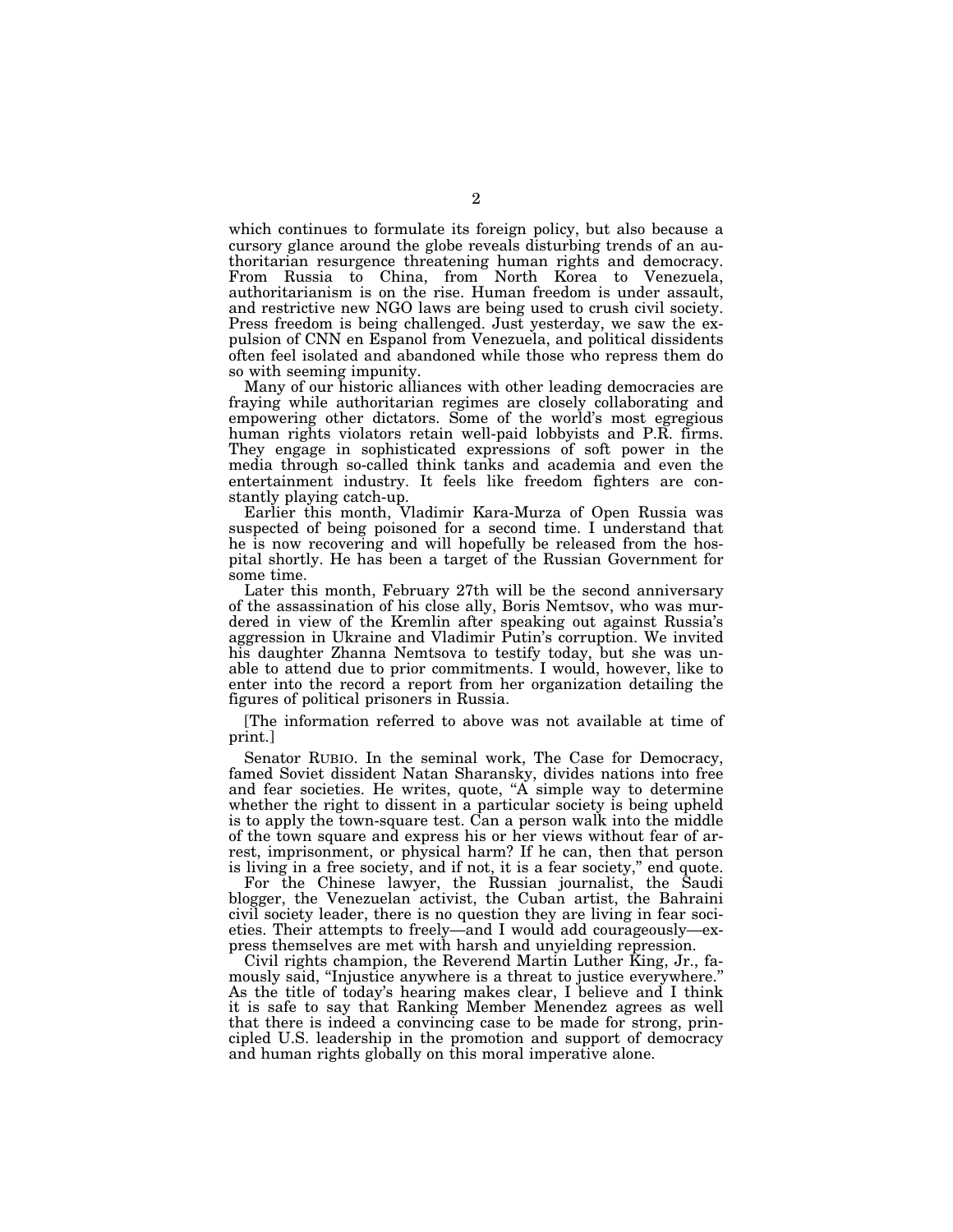I recognize this is not a universal belief. It never has been, even during the heyday of the Soviet Union, and certainly, it is not now when there is no monolith enemy or single ideological counterpart to the free world.

While the American people remain among the most generous in the world, widely giving to charitable causes both domestically and internationally, altruism or even the moral impetus to stand with the oppressed and marginalized is insufficient motivation for many, especially when they consider our own decrepit infrastructure, our shuttered factories, our mounting national debt, and other priorities here at home.

So for those of who believe in the merits of this work, the burden is on us to make the case for why U.S. foreign policy must be infused with the values at the center of our own experiment in selfgovernance. It is incumbent upon us to explore and explain why the support of emerging democracies should be a core U.S. national interest precisely because it is a national security imperative, and I hope today's hearing will provide a platform to do so.

We need not abandon any notion of realpolitik. I recently read a National Review piece that captured a conversation that Mr. Kasparov had with Czech writer and dissident Vaclav Havel in which Havel noted, "Now and then, you have to negotiate with evil regimes but you do not have to do so without bringing up human rights.'' Take Ronald Reagan. He negotiated with the Soviet Union about arms control and geopolitics, but he always put political prisoners on the table.

With the previous administration, these issues took a back seat to other geopolitical goals, whether it was greater collaboration with China on climate change and the global economic crisis, the resumption of diplomatic relations with the tyranny in Cuba, or the prospects of a grand bargain with Iran. Dissidents in these and other countries often felt ignored and forgotten by the United States.

My critique is not reserved for a Democratic administration. I raised these issues with our Secretary of State—our new Secretary of State during his confirmation hearing and I am—was concerned and remain so about the way he addressed them. I intend to continue to highlight the importance of democracy and human rights as senior State Department nominees come before our committee for consideration. And as I stated when I voted for Mr. Tillerson, my support of or opposition to those nominees will be based in part on their willingness to make these issues a priority.

I believe it is vital for the Secretary, for his deputies, for senior White House officials, including the President and Vice President, to meet publicly with dissidents and human rights activists, as President Trump and Vice President Pence did last night with Lilian Tintori, the wife of Venezuelan opposition figure Leopoldo Lopez. It is essential that the leaders of the world's greatest democracy issue statements of support and solidarity and, where appropriate, condemnations when grave human rights abuses occur.

I urge the administration to request robust democracy funding for such work in the upcoming budget cycle and to utilize recently passed legislation from the previous Congress, which provides the State Department new tools to advance the cause of human rights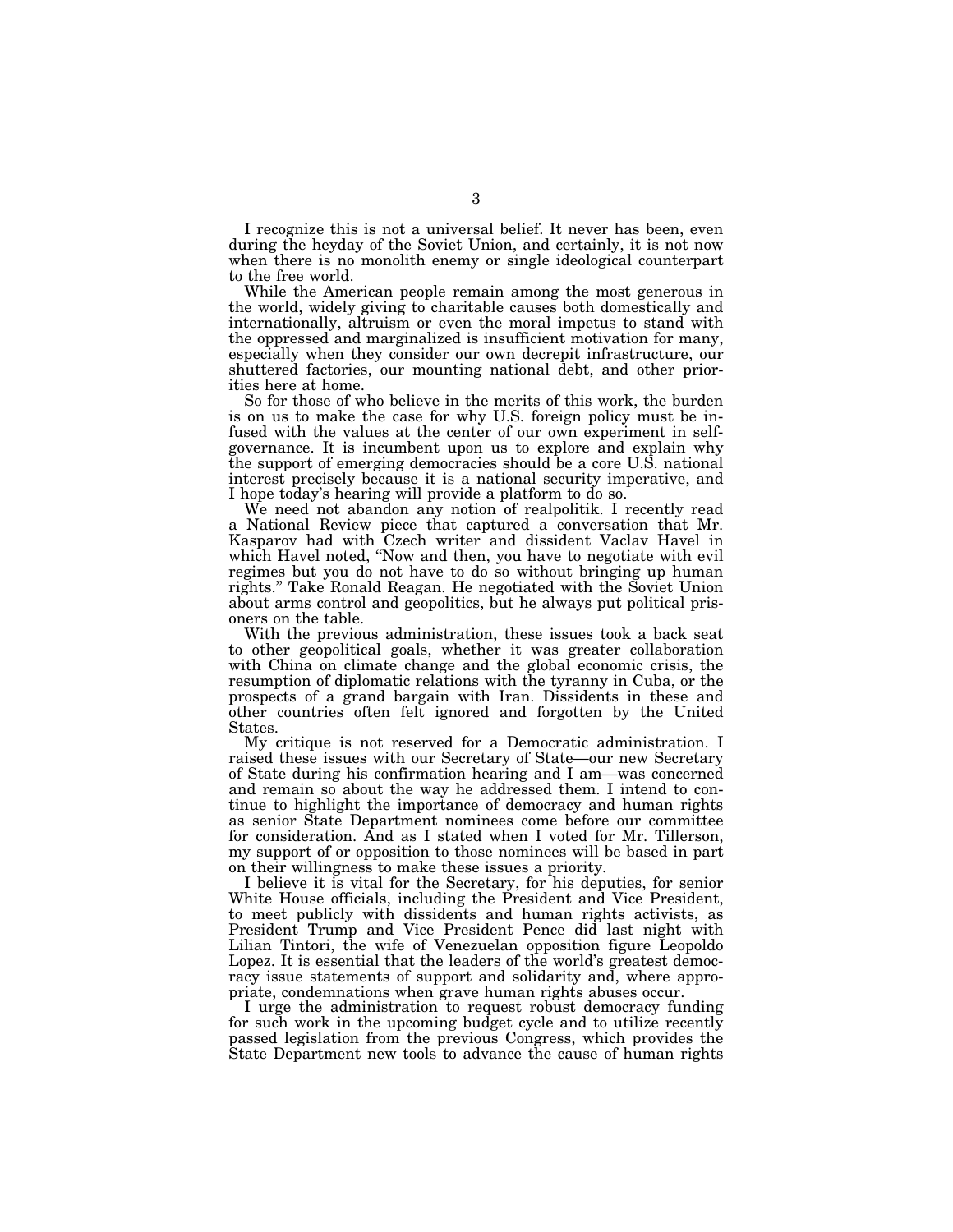and human dignity, foremost among them, the global Magnitsky Act, which the ranking member was so involved in.

Writing eloquently and ominously in the Wall Street Journal last year, one of our witnesses Mr. Kasparov noted ''Globalization has made it easy for the enemies of the free world to spread their influence in ways the Soviet leadership could not have imagined while the West has lost the will to defend itself and its values.'' I pray this warning is not borne out of—borne out by reality.

Consider the contrast with Natan Sharansky's account of being held in an 8 by 10 foot cell in a Siberian prison in 1983 when his Soviet jailers allowed him to read the latest issue of the official Communist Party newspaper. Sharansky recalled the front-page article condemning Reagan's famous ''Evil Empire'' speech. And he wrote, "Tapping on the walls and talking through toilets, political prisoners spread the word of Reagan's so-called provocation.'' The dissidents were ecstatic. Finally, the leader of the free world had spoken the truth, a truth that burns inside the heart of each and every one of us.

I believe we are at an inflection point and that the stakes could not be higher, as we will no doubt hear today. We must commit anew to a robust defense of our values because they are not merely American values. Rather, they reflect the yearning of millions of people around the world who live in societies dominated by fear and oppression but who look to the United States of America to champion their cause to full exercise their God-given rights.

I look forward to hearing from our witnesses. You have experience in the field and on the ground that will contribute greatly to what can so easily become abstract policy discussions. I turn now over to the ranking member, Senator Menendez.

### **STATEMENT OF HON. BOB MENENDEZ, U.S. SENATOR FROM NEW JERSEY**

Senator MENENDEZ. Well, Thank you, Mr. Chairman. And, Mr. Chairman, since this is the first hearing of the subcommittee, I want to say I look forward to working with you on the subcommittee's enormous breadth and scope of jurisdiction. From the Western Hemisphere to transnational crime to civilian security to democracy and human rights and global women's issues, we have a lot of ground to cover, and we are fortune to be able to do so. And I look forward to working with you, as I have on the full committee and in the Senate.

I want to welcome our distinguished guests for both panels. We are honored to have you and very much forward to—looking forward to hearing your testimony. I would like to thank the chairman for making this our first subcommittee hearing of the new Congress. For so many reasons I cannot think of a more important topic: democracy, human rights, and the case for U.S. leadership for this subcommittee and truly for the Foreign Relations Committee as a whole to address.

The United States itself was built on the dreams and deep beliefs of aspirational individuals, those of individual liberty, of inalienable rights, and of a system of governance that treats all individuals equally. This democratic vision led to the creation of a system of government that protects fundamental freedoms that we become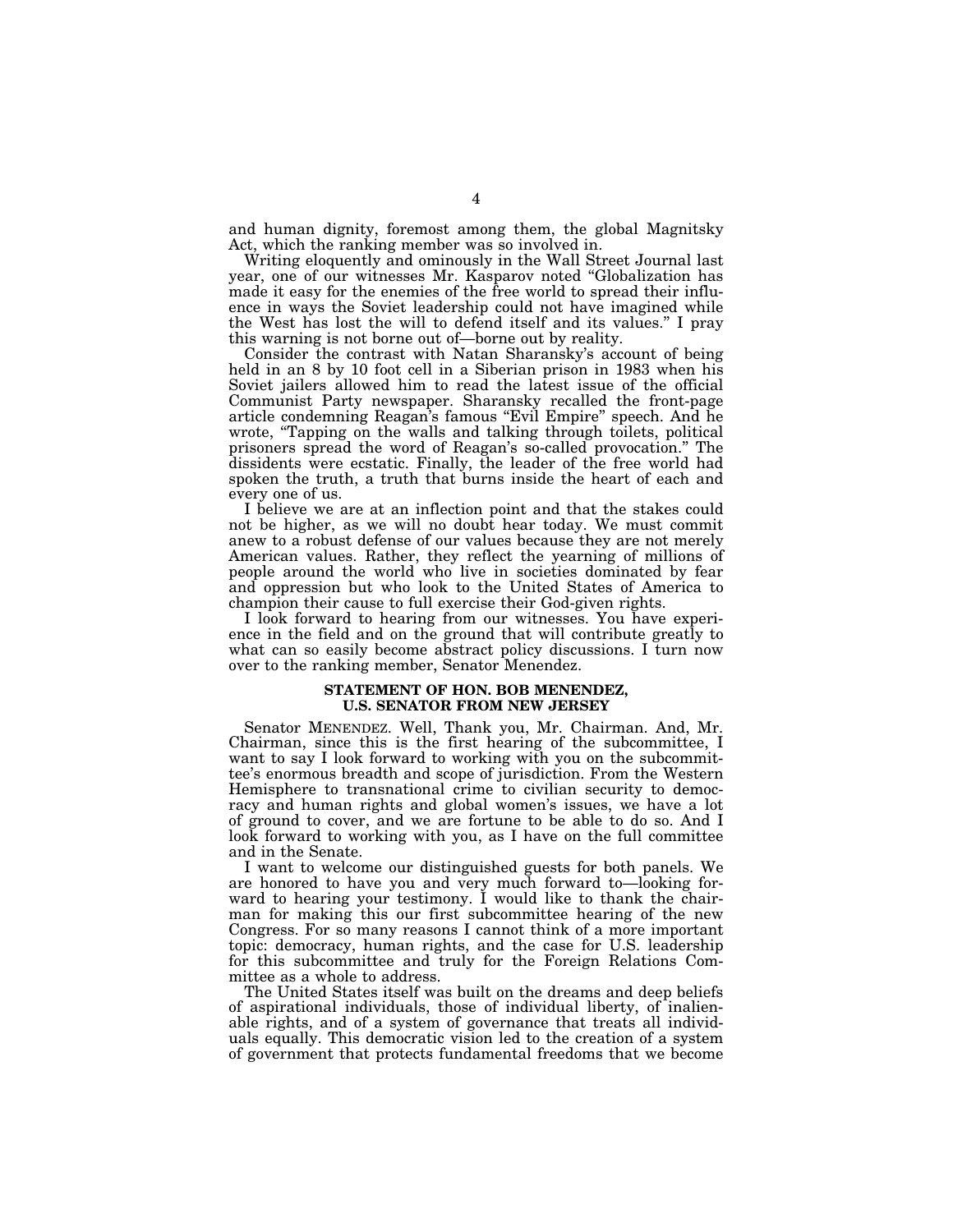at risk of taking for granted: the freedom of speech, of expression, the freedom of praying however we choose. And we are still perfecting the vision of treating all individuals regardless of gender, identity, race, religion, or creed equally under the law.

In addition to these individual liberties, we enjoy the governance structures that ensure an independent judiciary and three equal branches of government that prevent one person from consolidating power.

I note this foundation of the United States because it has and must continue to shape our world view and drive our foreign policy. Diplomacy is not naked deal-making. There is often no bottom line in carefully crafted, nuanced relationships with foreign countries. Our diplomatic efforts must be driven by these values.

We support democracies around the world because history has taught us too well that democracies that also value the rule of law and individual rights are our best partners and our most reliable allies. For those countries with whom we partner out of strategic necessity and shared security goals, we must always be vocal and active in supporting democratic efforts and independent voices.

It is this moral clarity, this leadership that sets the United States apart. Any suggestions of moral equivalency, that we are somehow on part with dictatorial regimes that kill political opponents, that jail journalists for speaking the truth, and indiscriminately bomb hospitals and slaughter innocent civilians should be resoundingly condemned.

We are here today to give voice to those who have been silenced in their own countries and to better understand how and why America investment into democracy and governance programs furthers our own national security and foreign policy objectives.

Mr. Maldonado, your struggle hits a deeply personal note for me. My family left Cuba in pursuit of the freedoms for which you are still fighting. I have the deepest respect for your courage and your tenacity in the face of brutal repression, of prison, of threats against your family and friends. And I agree with you completely that we must not kowtow to the brutal regime of the Castros, and we should not reward them or their military cronies the benefit of an open relationship with the United States until they release all political prisoners and work to improve the lives of all Cubans.

Dr. Eldosari, I want to say your work and courage have amplified the voices of millions of women not just in Saudi Arabia but also around the world. There is never an excuse for violence against women or treating women less than men. You raise an interesting point about the consolidation of power and the reliance on a system of unfair governance to explain away these heinous crimes against women. There is direct connection between democracy, democratic institutions, and their role in protecting individual rights.

And, Mr. Kasparov, I completely agree with your assessment that the United States and the rest of the world must express moral clarity and stand up against and in support of our allies in the face of Russian aggression. We have now seen firsthand the impact that Russian attempts to undermine our democratic system can have.

Finally, for our first panelists, your work simply speaks volumes for itself. I thank you all for your service, for your commitment to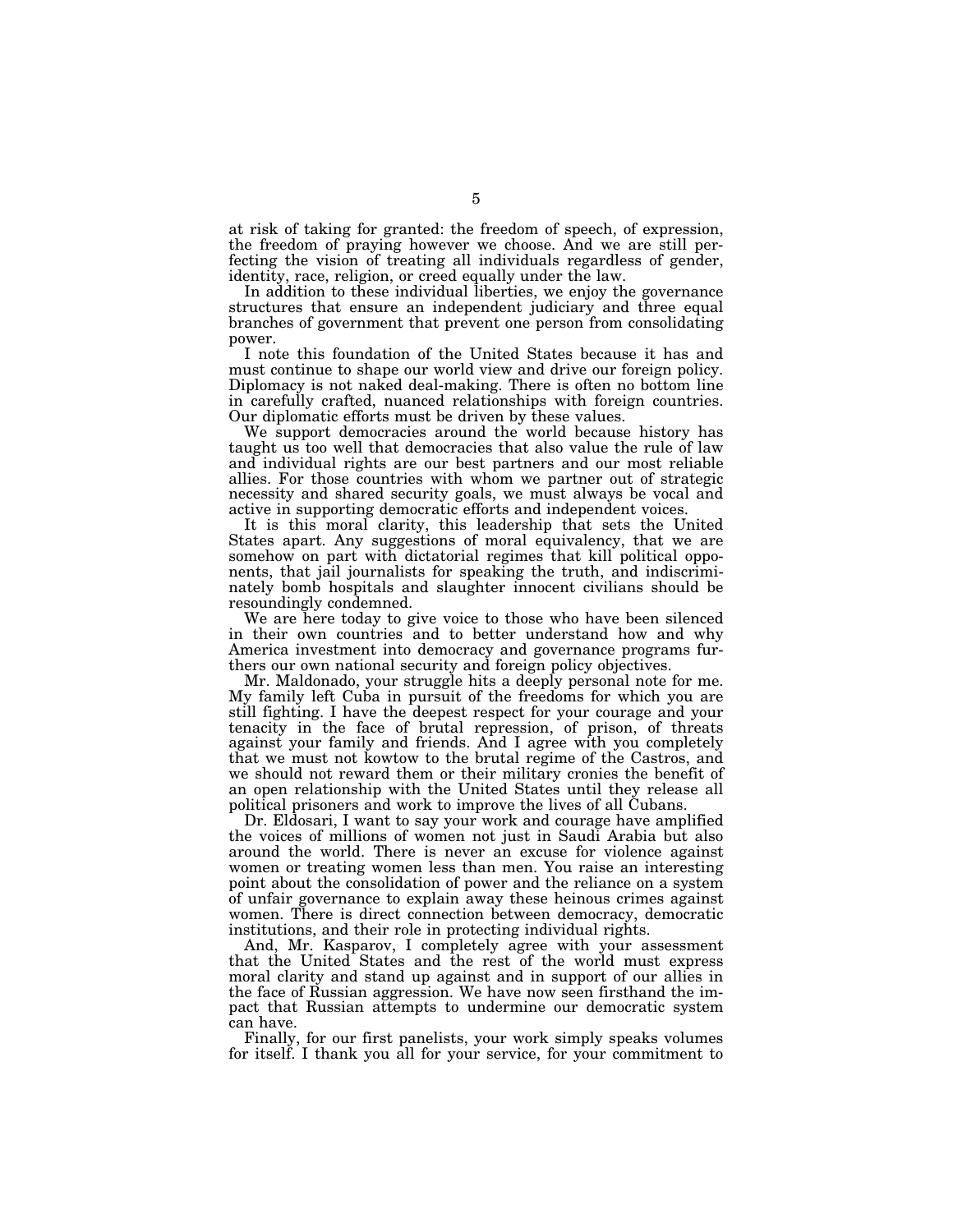promoting the values that makes this country great. Both of our main political parties in the United States deeply believe that strong political institutions that uphold the rule of law and promote good governance build stronger countries that form the basis of the international order, and I look forward to hearing your testimony.

Senator RUBIO. Well, we are going to—thank you, Senator Menendez.

We are going to begin with our first panel. Let us begin with you, Mr. Carl Gershman. Thank you for being here today. I am sorry, right to left.

# **STATEMENT OF CARL GERSHMAN, PRESIDENT, NATIONAL ENDOWMENT FOR DEMOCRACY, WASHINGTON, DC**

Mr. GERSHMAN. Thank you, Mr. Chairman.

Senator RUBIO. Your left to right, my right to left.

Mr. GERSHMAN. Thank you, Mr. Chairman. I really want to thank you for holding this very timely and important hearing on the importance of U.S. leadership in supporting human rights and democracy in the world. And I want you to know what a tremendous honor it is for me to be speaking at the same hearing with my old friend Garry Kasparov, with El Sexto, who was just in prison—having him here is such a joy—and with Halah Eldosari, who we know very, very well.

As we know, democracy today is being challenged as never before since the end of the Cold War. The crisis has many dimensions, including the rise of ISIS and other terrorist movements; growing illiberalism in Turkey, Hungary, the Philippines, and other backsliding democracies; 11 years of consecutive decline in global democracy, as measured by Freedom House; and, most importantly, what the letter of invitation to this hearing calls "resurgent" authoritarianism.''

An editorial in *The Washington Post* last June defined resurgent authoritarianism as a modern-day version of the totalitarian threat that Winston Churchill decried in his famous Iron Curtain address in 1946. ''No longer is it about communism,'' the editorial said, ''but rather the rise of despots who rule by force and coercion, from Russia to China, across the Middle East and Central Asia, to Latin America and Africa.

In the past decade, these leaders have become more adept and daring at building a parallel universe to the liberal democratic order. In their construct, state power reigns supreme; political competition is extinguished; civil society elbowed out; and freedoms of expression, association, and belief suppressed. Surprisingly, some of these leaders, particularly in Russia and China, have been wielding a sophisticated and deceptive soft power beyond their borders that is proving more enduring and effective than in the past.

And I want to note, Mr. Chairman, that last year, we published this book Authoritarianism Goes Global, which really gives a thorough elaboration of this new phenomenon.

The Congress, through the appropriations process, has called upon NED to develop a strategic response to this new threat, saying that NED is ''uniquely positioned'' to do so because of its ''decades-long experience working in the most hostile political terrain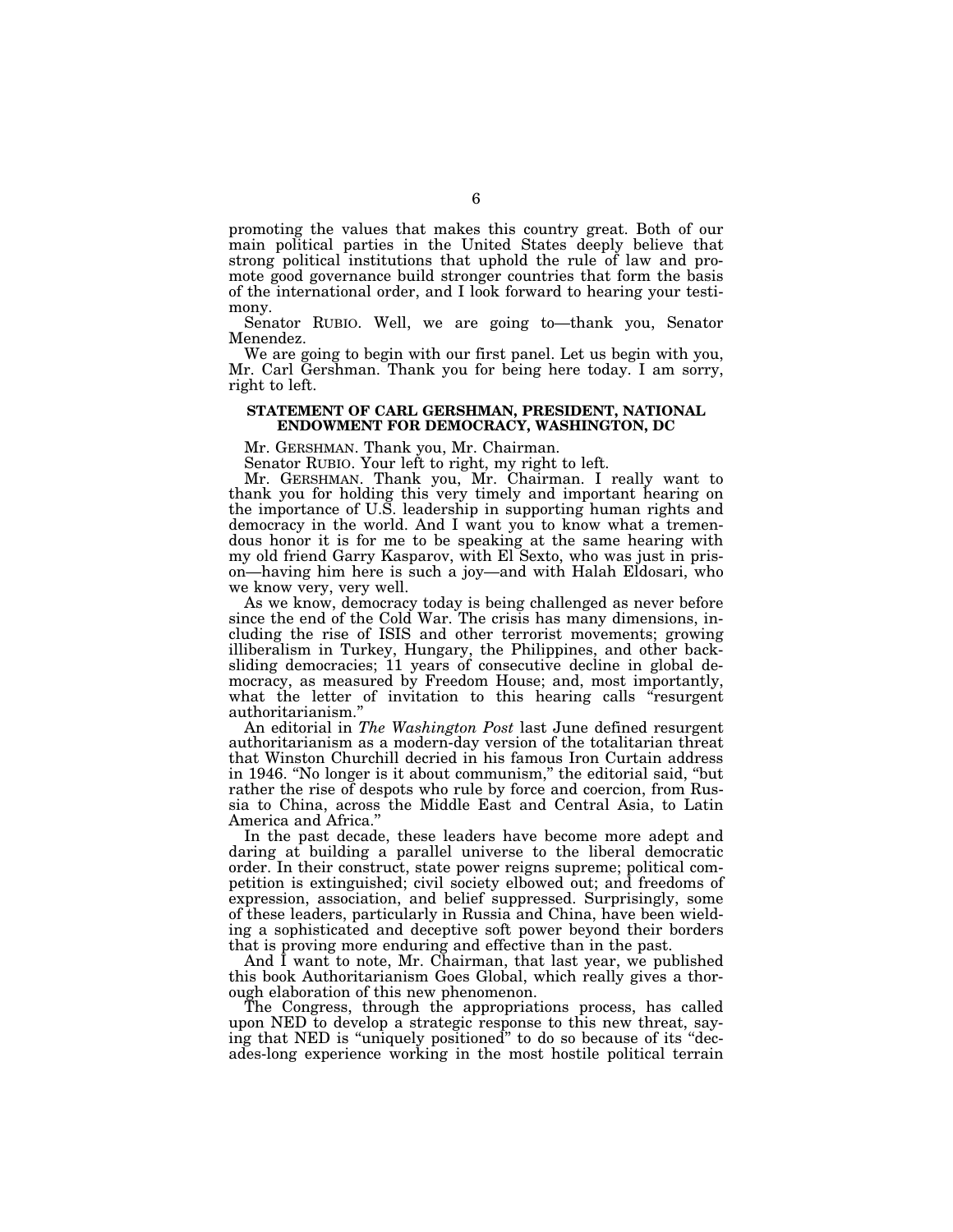through the core institutes and its global grants and programs.'' Building on work that was already being done through its ongoing grants programs and research activities, in 2016 NED was able to identify and fund startup programs to address six key strategic challenges:

The need to strengthen democratic unity in defense of democratic norms and values that are under assault by authoritarian regimes in international institutions as well as in public attitudes.

Second, the need to foster ethnic and religious pluralism to counter the spread of Islamist and other forms of religious and sectarian extremism.

Third, the need to help civil-society activists and organizations prevail against the concerted campaign by authoritarian regimes to repress and control them.

Fourth, the need to defend the integrity of the information space against efforts by Russia and other authoritarian regimes to use social media and other communications tools to buttress their own power and to divide, demoralize, and even destabilize democratic societies.

Fifth, the need to strengthen the capacity for democratic governance so that new and fragile democracies are able to make progress toward democratic consolidation.

And finally, the need to combat the rise of kleptocracy—or "rule<br>by thieves"—a new and systemic feature of modern by thieves''—a new and systemic feature of modern authoritarianism that, due to the way kleptocrats use their illicit funds internationally, also has the effect of eroding the integrity of institutions in democratic societies, including our own.

NED's strategic grants complement its ongoing grants program in some 90 countries, strengthening its response to the formidable and integrated threat posed by the new wave of authoritarianism. We are finding new ways to tie programs together across regions, to stimulate broader international partnerships and coalitions, and to take sometimes isolated innovations and scale them up to a level that makes them more effective.

Remarkably, these programs are reaching brave activists who are fighting for fundamental rights in some of the harshest political environments. These activists include North Korean defectors who are helping to break the information blockade that Pyongyang has used to keep the North Korean people totally isolated.

They include Chinese lawyers who are defending religious freedom and the rule of law against harsh repression that is being urged on by the chief justice of their Supreme Court, who recently called upon provincial judges in China to ''show the sword'' against the idea of judicial independence.

They include Cubans who are not only fighting for basic rights and political space but who are expanding their support networks by organizing around issues of local citizen concern.

They include Venezuelans who, in addition to their continuing programs to defend human rights and reduce political polarization, are tracking food and medical shortages to help coordinate the international relief agencies' response to the worsening humanitarian crisis.

And I might note, Mr. Chairman, that last year, we honored Lilian Tintori with our Democracy Award, and when we did, it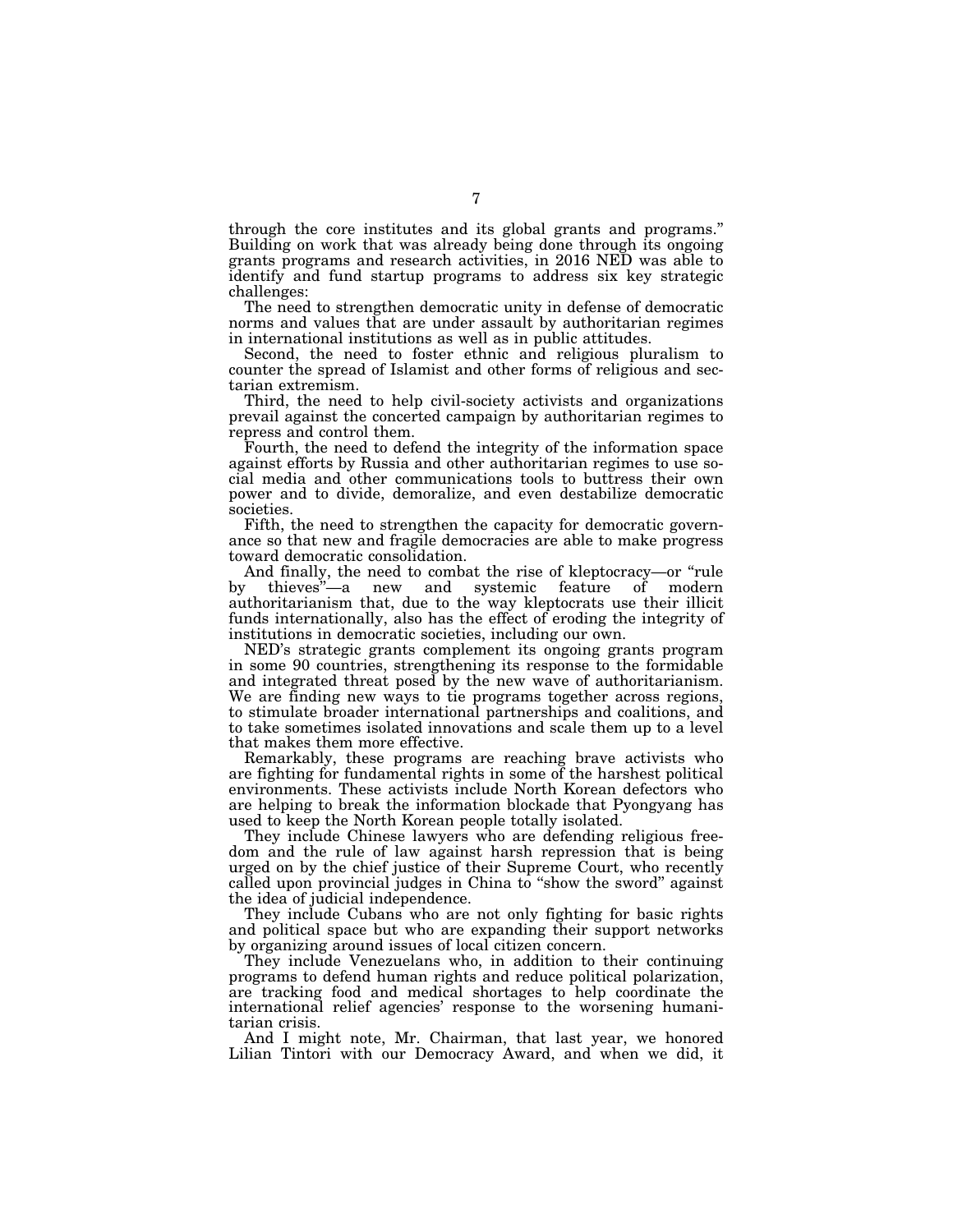showed the immense bipartisan support in the Congress for the struggle in Venezuela.

They include Iraqi activists and members of local councils and governments who are implementing startup efforts to rebuild governance, promote economic development and reconciliation, and build trust at the local level between the community and the security forces in the area—in the areas liberated from ISIS control.

Not least, they include Russian journalists, human rights defenders, and civic activists, many of whom have been declared foreign agents and must defend themselves in court against crippling fines but who still fight for basic rights and take great risks in exposing the kleptocratic practices of Russia's ruling class.

We recognize, Mr. Chairman, that the battles these activists and others like them around the world are fighting will be long and hard. Democracy does not come swiftly or easily. We must recognize that trying to take shortcuts to democracy is as dangerous as relying upon autocrats to preserve stability. Either way, we will reap the whirlwind.

And we should not forget that even when democracy is eventually achieved, it must be defended with eternal vigilance, as Thomas Jefferson once said. It must never be taken for granted, even in our own country.

Those who are fighting for democracy deserve the support of the American people, and through the NED they receive it. They are defending the values we hold dear. They are the ones who will bring real democracy and, through that, lasting stability. In striving to fulfill their aspirations, they are advancing our own fundamental national interests. They are helping us live in a safer and more peaceful world, and for that they deserve our solidarity.

Thank you, Mr. Chairman.

[The prepared statement of Mr. Gershman follows:]

### PREPARED STATEMENT OF CARL GERSHMAN

Mr. Chairman, I want to thank you for holding this very timely and important hearing on the importance of U.S. leadership in supporting human rights and democracy in the world. As we know too well, democracy today is being challenged as never before since the end of the Cold War. The crisis has many dimensions, including the rise of ISIS and other terrorist movements; growing illiberalism in Turkey, Hungary, the Philippines and other backsliding democracies; 11 consecutive years of decline in global democracy, as measured by Freedom House; and, most importantly, what the letter of invitation to this hearing calls ''resurgent authoritarianism.''

An editorial in *The Washington Post* last June defined resurgent authoritarianism as a modern-day version of the totalitarian threat that Winston Churchill decried in his famous ''iron curtain'' address in 1946. ''No longer is it about communism,'' the editorial said, ''but rather the rise of despots who rule by force and coercion, from Russia to China, across the Middle East and Central Asia, to Latin America and Africa. In the past decade, these leaders have become more adept—and daring—at building a parallel universe to the liberal democratic order. In their construct, state power reigns supreme, political competition is extinguished, civil society elbowed out, and freedoms of expression, association and belief suppressed. Surprisingly, some of these leaders, particularly in Russia and China, have been wielding a sophisticated and deceptive soft power beyond their borders that is proving more enduring and effective than in the past.''

The Congress, through the appropriations process, has called upon NED to develop a strategic response to this new threat, saying that NED is ''uniquely positioned'' to do so because of its ''decades-long experience working in the most hostile political terrain through the core institutes and its global grants and programs.'' Building on work that was already being done through its ongoing grants programs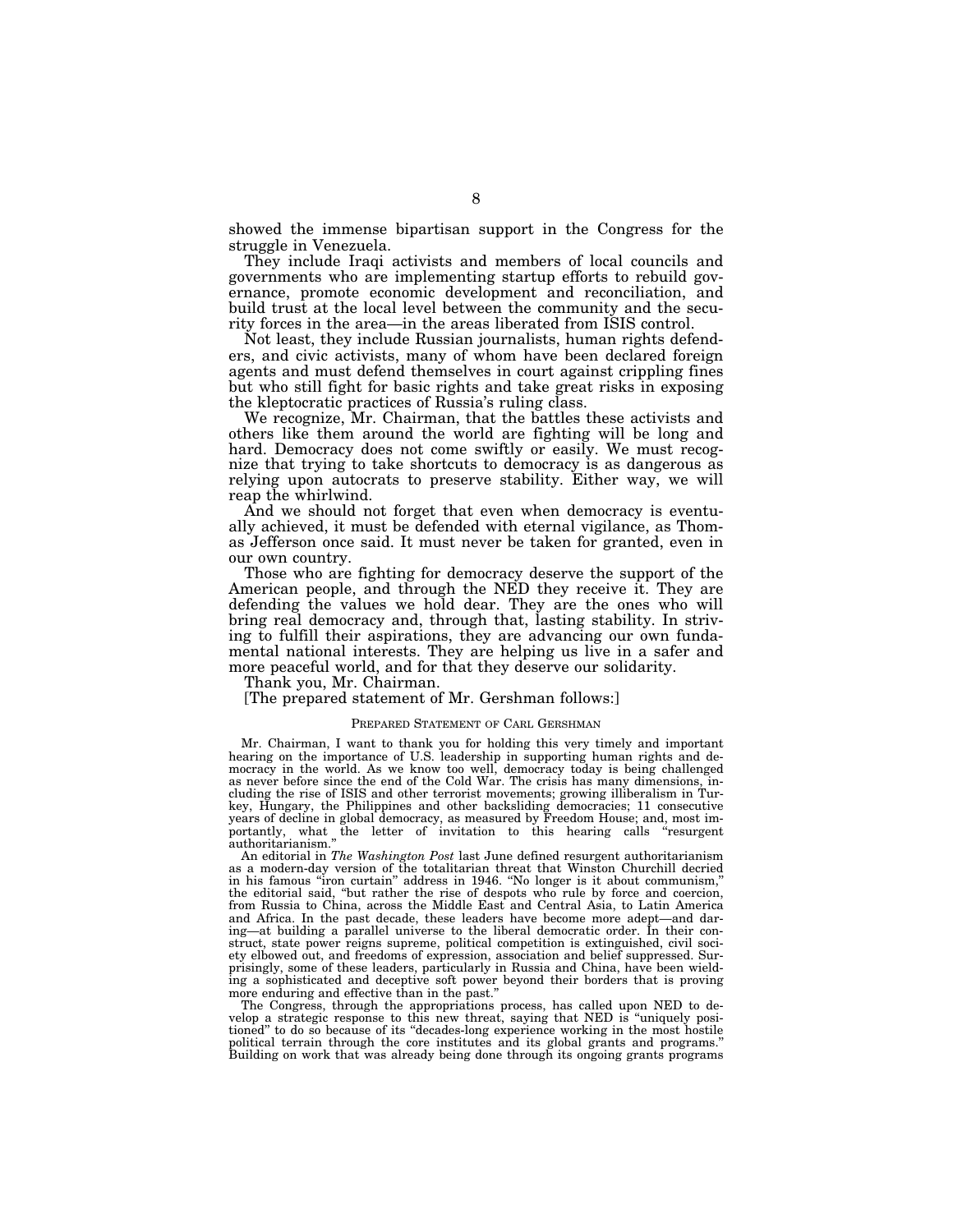and research activities, in 2016 NED was able to identify and fund start-up programs to address six key strategic challenges:

- The need to strengthen democratic unity in defense of democratic norms and values that are under assault by authoritarian regimes in international institutions as well as in public attitudes;
- The need to foster ethnic and religious pluralism to counter the spread of Islamist and other forms of religious and sectarian extremism;
- The need to help civil-society activists and organizations prevail against the concerted campaign by authoritarian regimes to repress and control them;
- The need to defend the integrity of the information space against efforts by Russia and other authoritarian regimes to use social media and other communications tools to buttress their own power and to divide, demoralize, and even destabilize democratic societies;
- The need to strengthen the capacity for democratic governance so that new and fragile democracies are able to make progress toward democratic consolidation; and
- The need to combat the rise of kleptocracy (or ''rule by thieves'')—a new and systemic feature of modern authoritarianism that, due to the way kleptocrats use their illicit funds internationally, also has the effect of eroding the integrity of institutions in democratic societies, including our own.

NED's strategic grants complement its on-going grants program in some 90 countries, strengthening its response to the formidable and integrated threat posed by the new wave of authoritarianism. We are finding new ways to tie programs together across regions, to stimulate broader international partnerships and coalitions, and to take sometimes isolated innovations and scale them up to a level that makes them more effective.

Remarkably, these programs are reaching brave activists who are fighting for fundamental rights in some of the harshest political environments. These activists include North Korean defectors who are helping to break the information blockade that Pyongyang has used to keep the North Korean people totally isolated.

They include Chinese lawyers who are defending religious freedom and the rule of law against harsh repression that is being urged on by the chief justice of the Supreme Court, who recently called upon provincial judges to ''show the sword'' against the idea of judicial independence.

They include Cubans who are not only fighting for basic rights and political space, but who are expanding their support networks by organizing around issues of local citizen concern.

They include Venezuelans who, in addition to their continuing programs to defend human rights and reduce political polarization, are tracking food and medical shortages to help coordinate the response of relief agencies to the worsening humanitarian crisis.

They include Iraqi community activists and members of local councils and governments who are implementing start-up efforts to rebuild governance, promote economic development and reconciliation, and build trust at the local level between the community and the security services in the areas liberated from ISIS control.

Not least, they include Russian journalists, human rights defenders, and civic activists, many of whom have been declared ''foreign agents'' and must defend themselves in court against crippling fines, but who still fight for basic rights and take great risks in exposing the kleptocratic practices of Russia's ruling class.

We recognize, Mr. Chairman, that the battles these activists, and others like them around the world, are fighting will be long and hard. Democracy does not come swiftly or easily. We must recognize that trying to take short-cuts to democracy is as dangerous as relying on autocrats to preserve stability. Either way, we will reap the whirlwind. And we should not forget that even when democracy is eventually achieved, it must be defended with eternal vigilance, as Thomas Jefferson once said. It must never be taken for granted, even in our own country.

Those who are fighting for democracy deserve the support of the American people, and through the NED they receive it. They are defending the values we hold dear. They are the ones who will bring real democracy and, through that, lasting stability. In striving to fulfill their aspirations, they are advancing our own fundamental national interests. They are helping us live in as a free and more peaceful world, and for that they deserve our solidarity.

Senator RUBIO. Thank you.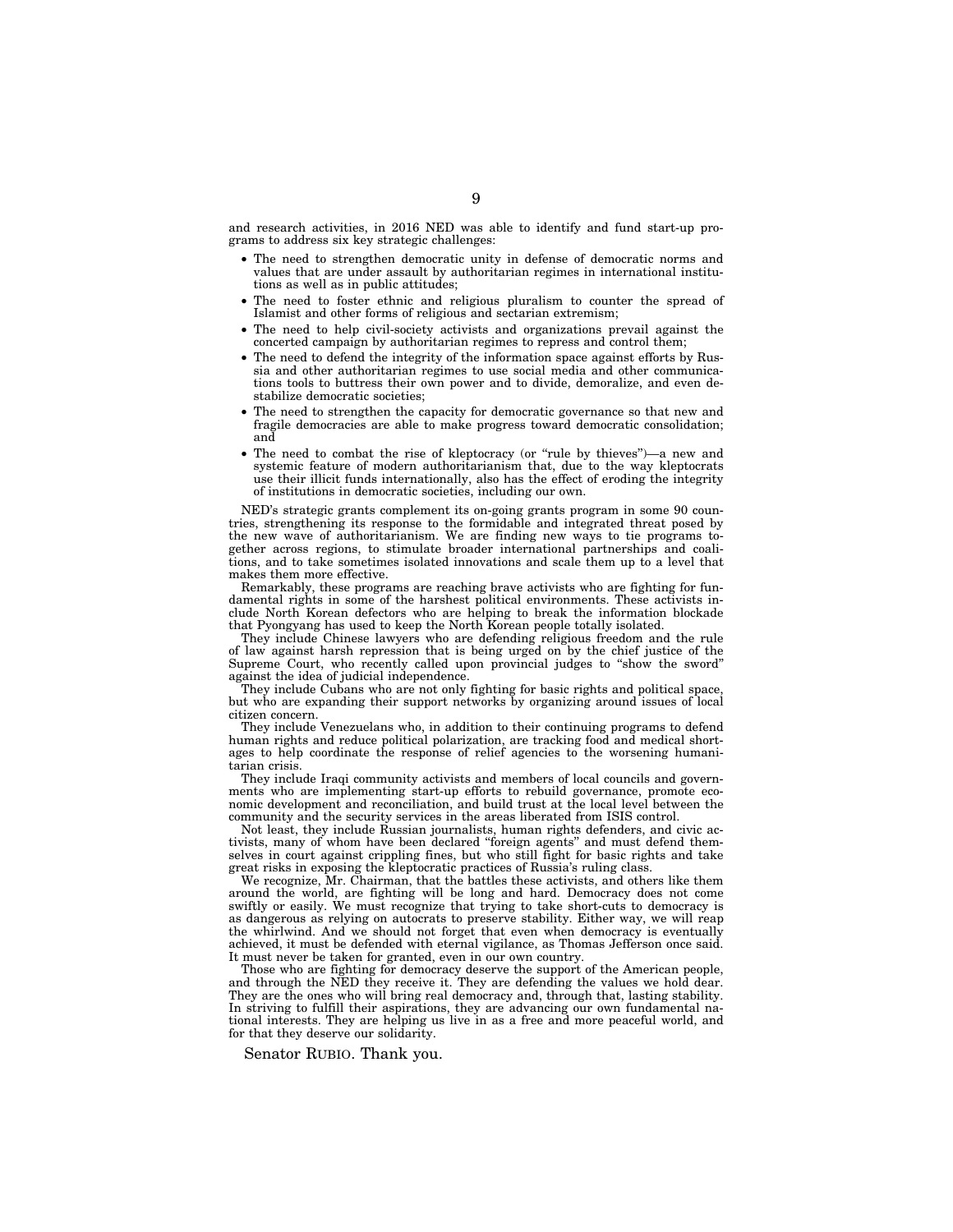Ambassador Green, and just for the—so we can get into the questions because I have—we have read your statements. They are extraordinarily well-written. They are in the record. We just—so if you—if there is somehow we could do it in 5 minutes each, that would be fantastic so we can get right into the questions. This is not censorship; this is a democracy hearing. I am just—no, we really want to get talking to you here so——

# **STATEMENT OF HON. MARK GREEN, PRESIDENT, INTERNATIONAL REPUBLICAN INSTITUTE, WASHINGTON, DC**

Ambassador GREEN. Yes, I will not take it as censorship.

Thank you, Mr. Chairman, Ranking Member. I appreciate the opportunity to testify, and thank you for holding this hearing.

Mr. Chairman, I will summarize my remarks here today. Really what I am here to argue is that America should support democracy and liberty overseas not only because it is the right thing to do, but as you both alluded, also because it is in our economic and security interests as well.

Here is what I mean: Generally speaking, democracies—citizencentered, citizen-responsive governments—are more stable because they are more adaptable to change. They tend to be more prosperous, and therefore, they make better economic partners for the U.S. Democracies are less likely to produce terrorists or weapons of mass destruction because they provide outlets for dissent and they allow for diversity of opinion.

Authoritarian regimes on the other hand inherently pose risks to order, peace, and stability. They often give rise to refugees, burdening and even destabilizing their neighbors. They maintain their iron grip on power in part by isolating their citizens from outside ideas and influences, and sometimes that means attacking, directly or indirectly, physically or digitally, democratic neighbors who model the freedoms that authoritarians most fear.

Sometimes pundits point to authoritarian governments as models of stability, but often that stability is a veneer. In fact, these regimes are prone to sudden instability. Because their power is overly centralized in an individual or a small group, when a crisis removes that leadership, it leaves a dark vacuum that attracts the most dangerous elements.

Turning to our work itself, Mr. Chairman, a guiding principle for all of us here is that we should not and indeed cannot impose our democracy on the citizens of other countries. Instead, our purpose is to walk with citizens and political leaders as they blaze their own democratic trail.

Now, our work as evolved greatly over the last several decades. In the wake of communism's collapse, we focused largely on supporting issue-based political parties and preparing candidates in their first real elections. Then our work evolved to assist new governments in being more accountable, effective, and responsive to citizens, particularly traditionally marginalized communities.

Our marginalized communities practice continues through today with initiatives like the Women's Democracy Network, which offers training, mentorships, and networking for women all around the world as they enter leadership. WDN has 16 fully independent chapters and touches 17,000 women in more than 60 countries.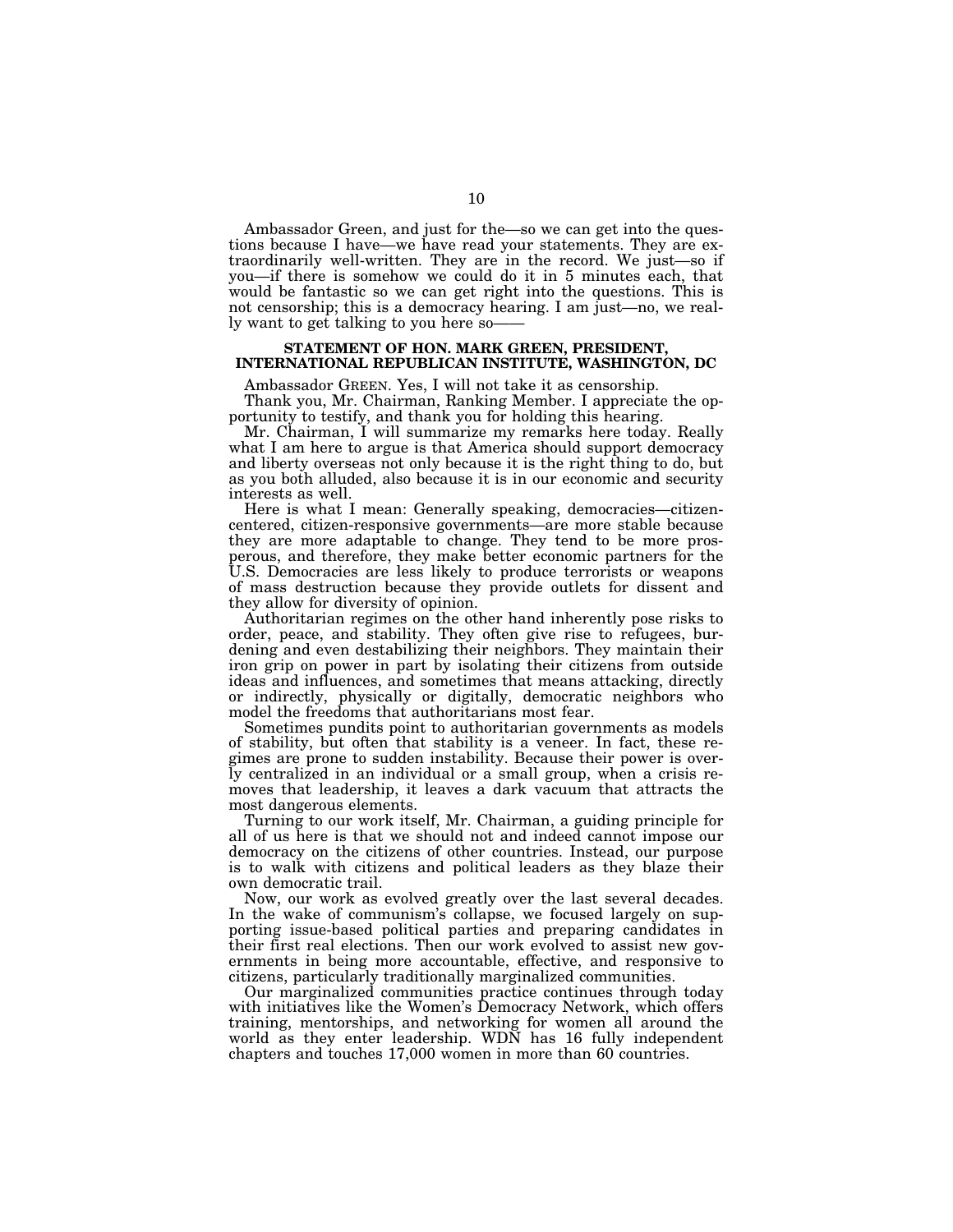Our latest initiative is Generation Democracy, a network of more than 400 youth organizations. It aims to help young people move from broad passion and idealism to constructive participation in political life.

Mr. Chairman, each of us here today can point to where, working together—and in most places we are working together—we have been able to help citizens and activists on their journey. There is the story of Burma, and ethnically diverse, culturally rich country with nearly unlimited economic potential, but its people suffered for decades under a brutal military dictatorship. Dissidents were often tortured and imprisoned for transgressions as simple as gathering in a group of more than five people.

When IRI and NDI began working there 25 years ago, government crackdowns forced us to operate from just across the border in Thailand, but we were a lifeline to activists and opposition political parties, including Aung San Suu Kyi's National League for Democracy. Eventually, in 2013 we were able to open a formal office inside Burma itself. Since then, we have engaged over 200,000 people from 340 organizations, from political parties to local civil society organizations. Twenty percent of all the elected national, state, and regional parliamentarians serving today were actually trained by IRI.

Now, there is no doubt that Burma's civilian-led government has a long way to go. It faces real challenges from a failing infrastructure to disturbing ethnic and religious violence. But given how far they have come, there is every reason to believe that they can be a beacon to the region.

Tunisia is another great example of how American support for democracy can make a difference even in a difficult neighborhood. Despite extreme pressures from outside extremist forces, Tunisia has held successive credible elections, solved problems through compromise, and consistently demonstrated a strong desire to be a U.S. ally.

Immediately after a youth-led revolution chased Ben Ali from power, we all responded quickly to support the voices demanding a say in their country's future. We conducted hundreds of training workshops to develop political parties. We helped civil society representatives foster meaningful lines of communication between government and citizens and we have strengthened Tunisian civil society by networking more than 60 organizations to promote government accountability.

As with Burma, Tunisia faces serious challenges. The government and the economy have been rocked by terrorism, and corruption continues to threaten its rise. We all believe that it is crucial that organizations like ours stay engaged to help them in their journey.

Mr. Chairman, in his famous Westminster address President Reagan told us all that ''Democracy is not a fragile flower; still it needs cultivating.'' Some of the most notable successes in recent years—Tunisia, The Gambia, Burma, Ukraine, and others—offer proof of the difference that U.S.-supported cultivating can make.

Thank you, Mr. Chairman.

[The prepared statement of Mr. Green follows:]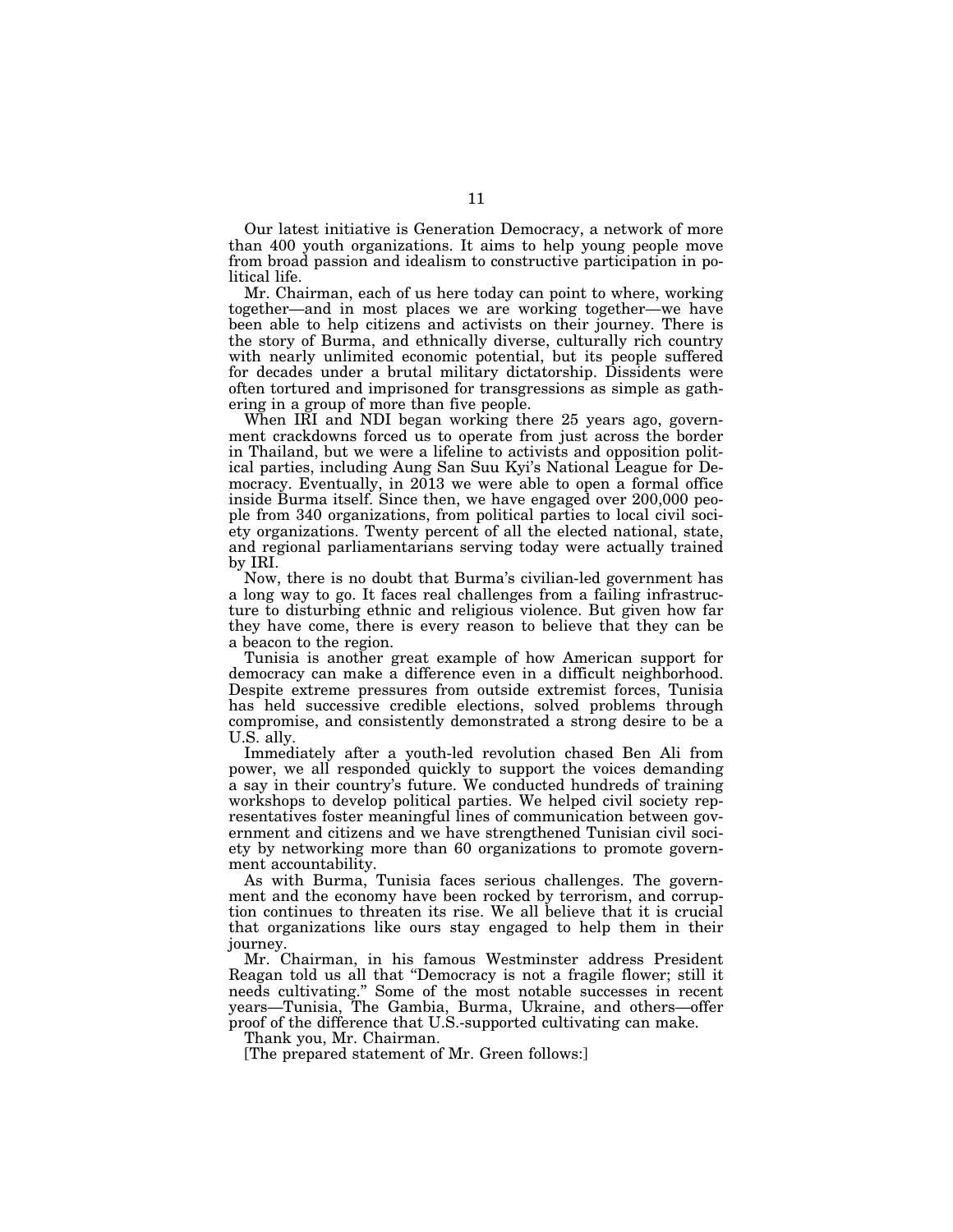#### PREPARED STATEMENT OF HON. MARK GREEN

Chairman Rubio, Ranking Member Menendez, Members of the Committee, thank you for holding this timely and important hearing, and thank you for the opportunity to testify. By way of background, the International Republican Institute (IRI) is a nonprofit, nonpartisan organization working in more than 60 countries around the world. We trace our roots back to President Reagan and his unshakeable belief that, "Freedom is not the sole prerogative of a lucky few, but the inalienable and universal right of all human beings.''

#### ADVANCING DEMOCRACY IS IN OUR STRATEGIC INTEREST

Mr. Chairman, based upon our three decades of experience, I believe that America should support democracy and liberty, not only because it is the right thing to do morally, but because it is very much in America's economic and security interests. Generally speaking, democracies—citizen-centered, citizen-responsive governments—are more adaptable to change and are therefore more stable. They tend to be more prosperous, which makes them better trading partners and markets for U.S. goods. Because they tolerate diversity of opinion and allow for dissent, they are less likely to produce terrorists, proliferate weapons of mass destruction, or engage in armed aggression. That makes them better neighbors and makes their regions more secure.

By contrast, authoritarian regimes, over the long run, pose significant risks to peace and stability. They often give rise to refugee populations, burdening and potentially destabilizing their neighbors. In order to maintain their grip on power, such regimes repress their people and seek to isolate their citizens from outside ideas and influences. They attack—directly or indirectly, physically or digitally those outside their borders that model or represent the freedom authoritarians fear. Finally, because authoritarians are often incapable of meeting the aspirations of their citizens, they are prone to sudden instability. Such regimes are stable, but only until they are not. Since tyrants tend to spend little time or capital on grooming other leaders or fostering responsive institutions, when they are removed by death or crisis, it often opens up a power vacuum that attracts dangerous elements.

#### DEMOCRACY IS NEVER ''IMPOSED''

Mr. Chairman, it is a basic tenet of our work that we do not, and indeed cannot, "impose" our democracy or national values on the citizens of other countries. Democracy is, after all, government by consent of the governed. Our purpose is to walk with citizens and political leaders around the world as they set out on their own journey towards a more democratic future. As citizens work to strengthen their voice in government, we offer tools to help. As leaders explore ways to learn more about, and respond to, citizen priorities, we offer tools to help.

#### DEMOCRACY WORK HAS CHANGED OVER THE YEARS

Just as the world has changed dramatically over the last several decades, so has the nature of our work. In the wake of communism's collapse, our focus was largely on developing political parties and preparing candidates to stand for election. In former Warsaw Pact satellites and the Baltic States, for example, we supported proreform, pro-democratic political parties which, whether in power or in opposition, helped those countries meet the demands of integrating into NATO and the EU. We assisted them in developing responsive platforms, and taught them the basics of political communications and the marketplace of ideas. Our goal was to help them become productive, contributing members of the transatlantic community.

Since those early days, acknowledging that democratic progress is much more than a single election, our work evolved to address all components of democratic systems. Following elections in those post-communist states, newly-elected leaders needed to continue delivering to citizens after reaching office. Our work evolved to assist governments in being more accessible, accountable, effective, inclusive, and responsive to citizens. As new foreign policy challenges and democratic opportunities arose across the globe—in Asia, Latin America, Africa—we replicated this important work, learning from each experience and sharing approaches across countries and regions.

But it's not just about what a government can supply, it's also about equipping citizens with the skills needed to hold their government accountable and to advocate for change. Vitally important in this work is ensuring that all citizens—particularly traditionally marginalized people—have the skills needed to have a voice in the political process.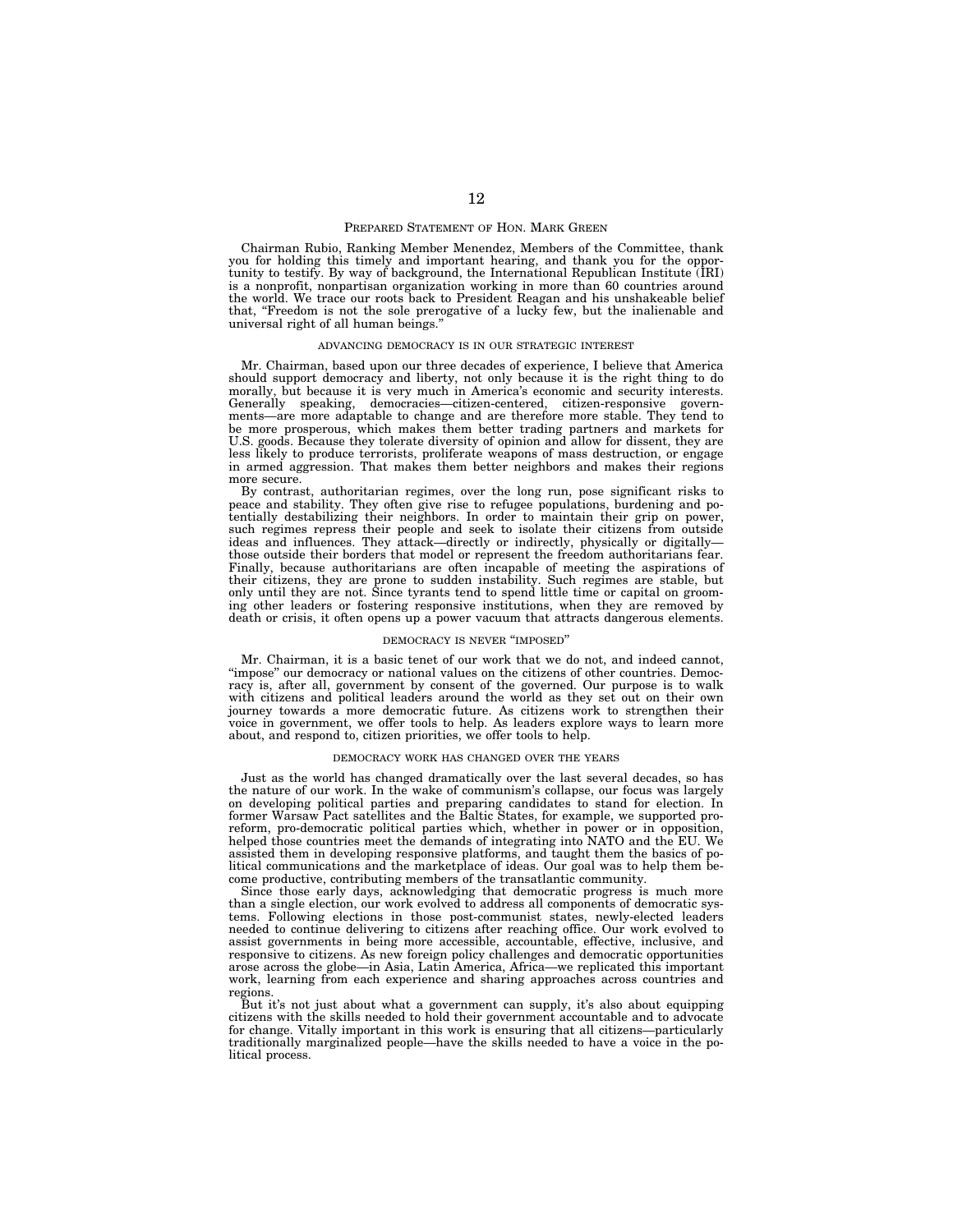For example, we work with Afro-Colombians in Colombia, the deaf in Mongolia, and indigenous leaders in Guatemala and Mexico to help them each amplify their voice in civil society and the public arena.

Perhaps our strongest and best-known initiative in this regard is our groundbreaking Women's Democracy Network (WDN). While we are not a ''women's organization'' per se, it is our core belief that no democracy can be truly representative if it essentially fails to listen to half its people. No democracy can expect to succeed in meeting today's complex challenges unless it turns to all parts of its citizenry for the leadership it needs. WDN offers political training and mentorships, networking opportunities and workshops on leadership skills, all with an eye towards overcoming the biases and barriers women often face. WDN has 16 fully independent chapters around the world, touching over 17,000 women in more than 60 countries. Our latest initiative to empower marginalized communities is Generation Democracy—a youth-led, global movement of more than 400 member organizations. Generation Democracy aims to help young people move beyond broad idealism into active engagement in political life and policy advocacy.

So what does all of this look like in practical terms? Mr. Chairman, to help illustrate, I'd like to briefly describe the democratic journey of two important countries, Burma and Tunisia. In both cases, it seemed for many years as though democracy would never come. But thanks to the courageous advocacy of everyday citizens and, yes, the support of IRI, NDI and others, tremendous strides have been made.

#### BURMA: FROM MILITARY DICTATORSHIP TO HOPEFUL DEMOCRACY

Burma is an ethnically diverse, culturally rich country with nearly unlimited economic potential. For the last five decades, however, its story has also been a tragic one as a brutal military dictatorship held absolute power. Dissidents were frequently interrogated, tortured and imprisoned for ''transgressions'' as simple as gathering in a group of more than five people. We began working there 25 years ago, during a period when government crackdowns were commonplace. Despite the regime's brutality, it was still clear that citizens were holding onto their dreams of freedom and their quest for a voice in their own future

In those difficult years, IRI, along with NDI and NED, worked from outside Burma's border in Thailand, supporting opposition political parties—including Aung San Suu Kyi's National League for Democracy (NLD). We assisted pro-democracy activists with messaging, strategic communications, and operational capacity building so that their work could be more focused and effective. We also trained activists in the nuts-and-bolts of democratic politics through political party development, advocacy and legal awareness workshops, and technical skills-building to provide activists with the necessary tools to connect with the international community. It's fair to say that for two decades, we were quite literally a lifeline to the democracy movement.

In 2013, pressure from both courageous democratic voices inside the country and the international community led to conditions improving enough for IRI to open a formal office inside Burma itself. Since then, with the knowledge of the national government, IRI has provided direct assistance to support Burma's nascent democracy. We have engaged more than 200,000 people from 340 organizations, from political parties to local civil society organizations. Leading up to the 2015 elections, we trained political party leaders in all 14 states and regions. Civic and voter education activities carried out by our local partners helped prepare 164,000 citizens to vote in those elections. With the help of IRI and others, the 2015 elections were largely peaceful and, under the watchful eyes of domestic and international observers, carried out in a manner most described as ''credible and competitive.'' IRI's work left a lasting impact. Twenty percent of all the elected national, state, and regional parliamentarians serving today and 10 percent of all of the women candidates who ran in 2015 were trained by IRI.

Mr. Chairman, as you know, one credible election does not make a vibrant democracy. While the country has made remarkable strides in recent years, the civilianled government still faces serious challenges, from a decrepit infrastructure and failing education system to disturbing ethnic and religious violence. On the democracy front, we continue to implement United States Agency for International Development (USAID)-funded programs to support to political parties, civil society organizations, women leaders, and Members of Parliament through workshops, trainings, and targeted consultations. Democracy is still fragile and governing institutions are still underdeveloped. In short, the country's new democratic leaders need our continued help.

Several months ago, one of our staff members, who was born and raised in Burma and was a prominent activist in Burma's early democratic movement, returned to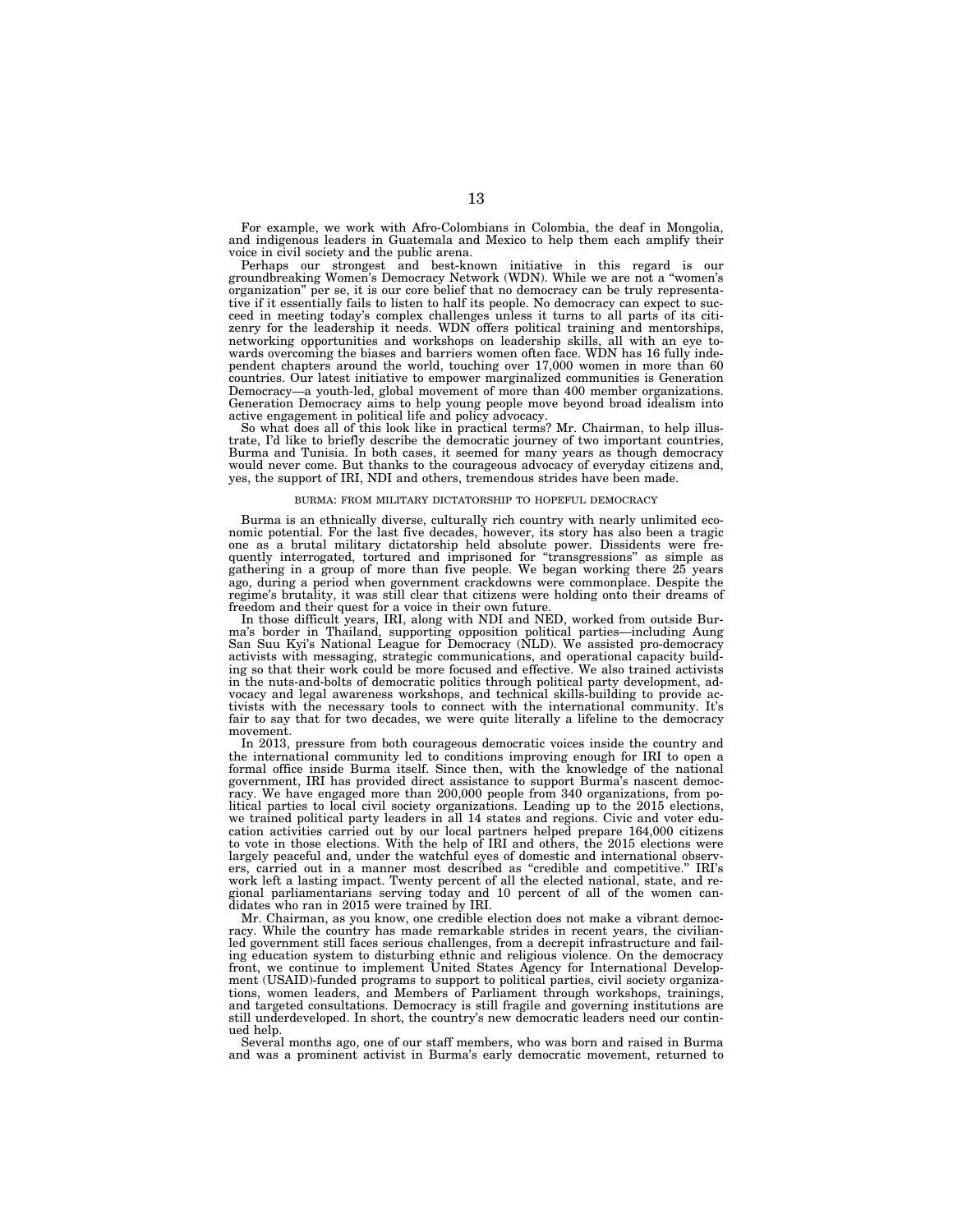his home country 40 years after his first arrest for his pro-democracy activities. He had endured a month of interrogation, torture and solitary confinement. After his<br>release, he told his interrogators, "You cannot destroy my heart—my mind is sepa-<br>rate. You can beat me—any part of my body, but you cannot he told us he wanted to go home after 16 years with us in the U.S., he said ''I want to give my final days to my people.''

#### TUNISIA: DEMOCRACY IN A ''DIFFICULT NEIGHBORHOOD''

Tunisia is one of the most promising democratic stories of recent times –an exam-ple of democracy taking root in a ''difficult neighborhood.'' Despite extremist pressures from outside forces, Tunisia has held successive credible elections, solved problems through compromise, and consistently demonstrated a strong desire to be an ally to the United States. While the country's leaders would be the first to say that their democracy is still fragile, they also take great pride in the progress they've made on a journey along which many others in the region have stumbled. A stable, democratic and prosperous Tunisia could serve as an example to the rest of the region of how to build a society that is less vulnerable to extremism.

Prior to 2011, Tunisia was an unsettling place. Our staff traveled there several times in the early 2000s and were accustomed to being followed from meeting to<br>meeting by government security. The Ben Ali regime, consisting of his Democratic<br>Constitutional Rally party, the Ministry of Interior and its a gans, controlled nearly every facet of public life. Fear of persecution meant that discussions in cafes and restaurants occurred in hushed voices, if they occurred at all.

That all changed in 2011 with the youth-lead revolution that chased Ben Ali from power. Following the demise of Ben Ali's tyrannical reign, IRI quickly responded by mobilizing an in-country presence and operation. Since then, we have conducted hundreds of training workshops to develop political parties. We have deployed international election observation missions for each national election. We have taught Tunisian civil society how to open and sustain channels of communication between government and citizens—particularly those historically marginalized groups, including youth, women and citizens in the interior. We have helped government officials develop policies and legislation that respond to citizen priorities. Finally, we have assisted Tunisia's national government ministries develop improved internal coordination and communications mechanisms, working across multiple ministries to organize initiatives such as the National Youth Congress.

It's hard not to be impressed by how Tunisians have put the tools and training we have provided to work. More than 20 Tunisian national ministries are now participating in the inter-ministerial working group mechanism established with IRI's help. We are seeing signs of a multi-party political system that appreciates the importance of public opinion research. The National Youth Congress is well on its way to producing a citizen-developed comprehensive national strategy to support youth. We have strengthened Tunisian civil society by networking more than 60 organizations into a national initiative that promotes government accountability.

Make no mistake: much work remains to be done in Tunisia. Public trust in government institutions is low. While corruption has only recently become a policy priority, it has been a festering problem ever since the 2011 revolution. The country is wrestling with the challenges of decentralization and devolution of power, and still lacks a clear vision of what responsibilities local elected officials will or should have. As with Burma, it is crucial that the U.S.—and organizations like IRI and NDI—remain engaged. Their path towards a vibrant democracy still has twists and bumps, and we should continue to walk side by side on that journey.

#### LOOKING AHEAD

In his famous Westminster address, President Reagan told us all that ''democracy is not a fragile flower; still it needs cultivating.'' Some of the most notable successes in recent years—Tunisia, The Gambia, Burma, Ukraine and others—offer proof of the difference that U.S.-supported "cultivating" can make.

For the reasons I stated earlier—both values-based and strategic—advancing democracy and liberty should be reinforced as a priority in American foreign policy. That means such issues should not be relegated to side meetings when the President sees world leaders, but instead should be a topic (if one of many) at the ''main event.'' Furthermore, as President Reagan often did, President Trump should reach out to civil society leaders to both learn about the challenges they face and to demonstrate solidarity.

Finally, within our country's foreign assistance framework, I would encourage the administration to ensure that our tools for supporting democracy and liberty remain strong. In the long run, our nation's investments in global health, nutrition and in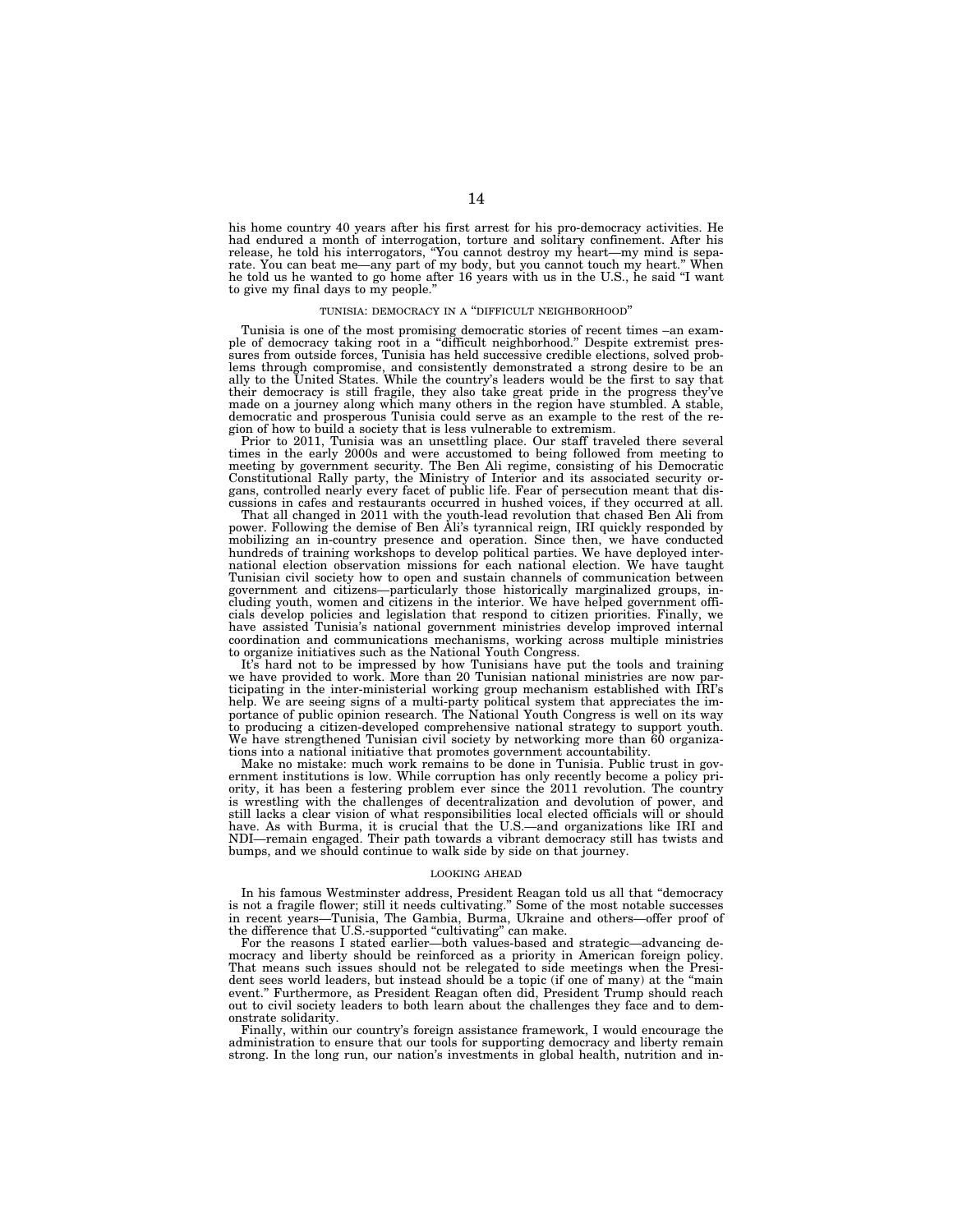frastructure around the world are unlikely to succeed if the governments with whom we partner lack strong, citizen-centered institutions.

America's most effective foreign policy is one that taps into all the sources of our strength and mobilizes all our tools of leadership. Military might is irreplaceable; economic vitality makes so much possible. But our core national values—democracy and human liberty—and our willingness to foster and encourage them in others, are a critical tool in shaping an often turbulent world. We need to ensure that this tool is as sharp as ever during the challenging times we all see.

Senator RUBIO. Thank you, Ambassador. Mr. Wollack.

# **STATEMENT OF KENNETH WOLLACK, PRESIDENT, NATIONAL DEMOCRATIC INSTITUTE, WASHINGTON, DC**

Mr. WOLLACK. Mr. Chairman, Ranking Member Menendez, thank you for inviting NDI to present our views on these important issues.

The notion that there should be a dichotomy between our moral preferences and our strategic interests is really a false one. Our ultimate foreign policy goal is a world that is secure, stable, humane, and safe where the risk of war is minimal, yet the reality is that hotspots most likely to erupt in violence are found for the most part in areas of the world that are nondemocratic, places that have been defined by the Defense Department as the "arc of instability." These are places that experience ethnic conflict and civil war. They generate refugee flows across borders. They are places where terrorists are harbored——

Senator RUBIO. Mr. Wollack, is your microphone on just for purposes of our transcripts? Try it now.

Mr. WOLLACK. They generate refugee flows across borders. They are places where terrorists are harbored and illegal drugs are produced.

As Tom Carothers of the Carnegie Endowment points out, ''In most of the dozens of countries where the United States is employing diplomatic, economic, and assistance measures to support potential or struggling democratic transitions—from Cambodia, Indonesia, and Mongolia to El Salvador, Kenya, Nigeria, and Venezuela—such efforts align closely with and serve a critical array of unquestionably hard interests. These include limiting the strategic reach of the United States' autocratic rivals, fighting terrorism, reducing international drug trafficking, and undercutting drivers or massive refugee flows.''

We have learned that in this interconnected world what happens for good or for evil within the borders of nations has global impact. Contrary to that famous tagline in tourism marketing, what happens, let us say, in Kyiv or Cairo does not stay there.

We have experienced a decade of democratic recession, with a decline of political rights globally. Authoritarian regimes have become more aggressive and sophisticated in stifling the voices of civil society and political opponents, undercutting independent media and judicial independence, and manipulating elections. These regimes are also using new tools to disrupt elections and democratic systems beyond their borders. At the same time, new fragile democracies are struggling to meet rising expectations, and even established democracies have been beset by growing citizen discontent with the performance of their democratic institutions.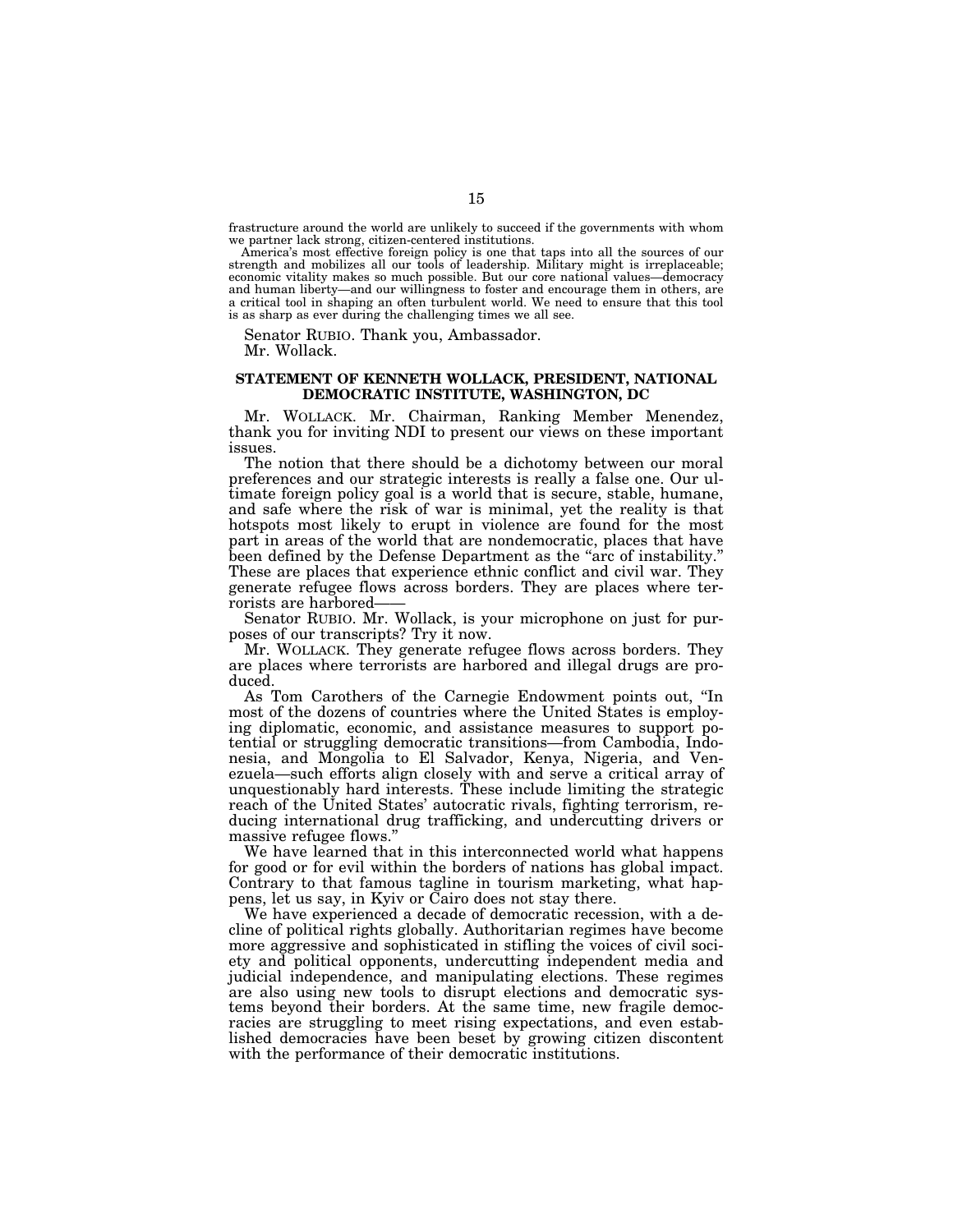Yet there is another more positive story that should remind us about the universal demand for democracy and progress being made sometimes in the most challenging of environments. Public opinion polls from countries in every region of the world have shown that vast majorities agree that democracy is the best system. Nascent African democracies of Ghana, Cote d'Ivoire, Senegal, Mozambique, and Sierra Leone are among the world's fastest-growing economies, while many countries—including Indonesia, Mongolia, Chile, Colombia, Georgia, South Korean, and Mexico—have continued to make strides in both consolidating their democracies and maintaining steady economic growth. And there are also places where democratic setbacks have been reversed either by the demands of citizen movements, as was the case in Burkina Faso, or through the intervention of intergovernmental organizations, as recently occurred in The Gambia.

I would like to point to democracy support efforts in two challenging environments—in Ukraine and in Syria—which is seemingly one of the most unlikely places on earth to find good news on this front. Ukraine undoubtedly continues to face grave challenges, including economic dislocation and corruption, not mention occupation in the south and a war in the east. Purveyors of false news would have us believe that the country is deeply divided and that a large portion of the population is desperate to be rescued by Russia. The truth, however, is exactly the opposite. According to NDI's research, 86 percent of Ukrainians believe it is important or very important that their country is democratic. This is truth whether respondents live in the east or the west and regardless of political affiliations. Ukrainians feel strongly that they will not give up their right to determine their own future even if doing so would bring peace.

And with outside encouragement and support, Ukrainians can point to concrete achievements. These include the emergence of new political parties that have national reach and are focused on citizens they represent rather than the oligarchs who would fund them. Brought together by NDI in partnership with European institutions, party factions of the Parliament are overcoming deep fragmentation to agree on procedures that will make it easier to build consensus around future reforms.

At the local level, citizens are participating in decision-making in large numbers. In our programs alone, more than 45,000 citizens have engaged directly in the national reform process and more than 1.3 million have been reached by television. These are the kinds of bottom-up changes that, given time and continued support, can put down deep democratic roots.

In the midst of massive humanitarian crisis and refugee flight in Syria, another story of democratic resilience is unfolding. In liberated territories across Syria, citizen groups are prioritizing community needs and local administrative councils are responding by providing critical services. These democratic subcultures can become a model for the country's future once the conflict subsides. More than two dozen NDI governance advisors are working each day in 34 of these locations helping to advise local groups and councils and bringing them together to solve problems. Courageously and successfully, these groups and councils have challenged extremists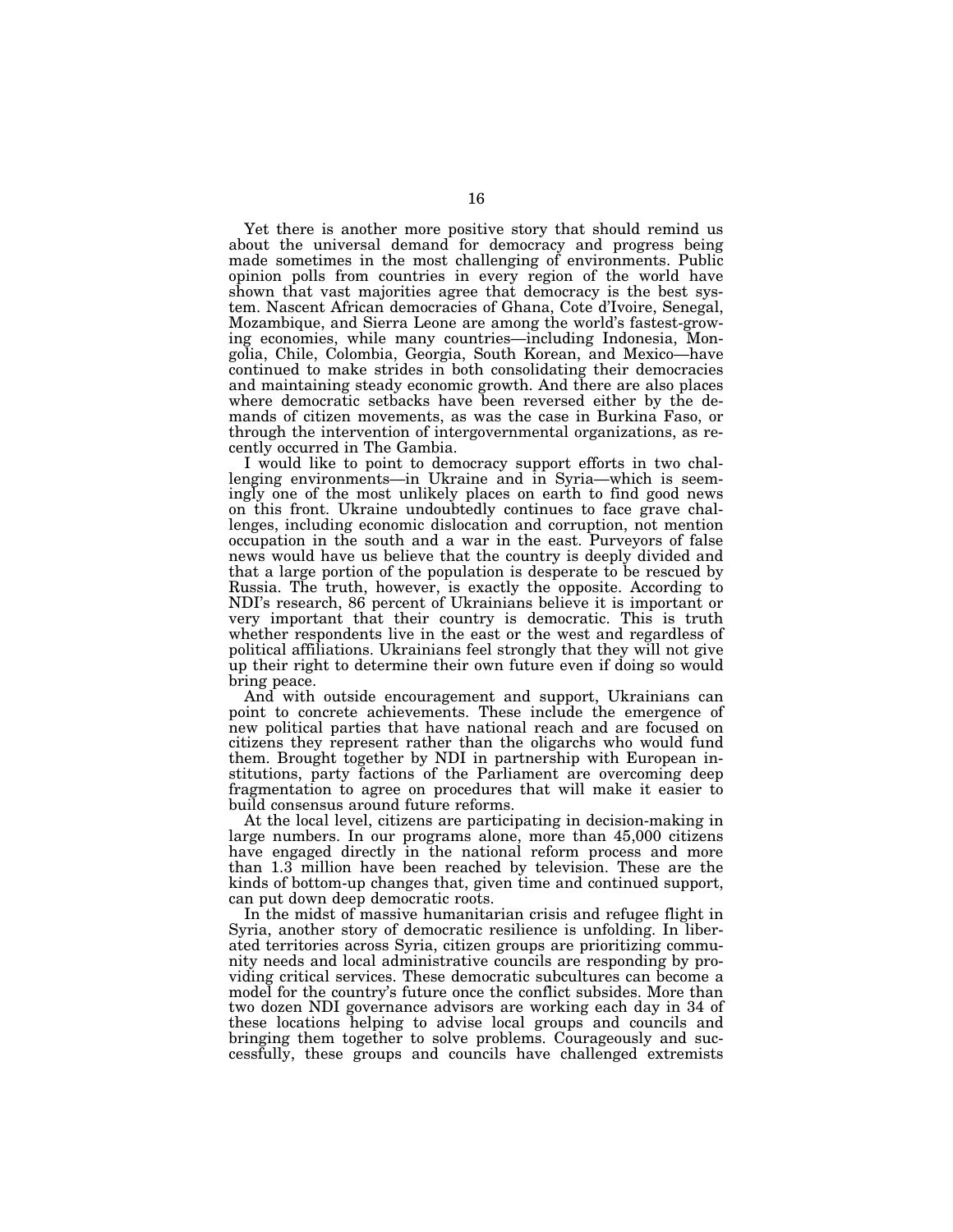who have sought to establish parallel governing structures. As one regional news outlet noted, ''You may think Syrians are condemned to an unpleasant choice between Bashar Al-Assad and the jihadists, but the real choice being fought out by Syrians is between violent authoritarianism on the one hand and grassroots democracy on the other.''

Mr. Chairman, the citizens of our country, from its very founding, have held the conviction that to ''secure the blessings of liberty for ourselves and our country,'' we must establish government that derives legitimacy and power from the consent of the people. We received the help of others in our founding, and from that point onward have embraced the ethic of assisting those around the world who stepped forward—sometimes at great risk in their own countries—to promote, establish, and sustain democracy. We as a nation have benefited from the peace that global democratic development produces and from the economic opportunities that it creates.

Thank you very much.

[The prepared statement of Mr. Wollack follows:]

#### PREPARED STATEMENT OF KENNETH WOLLACK

Chairman Rubio, Ranking member Menendez and members of the Subcommittee, I appreciate the opportunity on behalf of the National Democratic Institute (NDI) to present our views on the importance and efficacy of U.S. efforts to support the global development of democratic institutions and practices.

Democracy promotion, long a pillar of America's foreign policy framework, has, in recent years and in certain circles, become an issue of some debate. Paradoxically, and wrongly in my view, democracy assistance is viewed either as too soft or idealistic as a response to serious security threats facing the nation; or it is seen as too bellicose—conflated with regime change and the use of military force. The real issue, however, is not whether democracy promotion is "hard" or "soft" or whether it fits neatly into the "realism" or "idealism" paradigms. The issue, rather, is whether advancing democracy is an important means of advancing America's interests and protecting our national security in a turbulent and often violent world. I think the answer is clearly "yes.

The notion that there should be a dichotomy between our moral preferences and our strategic interests is a false one. Our ultimate foreign policy goal is a world that is secure, stable, humane, and safe, where the risk of war is minimal. Yet, the reality is that hotspots most likely to erupt into violence are found, for the most part, in areas of the world that are nondemocratic—places that have been defined by the Defense Department as the ''arc of instability.'' These are places that experience ethnic conflict and civil war; they generate refugee flows across borders; they are places where terrorists are harbored and illegal drugs are produced. The international community has rightly worked to restore order by helping to establish a democratic framework for governance in a number of these countries. The response has not always been entirely successful, but on the whole, the introduction of democratic processes and citizen engagement have made these countries less dangerous than they had been. The cost for the United States in this effort has been relatively inexpensive. Foreign assistance is only about 1 percent of the total U.S. budget; and democracy assistance represents just 4 percent of our foreign aid.

As Tom Carothers of the Carnegie Endowment points out, ''In most of the dozens of countries where the United States is employing diplomatic, economic, and assistance measures to support potential or struggling democratic transitions—from Cambodia, Indonesia, and Mongolia to El Salvador, Kenya, Nigeria, and Venezuela such efforts align closely with and serve a critical array of unquestionably hard interests. These include limiting the strategic reach of the United States' autocratic rivals, fighting terrorism, reducing international drug trafficking, and undercutting drivers of massive refugee flows.''

There are those who have argued that the Arab Spring unleashed a new area of instability in the Middle East by toppling repressive, but so-called "stable" regimes. However, this idea that autocracy equals stability collapses under scrutiny as the remaining supposedly stable regimes are increasingly the locus of conflict; while those places that are going through democratic transition, such as Tunisia, or are engaged in either political reforms or liberalization—as is the case in Morocco, Jor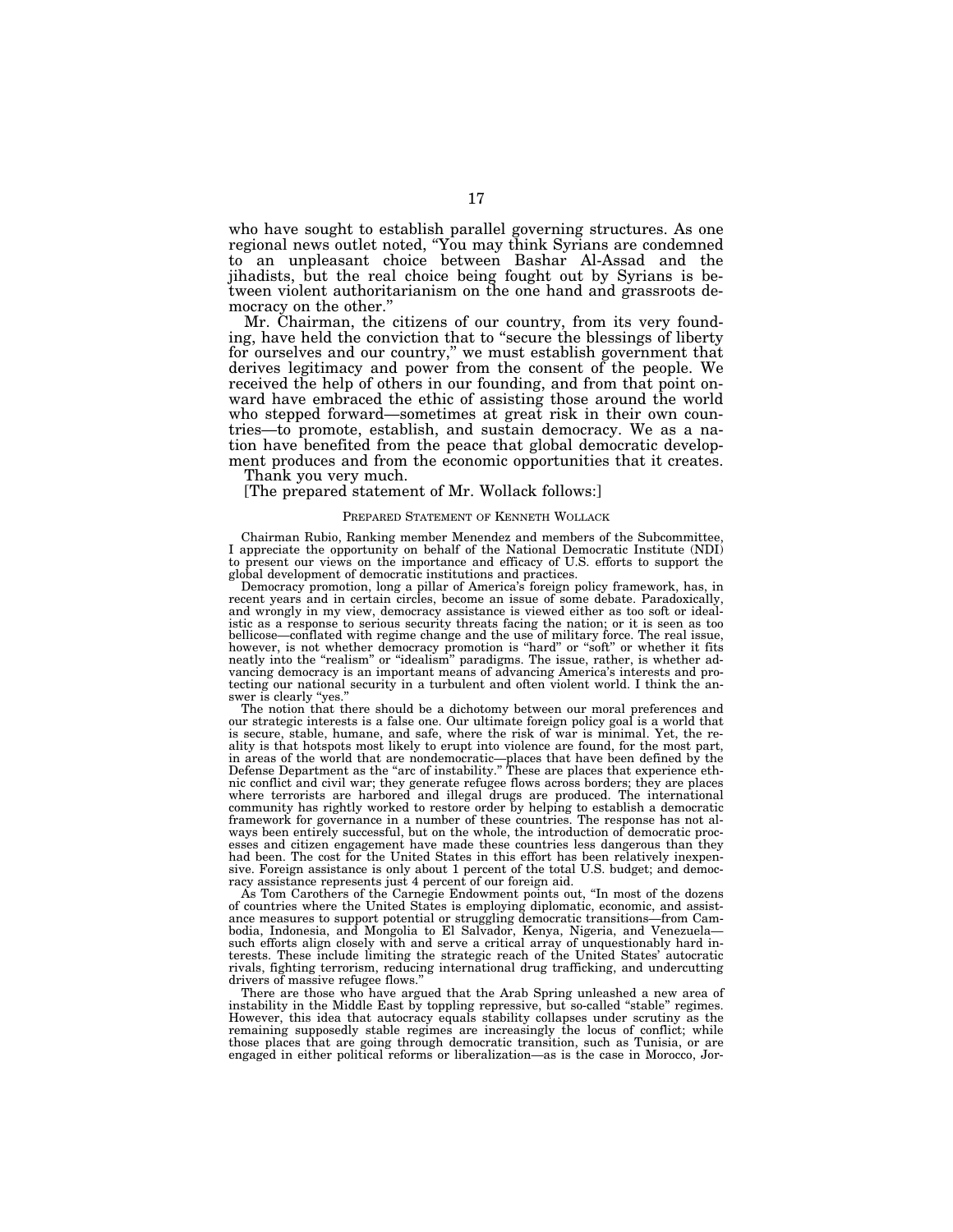dan, Lebanon and Algeria—are better able to address economic challenges, and threats from extremist ideologies and groups. As President Kennedy once said, ''Those who make peaceful revolution impossible will make violent revolution inevitable.''

Even from the traditional foreign aid perspective, economic assistance alone can not achieve sustained economic growth and social stability. Political systems that lack accountability mechanisms or sufficient political and social inclusion are usually plagued by corruption or conflict, both of which undermine the objectives of economic development aid to achieve self-sustaining growth and poverty reduction. Deforestation, rural dislocation, environmental degradation, and agricultural policies that lead to famine all trace to political systems in which the victims have no political voice; in which government institutions feel no obligation to answer to the people; and in which special interests feel free to exploit the resources, land and people without fear of oversight or the need to account. The respected diplomat, Princeton Lyman, reminded his colleagues in a 1998 cable that the problem with even an enlightened authoritarian leader is that ''blinded by economic success, hubris takes over along with greed: his or her rule is perpetuated, and corruption grows.'' He urged policymakers at that time to judge trends, rather than the snapshot of the day.

During the 1980s, an important lesson was learned about political trans-formations in countries like the Philippines and Chile: that forces on the political fringes enjoy a mutually reinforcing relationship, drawing strength from each other and, in the process, marginalizing a democratic center. Prospects for peace and stability only emerged once democratic political parties and civil society were able to offer a viable alternative to the extremes. These democratic forces benefited from the solidarity and support they received from the international community and, in the United States, Republicans and Democrats joined together to champion their cause. Today, these conditions find their parallel in other countries around the world.

When World War II ended, fewer than a dozen democracies stood as the Iron Curtain rose, military dictatorships proliferated, and colonialism sought to regain its footing. Major breakthroughs against those trends began with the so-called third wave of democratization which, since the 1970s, impacted more than 100 countries where people in every region of the world struggled against oppression and for gov-

ernment based on popular will.<br>Freedom House, *The Economist*, and others, however, have now chronicled a decade of democratic recession, with a decline of political rights globally, along with a decreasing number of democracies. Autocrats have become more aggressive and sophisticated in stifling the voices of civil society and political opponents, undercutting independent media and judicial independence and manipulating elections.

Authoritarian regimes are also using a broader and more aggressive set of tools to advance their interests, including various forms of electoral espionage, the hacking of politicians and political parties, and the dissemination of misinformation and fake news—all designed to skew electoral outcomes and to discredit democratic systems. Repressive regimes are using what we call ''distributed denial of democracy'' (DDoD) attacks to pollute new media channels with disinformation, making new media less useful as a mechanism for legitimate democratic discourse. These misinformation campaigns use troll farms and botnets to amplify certain stories on new media. Such efforts also aim to create a false equivalency between legitimate international democracy assistance and foreign interference that disrupts democratic dialogue, practices, and elections.

At the same time, new, fragile democracies are struggling to meet rising expectations of their citizens, particularly with regard to efforts that would combat corruption and improve standards of living. Democratic transitions have been stymied or reversed by violence and terrorism by non-state actors, or by the inability of democratic movements to move from ''protest to politics'' and to challenge the resiliency of the so-called ''deep state''—the elites and institutions that benefited from years of corruption and impunity afforded by entrenched autocracy. And even established democracies have been beset by political polarization and growing citizen discontent with the performance of democratic institutions and elected leaders.

Yet there is another, more positive story—a story that should remind us about the universal demand for democracy and progress being made, sometimes in the most challenging of environments. Public opinion polls from countries in every region of the world have shown that vast majorities agree that democracy, despite its problems, is the best political system. One recent study of more than 800 protest movements around the world show that they are not driven primarily by a desire for better economic conditions, but rather by demands for a better democracy, which the protesters believe can better address economic issues. This shows that the desire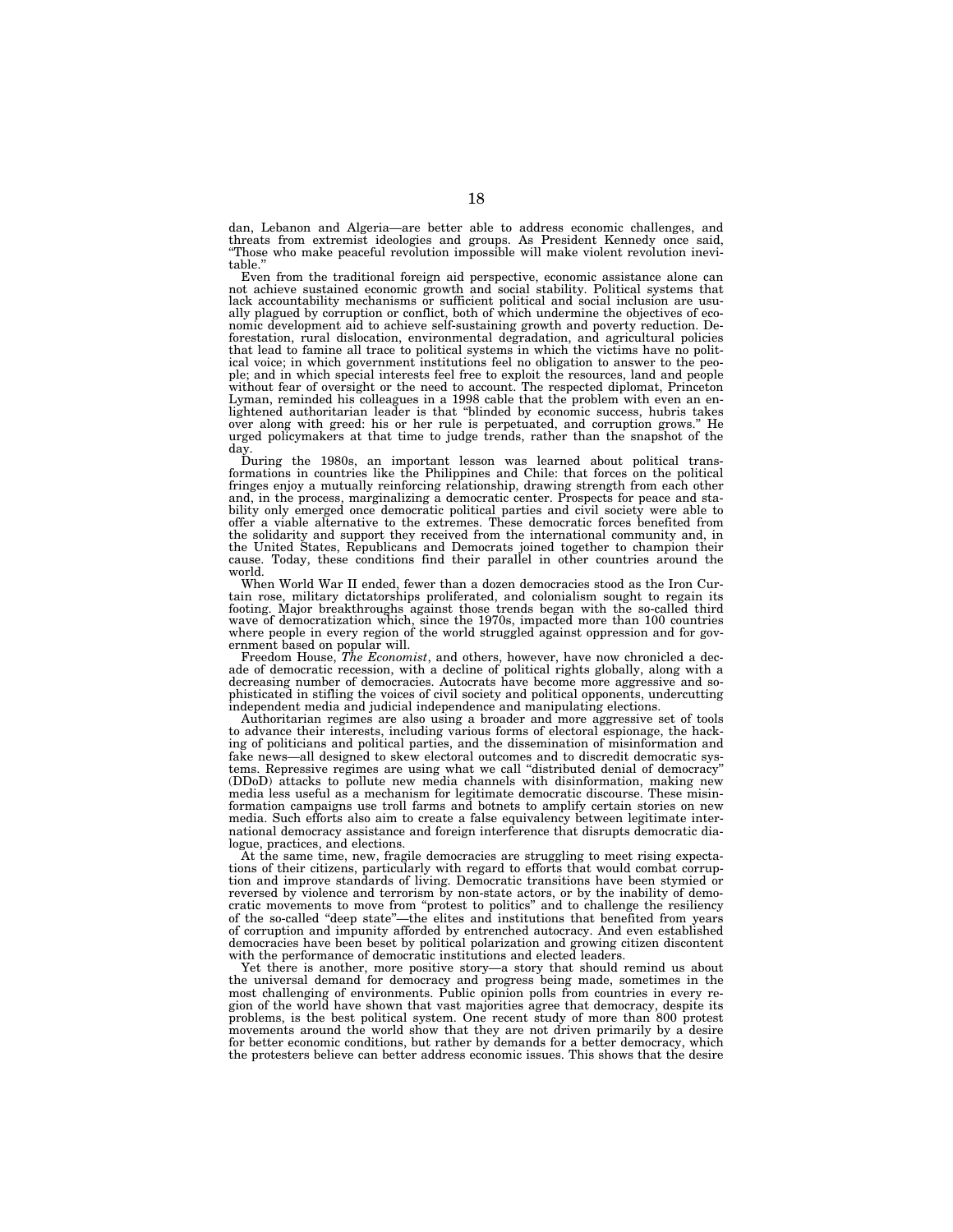for improved economic opportunities often coexists with the demand for a political voice. And in today's interdependent world, citizens will not indefinitely postpone the latter for the former. Admittedly, there have been times when many citizens seemingly abandoned democratic aspirations because of instability, insecurity, or<br>the performance of government. This was the case in Pakistan, Venezuela, Côte<br>d'Ivoire, Egypt, and Chile; but broad support for authoritaria has been short lived.

Then there are countries where active civil societies and reform-minded political leadership have maintained positive democratic trajectories. In Africa, for example, only three heads of state between 1960 and 1990 relinquished power voluntarily or after losing an election; since 1990, that figure stands at more than 40. Nascent African democracies of Ghana, Côte d'Ivoire, Senegal, Mozambique, and Sierra Leone are among the world's fastest growing economies, while many countries—including Indonesia, Mongolia, Chile, Colombia, Georgia, South Korea and Mexico—have con-tinued to make strides in both consolidating their democracies and maintaining steady economic growth. There are also places where democratic setbacks have been reversed, either by the demands of citizen movements, as was the case in Burkina Faso, or through the intervention of regional organizations as recently occurred in The Gambia. And in Myanmar/Burma, Ukraine, and Tunisia, active U.S. support for the democratic transitions underway have reflected the convergence of our values and strategic interests.

Since the National Endowment for Democracy (NED) and the four core institutes of the Endowment were established, we have learned a great deal about democratic change, along with appropriate and effective ways to nurture and support democ-racy. I would like to share some fundamental lessons.

First, in this interconnected and interdependent world, what happens for good or for bad within the borders of nations haves regional and, sometimes, global impact. Contrary to that famous tagline in tourism marketing, what happens, let's say, in<br>Kyiv or Cairo doesn't stay there. Therefore, at a basic level, we have a direct inter-<br>est in how people live and how they are treated by th

Second, the credibility of a democracy ultimately depends on how it works in practice and on what it delivers. Democracies must be able to hold credible elections so that the institutions that emerge from those polls enjoy legitimacy. But those institutions must be built and strengthened between elections, and citizen engagement must be developed and sustained. Nascent democratic regimes often inherit the legacies of their nondemocratic predecessors—poverty, corruption and political exclusion. And when those institutions fail to meet public expectations, opportunities are created for populist, often nondemocratic leaders who w cratic gains.

The once rapid pace of democratic change had led many in the democracy community to hope, if not expect, that progress toward fuller democracy would be more linear than has been the case. As the late Polish historian and politician Bronislaw Geremek warned, ''Democracy is by no means a process that goes from triumph to triumph nor is it exempt from creating the very conditions that undermine it.'' This means long-term commitments are necessary to support a culture of transparency, participation, and accountability.

Sustaining socioeconomic development over the long term requires a political system whose incentive structures make it more likely that responsive, reform-minded, and accountable politicians will emerge at all levels of government. It requires governments that have the popular support and legitimacy to sustain development policies. It also requires mechanisms for orderly alternation of power in order to reduce the incentives for corruption that inevitably affect governments with no fear of losing office. It requires strengthened policy development and capacity within political parties in order to help raise the level of political discourse. It requires effective legislatures—with significant roles for opposition voices and the means to build broader consensus on public policy issues—in order to avoid policy reversals when governments turn over. It requires greater voice and power for citizens, particularly women and young people, along with historically marginalized communities, in order to complement increased economic empowerment with increased political participation.

Third, while citizens around the world have begun to harness the benefits of information and communication technology to amplify their voices, their political institutions have often been slower to respond. As one tech leader explained via Twitter, ''Citizens using 21st cent tools to talk, gov't using 20th cent tools to listen, and 19th cent processes to respond." As technology innovation amplifies the voices of desegregated citizen interests, fledgling democratic institutions—governments, par-<br>liaments, and political parties—must harness innovation to st discourse, broker compromise, and respond in a timely and effective manner.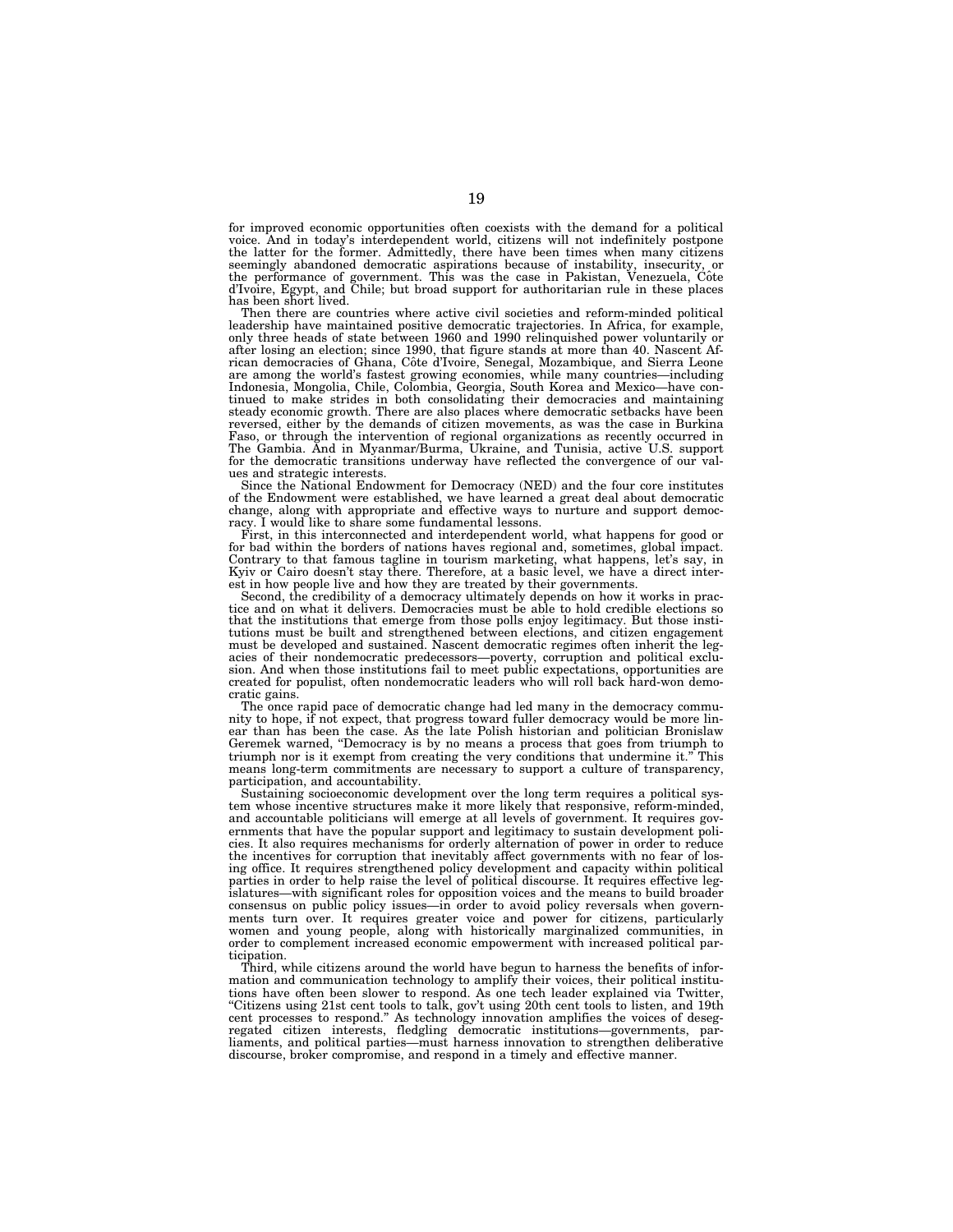New responses are also needed as authoritarian regimes have become more aggressive in utilizing technology to subvert democracy and to project their interests internationally. These include: cyber security support; media literacy training with respect to disinformation spread through new media; assistance to civic, media, and political groups that can expose and combat misinformation; and policy advocacy with technology firms to help them understand the impact of their policies on democratic discourse and to help them prevent their platforms from being used in DDoD attacks.

Fourth, for those of us in this country who are engaged in assisting democratic development overseas, we have been most successful when we have joined with oth-ers in the international community, including governments, intergovernmental organizations, other nongovernmental groups, along with individual practitioners. As a practical matter, people making a democratic transition require diverse experiences and expertise, along with broad peer support. Cooperative approaches also convey a deeper truth: that democrats are joining a community of nations which have traversed the same course, that they can count on natural allies and an active support structure because other nations are concerned and are watching.

Fifth, the U.S. government—including the White House, State Department, Con-gress, and overseas embassies—can set the tone and foreign aid can provide needed resources. Yet, much of the day-to-day democratic development work should be carried out, with proper oversight, by nongovernmental organizations, which operate in the realm of people-to-people relations. Such mission-driven groups often have pre-existing, global relationships and are not constrained by the stringent rules of formal diplomacy. Most important, in countries where a primary issue is the paucity of autonomous civic and political institutions, the very idea that government ought not control all aspects of society can be undermined by a too visible and too direct donor government hand.

Ultimately, it is the nature of relationships with local partners that matter the most. In a recent New York Times op-ed, David Brooks asked a veteran youth activist in this country about which programs "turn around" the lives of kids living in poverty. "I still haven't seen one program change one kid's interventions.

Sixth, pluralism in democracy assistance has served the United States well, allowing for diverse yet complementary programming that, over the long term, could not be sustained by a highly static and centralized system. Fun allowed the Endowment and its four core institutes to plan strategically, yet re-spond quickly and flexibly to emerging opportunities and sudden problems in rapidly shifting political environments. In addition, the NED has been able to operate effectively in closed societies where direct government engagement is more difficult. USAID has provided the basis for longer-term commitments in helping to develop a country's democratic institutions. The State Department's Bureau for Democracy, Human Rights and Labor and other programs within the Department, such as the Middle East Partnership, have given the U.S. government the capacity to support without cumbersome regulations—cutting edge and highly focused democracy initiatives for individual countries, as well for regional and global initiatives.

Seventh, and finally, democracy assistance can best be delivered in four ways: 1) through direct, in-country presence where long term, day-to-day relationships can be established and nurtured. (In nondemocratic places that prohibit such engagement, long distance learning using information technology and offshore programs can maintain solidarity and provide more limited but critical outside support to groups and individuals); 2) through targeted financial support to governments, election commissions, civil society groups, and parliaments; 3) through international and regional networks that can offer peer support; and 4) through the development and application of international norms and standards. The latter two approaches are designed to provide external incentives for reform, particularly in places where local organizations, leaders, and institutions seek to become members of a global community—whether a community of civic groups, political parties, parliaments, or governments. Examples of these communities include the Open Government Partnership, the four major international groupings of political parties, the Community of Democracies, the Global Network of Domestic Election Monitors, and the World Movement for Democracy. In this regard, the House Democracy Partnership, led by Representatives Peter Roskam and David Price, has contributed measurably to par-

liamentary strengthening efforts in 19 countries to date. My colleague, Mark Green, at the International Republican Institute will speak on the progress being made in the transition process in Burma/Myanmar and Tuni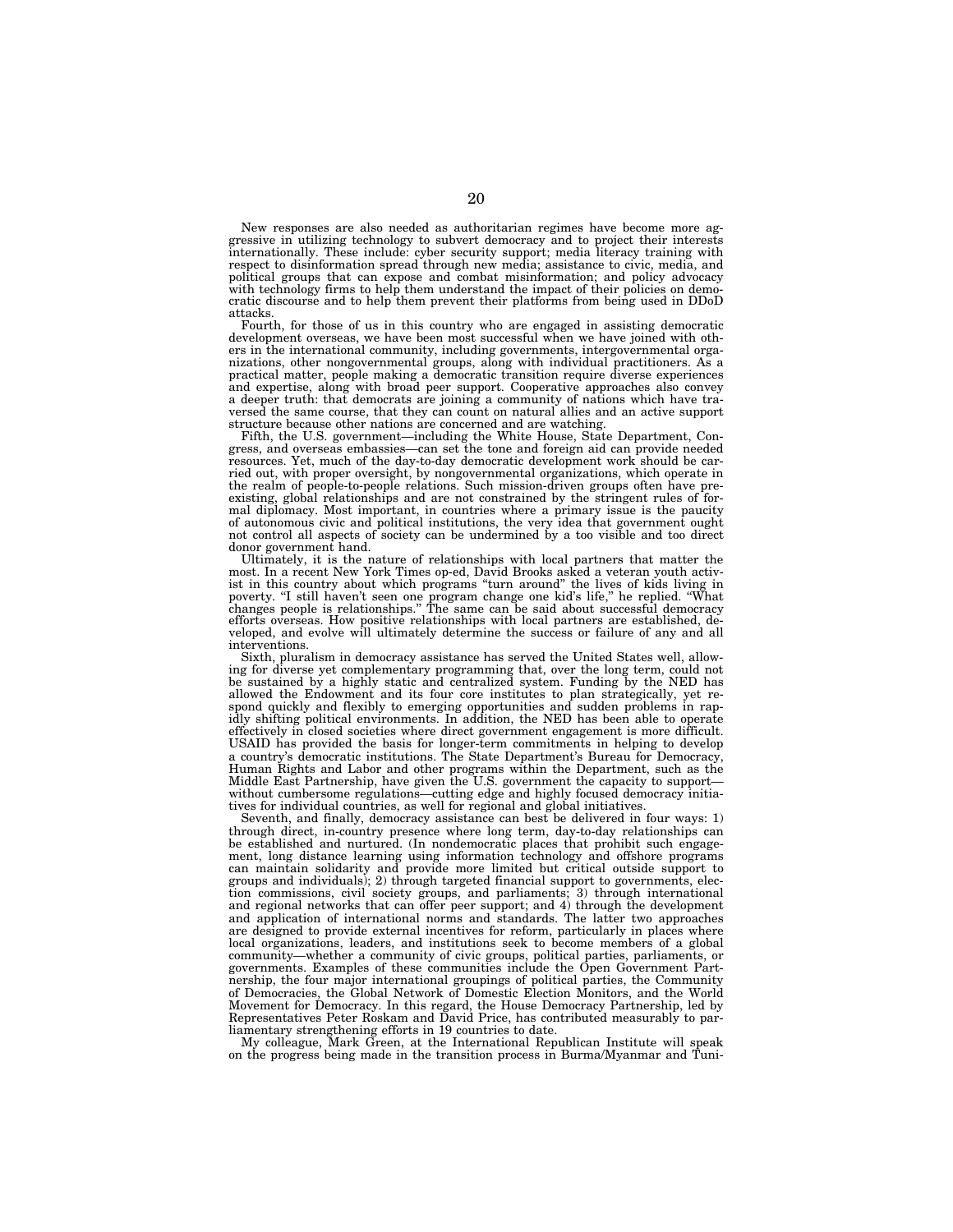sia. I would like to point to democracy support efforts in two other challenging environments: in Ukraine and in Syria, which is seemingly one of the most unlikely places on earth to find good news on this front. These efforts have been supported by the NED, USAID, the Department of State, the Canadian and British governments, and others.

Ukraine undoubtedly continues to face grave challenges, including severe economic problems, deeply-rooted corruption, public impatience with the pace of reform—not to mention occupation in the South and a war in the East. Purveyors of false news would have us believe that the country is deeply divided and that a large portion of the population is desperate to be rescued by Russia. The truth, however, is exactly the opposite.

NDI's research shows that Ukrainians expect that the next generation will be better off than their own with 86 percent saying it is ''important'' or ''very important'' that their country become a democracy. This is true whether respondents live in the East or the West and regardless of political affiliations. Moreover, the research and our observations on the ground show that Ukrainians are not particularly susceptible to populist appeals or to conspiracy theories, particularly those seen as emanating from outside the country. Ukrainians feel strongly that they will not give up their right to determine their own future—even if doing so would bring peace.

As these findings show, Ukrainians are virtually united in their view that democracy is the best guarantor of their independence and sovereignty. To the extent that their country succeeds, it will be because ordinary Ukrainians have embraced these goals as their own and are taking responsibility for reaching them.

This positive outlook is not based solely on public attitudes. With outside encouragement and support, Ukrainians can point to concrete achievements in recent years. These include the emergence of new political parties that have national reach and are focused on citizens they represent rather than on oligarchs who would finance them. Brought together by NDI, in partnership with European institutions, party factions in the parliament are overcoming deep fragmentation to agree on procedures that will make it easier to build consensus around reforms. Local civil society groups are partnering with larger national organizations to push for economic and political change, and Ukrainians are advocating and voting for more women in elected office.

At the local level, citizens without prior experience in any kind of activism are participating in decision-making in large numbers. One quarter has attended community meetings and an additional 29 percent are willing to do so. In NDI programs alone, more than 45,000 citizens have engaged directly in the national reform process in the past 2 years and more than 1.3 million have been reached by television. A decentralization process will ultimately give Ukrainians more opportunities to influence decisions that affect their lives. These are the kinds of bottom-up changes that, given time and continued support, can put down deep democratic roots.

In the midst of a massive humanitarian crisis and refugee flight, another story of democratic resilience is unfolding in Syria. As the Syrian government has lost control of large parts of the country, and the war has expanded over the past 6 years, millions of citizens have been left bereft of services and governing institutions to maintain order and to meet their basic needs. But in liberated territories across northern Syria, citizen groups are identifying and prioritizing community needs, and local administrative councils, some democratically elected, are responding by providing critical services. These democratic subcultures can become a powerful model for the country's future once the conflict subsides.

More than two dozen NDI governance advisers are working each day in 34 of these locations within Syria, helping to advise local citizen groups and administrative councils, and bringing them together to solve problems. Already, thousands of consultations and training sessions have been conducted. More than 500 council members and staff and 7,000 civic activists, including many young people and women, have been engaged in the program. Courageously, these civic groups and councils have challenged extremist groups which have sought to establish parallel governing structures. ''You may think Syrians are condemned to an unpleasant choice between Bashar Al-Assad and the jihadists,'' noted one regional news outlet. ''But the real choice being fought out by Syrians is between violent authoritarianism on the one hand and grassroots democracy on the other.''

Mr. Chairman, the citizens of our country—from its very founding—have held the conviction that to "secure the blessings of liberty for ourselves and our country," we must establish government that derives legitimacy and power from the consent of the people. We received the help of others in our founding, and from that point on-ward have embraced the ethic of assisting those around the world who step forward—sometimes at great risk in their own countries—to promote, establish, and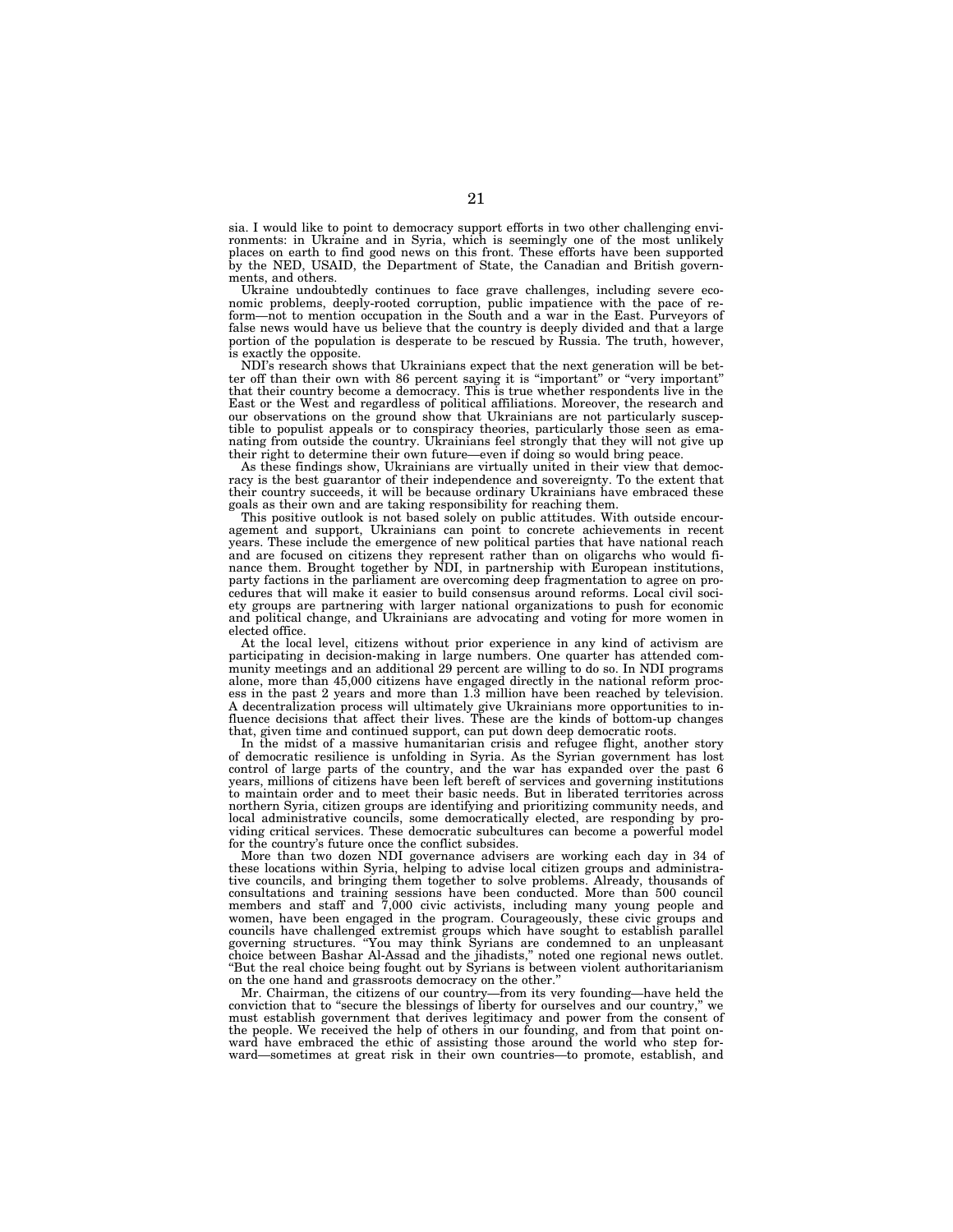sustain democracy. We as a nation have benefited from the peace that global democratic development produces and from the economic opportunities that it creates.

Assisting the advance of democracy has helped war-torn and violence-prone states achieve more ''domestic tranquility,'' preventing humanitarian disasters, refugee flows and violent extremist recruitment. Across the globe, it has helped establish more stable and honest frameworks for economic life, opening markets to trade and investment. Democratic development has also helped cultivate a community of nations that refrain from war with each other and often ally themselves with the U.S. on geostrategic concerns. It is our hope that this mission remains a priority for both the Congress and the administration.

Senator RUBIO. Thank you all for being here, and I will begin with a broad question that I get all the time and I would love to give you all the opportunity to address it. And here is how it goes when I talk about democracy. They will say to me, while these are bad people—Saddam Hussein in Iraq and Qaddafi in Libya and the like—but in the end they were—they killed terrorists and so were we not better off just having these autocrats stay in power in these countries than the vacuum and the chaos that we now see in Syria and in Iraq and in Libya and in other places, in essence, the argument that there are places in the world that can never be democratic for whatever reasons they point to, cultural or otherwise. Why would we not prefer in those parts of the world to have stability? Is that not in the national interest of the United States to have strong autocratic leaders who can control these elements in those societies that could be radicals and the like? Are we—is that not more important than promoting democracy, particularly in nations who do not have a tradition of Western democratic values?

And I would ask whoever wants to go first, but that is one of the fundamental challenges I get every time that I talk about promoting democracy.

Mr. GERSHMAN. Mr. Chairman, if I can maybe first take a crack at that. I think we have to understand that authoritarian regimes are the main source of instability in the world today. They are the ones who are responsible for kleptocracy, for corruption, for refugees. They acquire weapons of mass destruction against international treaties. Democracies do not go to war against each other, and the United States—it is never—its opponents are not democracies. Its opponents are antidemocratic countries.

And there are other—authoritarianism is the main source also of state failure, and they also—the people, sometimes even when they are removed, they try to disrupt democratic transitions and make it very, very difficult for transitions to succeed.

So I think that the idea that we can achieve stability through somehow partnering with authoritarians is a very dangerous hope, especially because they also—the authoritarian regimes, in repressing civil society and not giving people a voice, they really do leave extremist movements as the only alternative. People we support in these societies are struggling and they are struggling against great odds, but it is often that these autocratic governments prefer to have extremist oppositions because they think it legitimizes them in the same way that you are hearing this argument, that they are the ones that can defeat the terrorists.

I think it is a very dangerous solution. I think we have learned in the past that we cannot rely upon these such regimes for stability. And even though democracy is long and hard and difficult, if we can build civil societies, strong civil societies in these coun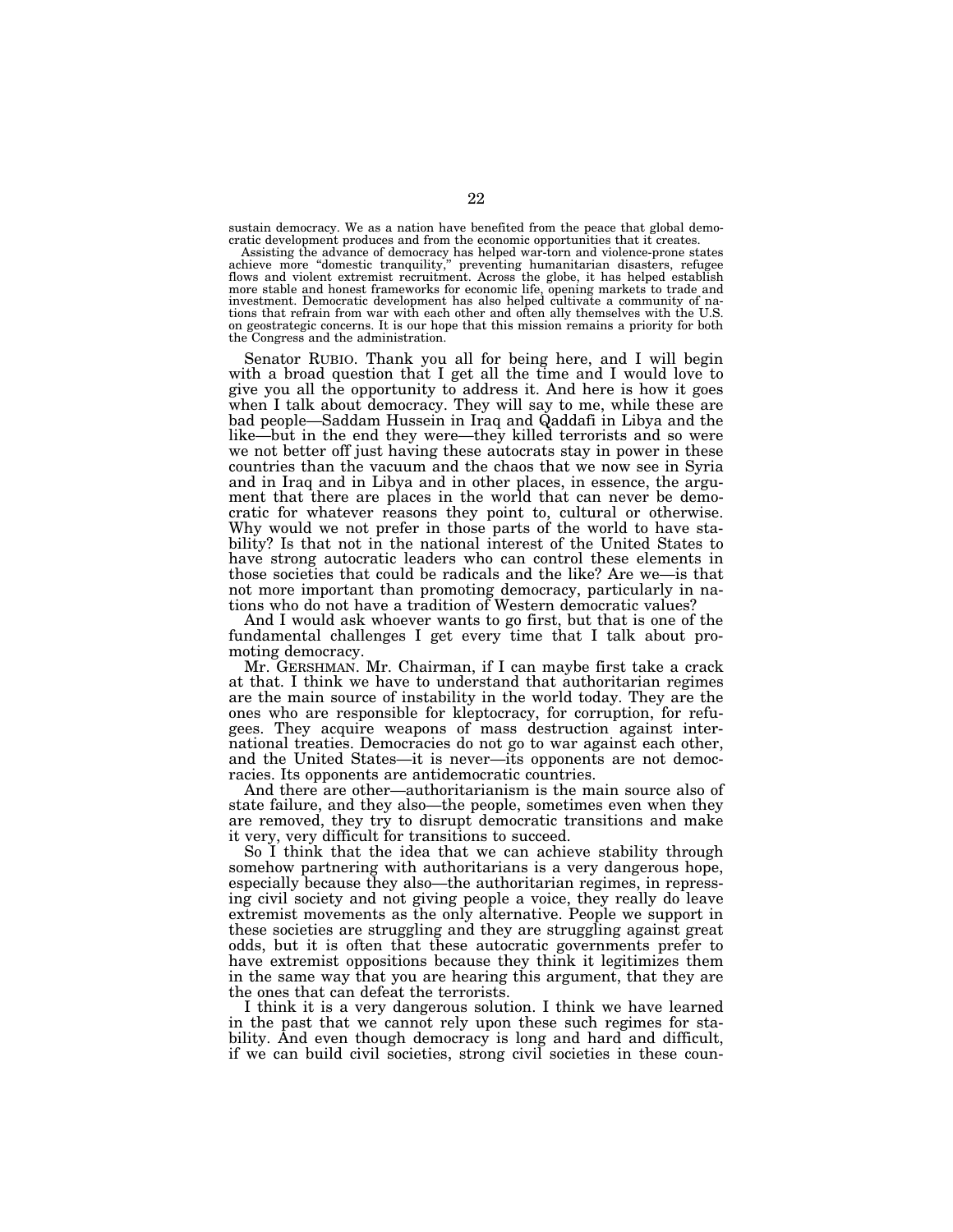tries even when these countries are authoritarian, they will have a much better chance of a stable democratic transition when that time comes, as it inevitably will because these regimes will not be able to modernize, they cannot reform, and ultimately, they will fail.

Ambassador GREEN. Thank you, Mr. Chairman. First, I would like to associate myself with Carl's remarks. I think he has actually captured it very well.

I guess what I would add to it, as we talked earlier, President Reagan gave this speech at Westminster that essentially launched all of us. And even in those days, so back in the early '80s, there were some who argued that parts of the world could not handle democracy, somehow they did not culturally have the ability to have democracy and protection of human rights. And he very eloquently called that cultural condescension or worse. And I agree.

When we talk about some of these countries, those who say that they somehow should not have democracy, it is demeaning. We should actually ask the people involved and what it is that they want, their own desires, their own aspirations. So much of this comes through courageous everyday citizens in the face of this brutality and repression that stand up under great peril for the cause of democracy.

Secondly, something that Carl said I think is very, very important and that is this myth of stability. Stability is, in these cases, often but a veneer because you get pent-up despair raging, and you do leave these citizens oftentimes very little choice but to resort to some of the extremism that we all point to as being so very, very dangerous. And you look at the inherent damage that these countries do in the region, whether it is giving rise to extremist movements, whether it is causing flows of refugees that overwhelm democratic systems around them. There is not no cost to the existence of these regimes.

Mr. WOLLACK. Mr. Chairman, I would just add a couple points. These regimes, so-called stable regimes, seem stable until they are unstable. And since they have not created any institutions, they have not created a social contract with the people, once they fall, they leave in their wake instability and conflict.

It is interesting in the Middle East region, if you look at those regimes that are stable and enjoy a degree of legitimacy that are confronting many of the challenges that exist in the region, those regimes that are either going through a democratic transition in the case of Tunisia or engaged in reform or liberalization, which is true in Jordan and Morocco, Lebanon, perhaps to a lesser degree but still liberalization in Algeria, these are the regimes that are better able to confront extremism, better able to engage citizens in the political process with all the challenges that they are faced. So if you look at the region those are the places that are better able to handle the refugees, better able to handle conflict, better able to handle the expectations of citizens.

And the answer is reform. The answer is liberalization. The answer is not autocracy and repressive regimes and a continuation of regimes that do not have a social contract with the people.

Senator RUBIO. And I just want one more quick question because—Senator Kaine has now arrived and the ranking member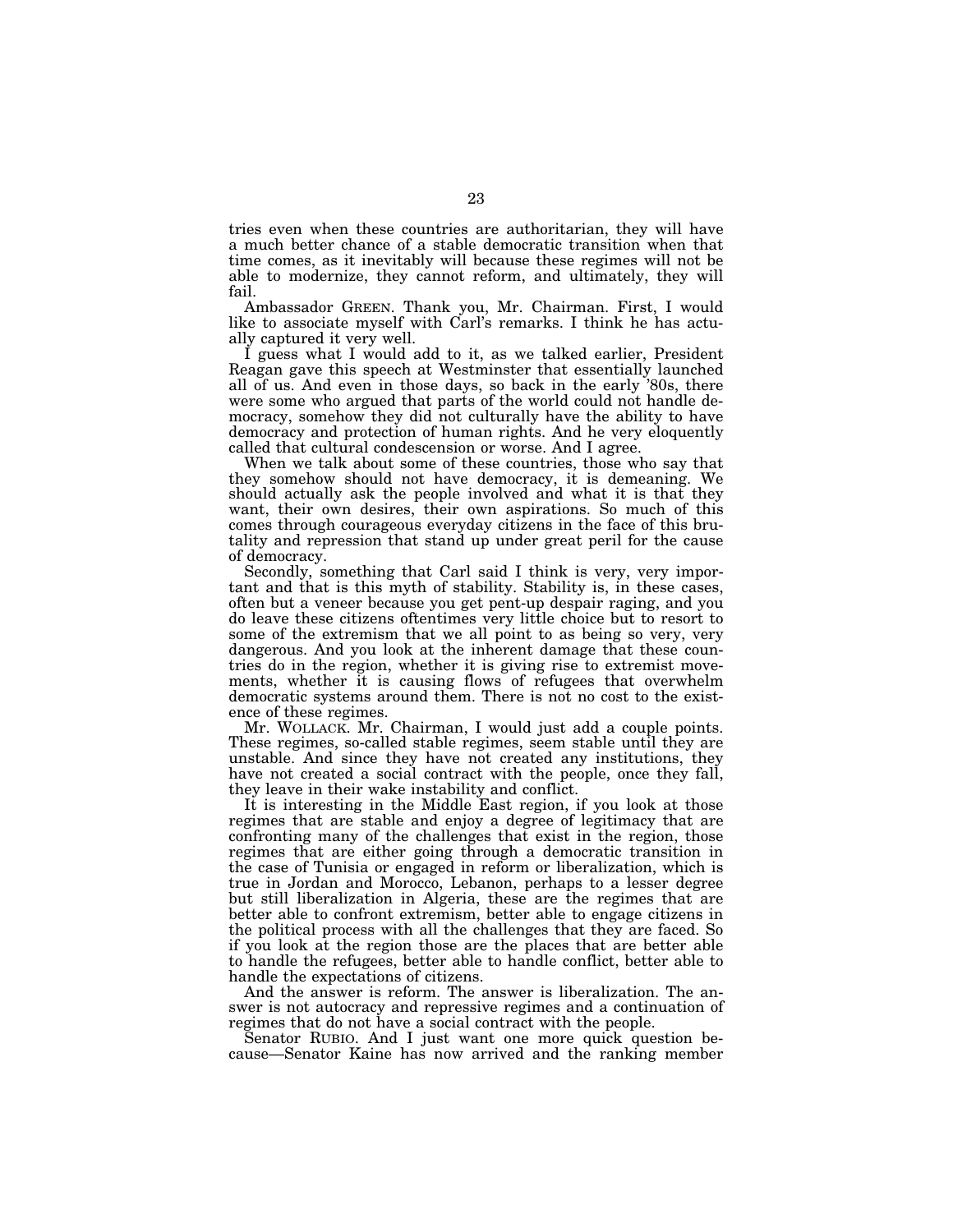has questions. So, this is also broad. In order for us as a nation to be credible advocates and champions for democracy and freedom and liberty, we have to—it begins with our own example here at home. In essence, if we were a nation that did not have those principles and had not lived them for over two centuries, it would be difficult for us to be the champions of that abroad.

And my perspective on it is that a lot of times in the coverage of our—in—and I obviously want your perception on it, but broader than that, and sometimes in the coverage of our modern political process, people talk about several things that are going on. Obviously, we had a very divisive election cycle. The last 4 weeks have been vibrant in the political debate in this country. And I see, despite all of that, institutions that are working. I see a United States Senate where the minority party has exercised its rights under the rules to force the Senate to take all the time available to it for these debates on these issues. I have seen the media continue to report as they see fit in a free society, irrespective of political pressure, criticism on both sides of the equation. I see a court system that stepped forward and, despite whether you agree with the decision or not, exercised its role.

I see two people on this panel that—one who ran for Vice President, one ran for President and neither one of us won. Senator Menendez was too wise to undertake such an endeavor, but the neither one of us went to jail. Both of us are sitting here today.

Is not some of this—despite all this coverage out there about the intensity of our political debate in this country, is not this something we should celebrate in some ways in comparison to what happens in other parts of the world where you do not see these things happening for one simple reason, and that is the other—the people who are not in power in those countries, they do not get to protest, they do not get to come back to the Senate and work, they do not get to slow a debate up, they do not get to vote on the Senate floor, they do not get to go in the press and criticize whoever they want. They get to go to jail, they get poisoned, they die, they go into exile. Is not this something that in the end should be looked at as a strength and not a weakness?

Mr. WOLLACK. I think, Mr. Chairman, that former Israeli Foreign Minister Abba Eban once said that democracy eventually does the right thing but only after exhausting all the alternatives. But the point is that democracies have a self-correcting mechanism because of checks and balances, because of citizen engagement, because of different branches of government.

I would only say that, overseas, I think there is a deep recognition of the institutions that exist in this country. We have problems, we have challenges like everybody else, but in many of the countries where we are operating there are those who would say we wish we only had the problems that you have and we wish we only had the challenges that you have.

So—but we all recognize that there is today an international solidarity network among small-D democrats around the world. We have a responsibility to each other to help each other, and they recognize, however, that ultimately, systems like this, with all their flaws and all their difficulties, is better than all the alternatives.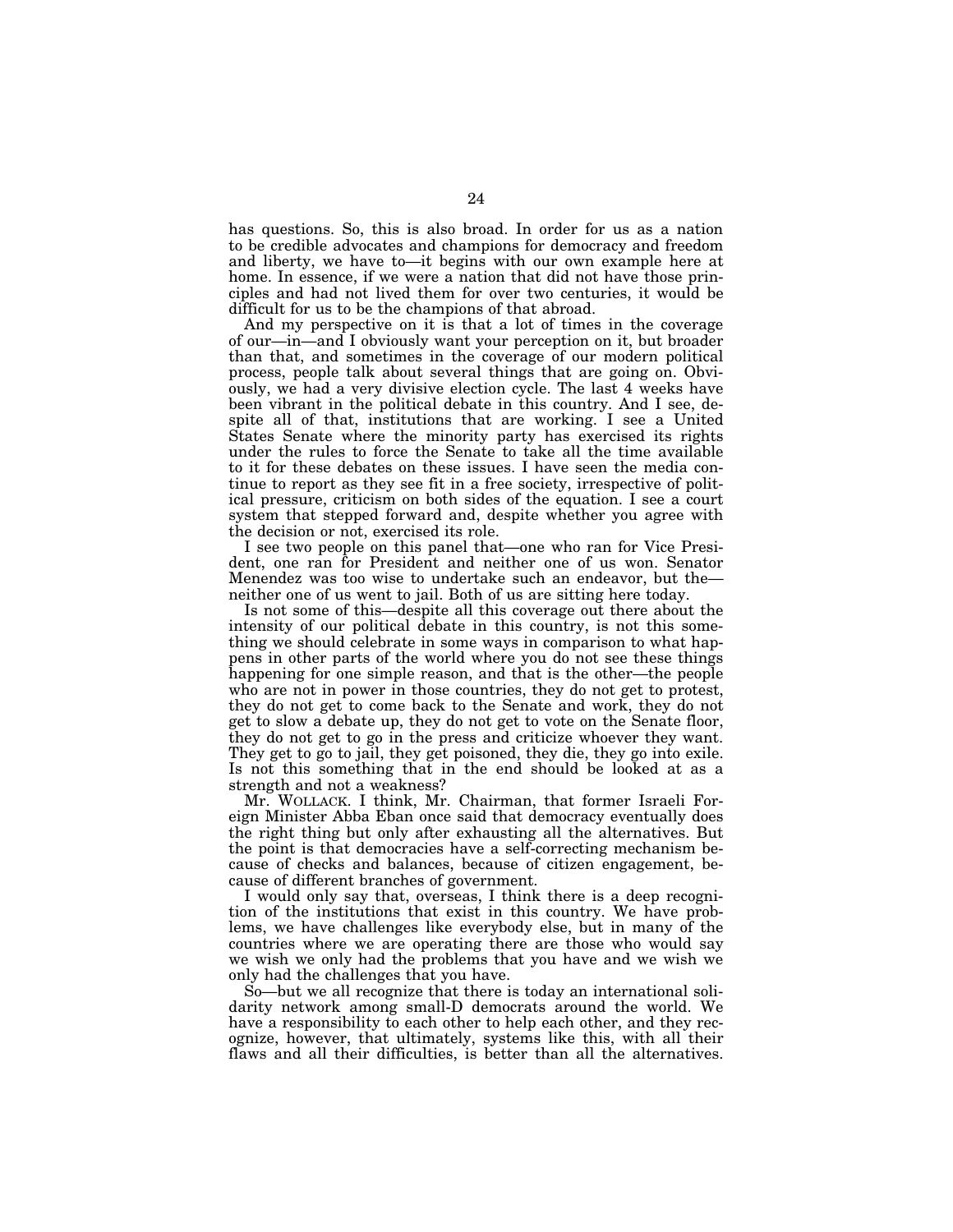Ambassador GREEN. Mr. Chairman, I served as Ambassador to Tanzania, and I was there on the election night, the McCain/ Obama election, and we had TVs in many parts of the country so that people could watch. They could watch the spectacle of the peaceful transfer of power. And we made sure that they all saw Senator McCain's concession speech, which was beautiful, eloquent, very special, and something that we thought was important for our African audiences to see the fact that there were not tanks rolling in the streets. And it was something that made an important difference.

Secondly, when we do go around and talk about democracy in other countries, I think it is also important that we begin with humility. And so when I talk about democracy in other countries I say, look, I am not saying that we have all the answers. I am saying maybe we have made all the mistakes, and maybe you as a friend of our country do not have to make the same mistakes that we have made throughout our history. We are on a journey just like you. Perhaps we are a little further ahead, but we are still on the journey and we have not arrived.

Mr. GERSHMAN. Let me say this, Mr. Chairman, you know, we are living in a different period right now. This is not the Cold War anymore; it is a much more complex world. You yourself referred to that at the beginning. It is hard for people to understand what the threats are that we face. In addition, we live in an era now of social media, which is having a very, very interesting but disruptive effect. And we know also that foreign powers like Russia, as I said in my testimony, are using social media in their own way with fake news and fake platforms, controls to divide, to demoralize, even to destabilize. So we face these new conditions.

And then you have a further problems of political polarization, of dysfunction, and this is reflected in polling data, which we published in our Journal of Democracy, which showed decline in support for democracy, especially among young people. Their parents are more supportive of democracy than they are, and their grandparents are even more supportive. So there is no memory of the threats that democracy faced in the 20th century. And you have these problems that are then exacerbated.

And democracy is a messy process. It takes time to get things done. Social media has conditioned people to want very instant solutions to problems, so there is kind of a demoralization that some people have. And I think it is one of the greatest challenges that we face is to how to really revive democratic conviction. It is not going to be easy. And it is not really our mission because the Congress has given us an international mission.

But I believe—and I have said this in many talks that I give in the United States—that we need to connect young Americans with activists abroad who are giving their lives for freedom. They need to know who these people are. They need to partner with them. They need to work with them. And we have a large, large education job to do.

And so I agree with you. Yes, there is a lot of success that we can point to. We have to make it better, we have to solve our problems, and then we have to educate people more about the difference between the kind of messy pluralist democracy you are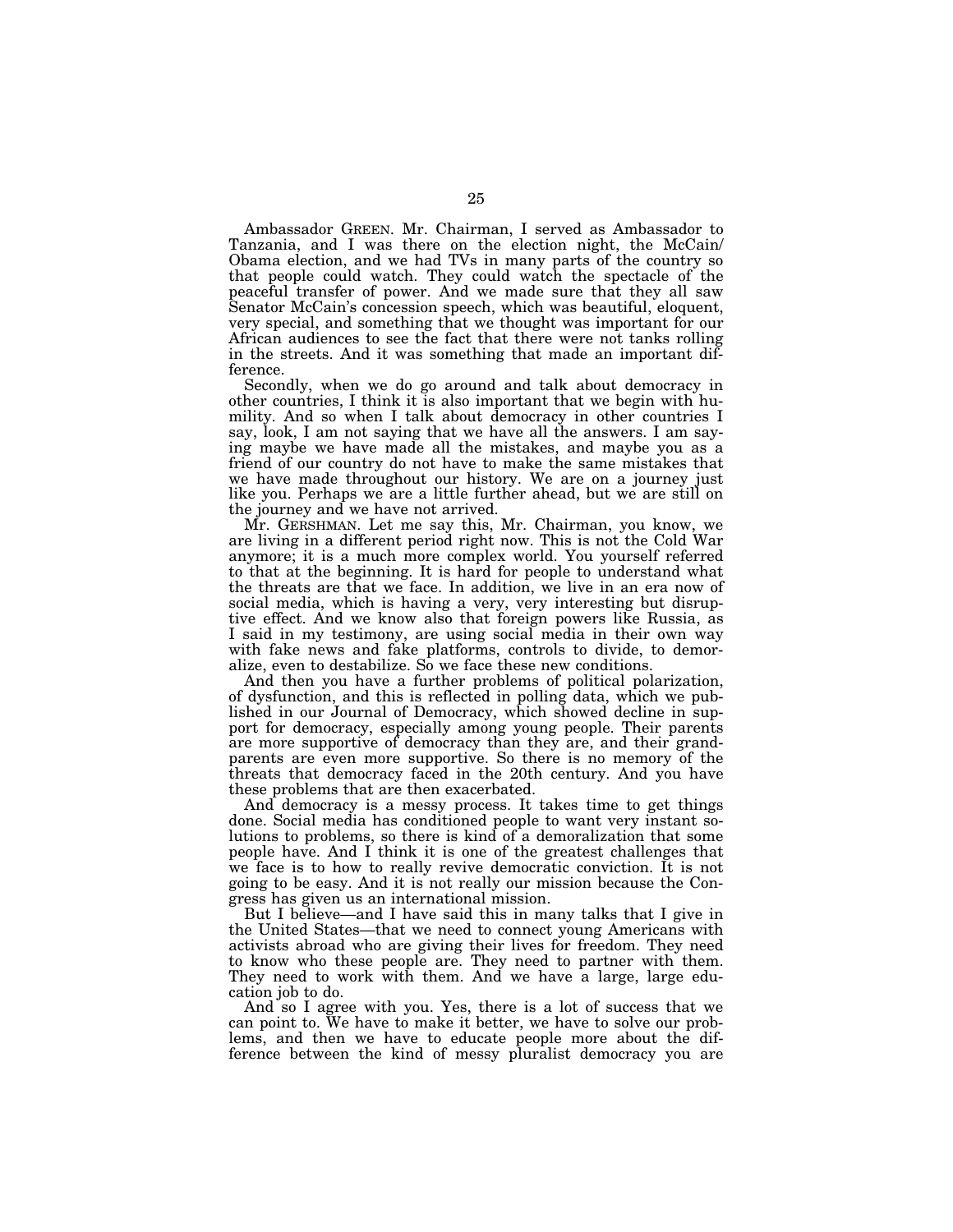talking about and the corrupt and oppressive dangers of an authoritarian system.

Senator RUBIO. Thank you. Senator Menendez.

Senator MENENDEZ. Thank you, Mr. Chairman. Those are some thought-provoking questions.

I will just say to you that I did not run for President because I am not as young or handsome as you or as witty and charming as Senator Kaine.

[Laughter.]

Senator MENENDEZ. So I am fulfilling my role here in the Senate

Senator KAINE. You just put up two low hurdles.

[Laughter.]

Senator MENENDEZ. I do not know about that. You see what I mean?

[Laughter.]

Senator MENENDEZ. On a serious note, you know, I was listening, Ken, to your testimony, as well as all of yours, and you said something that, you know, was galvanizing for me a moment, that a decade, a decade of democratic recession, what do you attribute that to?

Mr. WOLLACK. Well, I-

Senator MENENDEZ. If you put your microphone on so that the recorder here can have it.

Mr. WOLLACK. Yes, I think that there are two—maybe more than two but I will point to two sort of phenomenon. The first is that over the past, I think, decade there has been what is called authoritarian learning. Autocrats used to be isolated from each other, isolated from their people. And there has been a learning curve for these autocrats, much more sophisticated. Laws that are passed in one country to curtail independent activism, let alone opposition activity, a law will suddenly appear in another country 3 weeks later. There is now a network of autocrats who are learning from each other and now are trying to actively seek to curtail the spread of democracy in other countries. So that is one.

Second, I think that new fragile democracies inherit the legacies of their nondemocratic predecessors: poverty, disease, inaction, lack of political participation, apathy. And when the new democratic institutions do not deliver, meet the expectations of their citizens, one of two things happen. Either they go to the streets, which is not where public policy issues should be addressed, or they will vote for a populist nondemocratic leader who will turn against civil society and the opposition.

So that is why not only do I think it is important for us to support small-D democrats in nondemocratic environments but why we have to support new democracies to help them sustain—build and sustain democratic institutions.

Bronislaw Geremek, the former foreign minister of Poland, said democracy does not necessarily go from triumph to triumph. And we have learned that democratic process—progress is not linear. And so it requires, I think, sustained engagement by the international community broadly and the United States in particular.

Senator MENENDEZ. In that regard, let me ask you, you know, as we will face budgetary issues here and the new administration and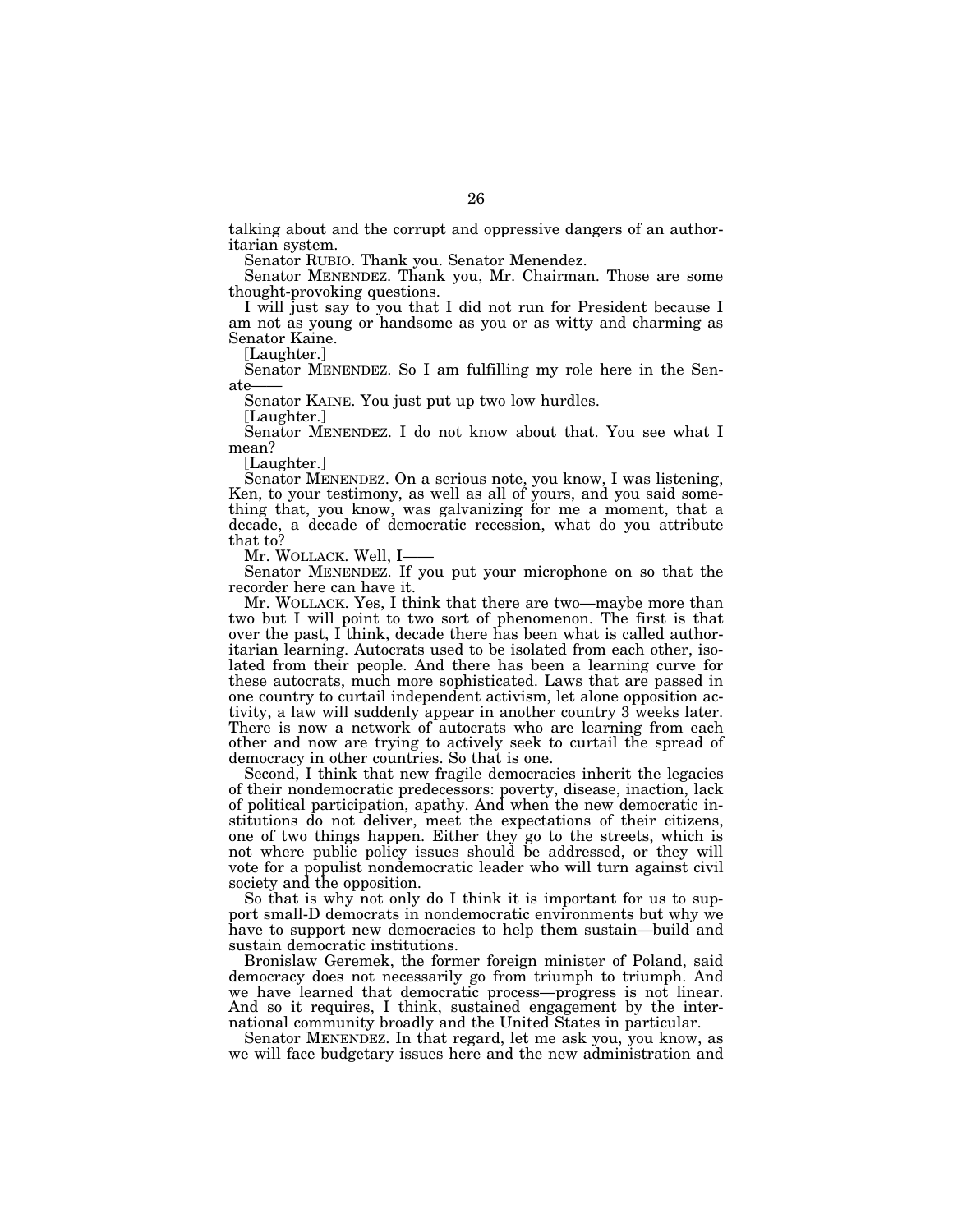how they think about the appropriate use of monies for foreign diplomacy, foreign aid, and democracy and human rights development, I want to establish here for us for the record part of—as I understand your challenges in communicating your successes because, you know, there is a lot of effort to be metric-driven. Not all this is so easily metric-driven certainly in the short term. But nonetheless is that your programs rely on a certain amount of discretion. And can you share with the committee in a way that does not undermine that but nonetheless what makes your programs effective? Why should the United States taxpayer be ultimately supporting your initiatives?

Mr. GERSHMAN. Mr. Chairman, I think the basic feature of what it is that we do is this is not top-down. This is bottom-up. I mean, what has to be recognized is that there are people around the world who share our values. They may not be at this moment a majority in their countries, but they are fighting for our values. And what NED does is demand-driven. It is bottom-up. It is not we are going in there and we are going to engage in social engineering or top-down imposition of democracy. And I think that makes it extremely both effective and cost-effective in terms of the way we do our work.

And there is a spirit about it—and then we do other things in addition to try and provide them with financial help or training. We link them together. They learn from each other. We engage in actions of international solidarity when people are in prison, we the event we had for Lilian Tintori and the others who are imprisoned in Venezuela, and we do that every year.

We have to think of new ways to provide them with support, and those are not expensive. And I think it is the spirit of the institution that really explains its success and the fact that we connect with people on the ground.

Ambassador GREEN. If I could add to that, you are correct; it is difficult to measure sometimes the metrics of progress and success, but there are shining success stories, as we mentioned each of us in our opening remarks, in places like Tunisia and Burma, The Gambia, Nigeria last year. So there are certainly success stories worth holding onto.

But I would also suggest this country is wonderfully generous in terms of its investments overseas dedicated to lifting lives and building communities. Global Health, PEPFAR, these are tremendous programs. In the long run it is hard for me to see any of those investments being truly sustainable unless you have in those countries where the investments are made citizen-centered, citizen-responsive institutions with the capacity to continue the mind to make these sustainable. So I think it is also a crucial part of making sure that our other investments are well spent and are sustainable and have a lasting impact. So I think when we fail to address issues of governance and political systems, I think we put our other investments are risk quite frankly.

Senator MENENDEZ. It seems to me that places in the world without hope for political participation, economic opportunity, or even the ability to provide basic safety for their citizens ultimately creates the intersection between the citizen security, refugee migration, democracy, and/or the lock of democracy and the rule of law,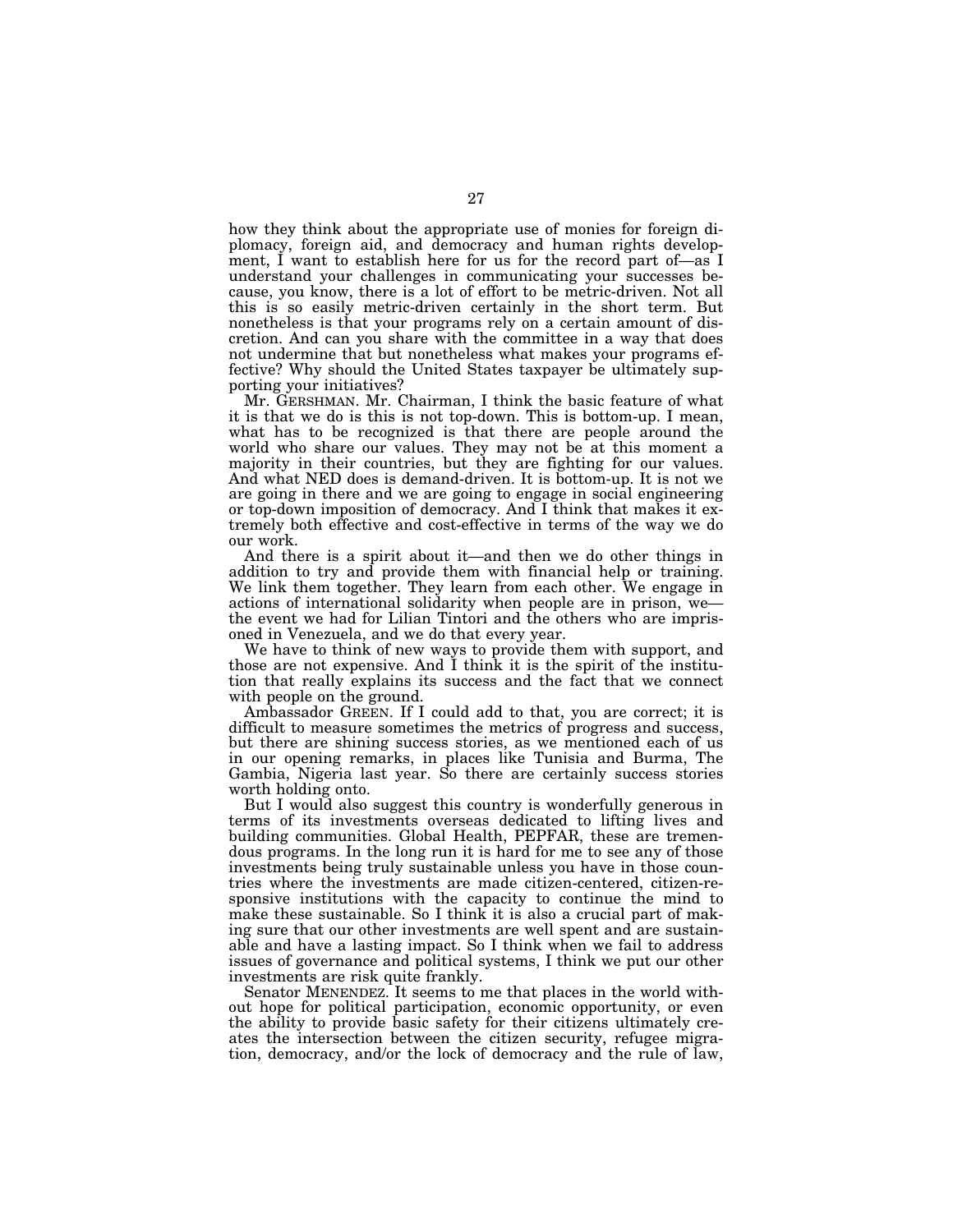which is incredibly important to U.S. companies that ultimately want to go abroad and make investments. And when they do, they want a rule of law or a system that ultimately will honor their intellectual property rights, that will honor their contracts, that at least they will have a level playing field. So there is a very tangible element to this as well.

Let me ask you finally two separate things. One is when the United States established relations with Burma, the Obama administration laid out a set of metrics. It basically said you want to have a better standing with the United States, you want to have a relationship with the United States, you have to release Aung San Suu Kyi, the leader of the opposition. You have to hold legislative elections. You have to permit the U.N. special rapporteur on human rights to come in, among other things. And all of those things eventually developed themselves to be a reality.

I think of Cuba or I think of Malaysia, and should we not be looking for the—is that not a template for—we should be looking for from these countries?

Mr. GERSHMAN. I agree completely, and frankly—this is my own personal view; I do not, you know, speak for policy—but we have not done that with Cuba with the opening—I mean, the real critical thing I think more important than the normalization of relations between Cuba and the United States is the normalization of relations between the Cuban Government and the Cuban people. And that has not been done. And we had a lot of leverage in that situation. I do not think it was adequately used.

We are not using that leverage today in the Balkan region. I have just written something about that. I think it is a bomb that is about to explode, and the reason is because we have prioritized stability over democratic reform. And it is the absence of democratic reform which is giving Russia all the opportunities to exploit the divisions in the Balkans between the Serbs and Croatians and the Albanians and so forth. But it is becoming—this was the dominant issue in the '90s. It could come back again. And our analysis is it is because the international community has prioritized just stability and not reform, and so it is an explosion waiting to happen.

So, yes, I think we have to use the leverage that we have. We do not always have that leverage, but we have to use the leverage that we have consistently to try to encourage openings in situations.

Senator MENENDEZ. Thank you, Mr. Chairman.

Senator RUBIO. Senator Kaine.

Senator KAINE. Thank you, Mr. Chair, and fascinating testimony and questions.

One of you used the phrase a few minutes ago in response to Senator Rubio small-D democracy solidarity network, that there is either such a thing or needs to be such a thing. And I have also been struck with—I do not know, is it a lack of self-confidence or something in the democracies of betraying the virtues of the model, the authoritarians are nothing if not self-confident. They are feeling very, very good right now. And they are in all different parts of the globe. And I had not thought about this learning curve issue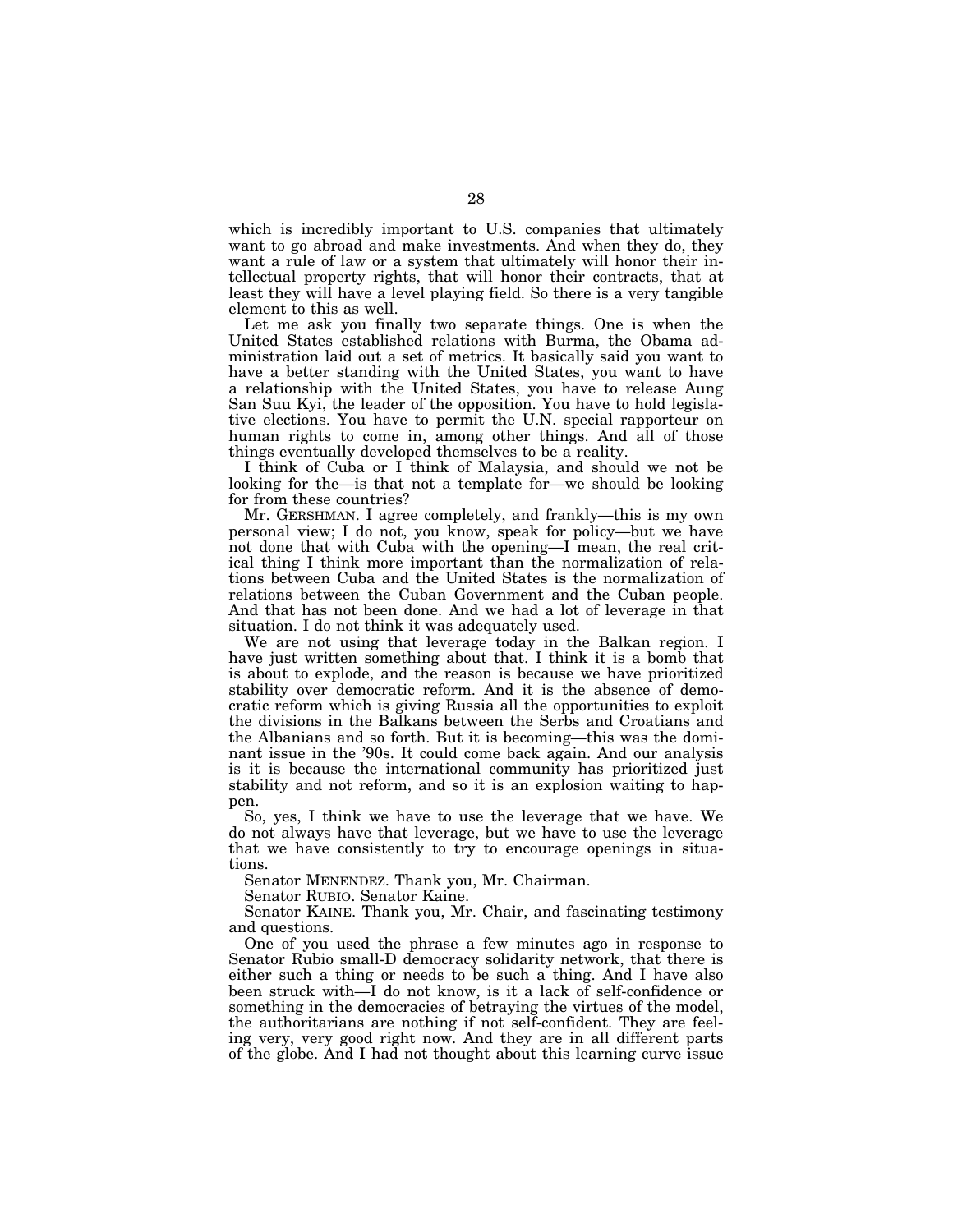and the sharing of best authoritarian practice, but I guess that is part of what is going on.

I mean, what is the status of any democracy solidarity network, you know? And on this committee and on the Armed Services Committee we deal with military alliances like NATO, but that puts the military issue in a prime position, which means the democracy promotion is always secondary. In fact, it is kind of looked at with suspicion if you lead with military first.

So talk to me about what network there is or what network should there be around the world that would link the disparate democracies, the mature, the nascent, which are now in all parts of the globe. That is great, but what more could we do so that that network would be stronger?

Mr. GERSHMAN. Mr. Chairman, there are a lot of networks, and I am sure Ken and Mark will talk about some of them, but there is an intergovernmental network, which is called the Community of Democracies. It so happens that the U.S. now has the presidency of this. It is a network that was created in 2000 by Madeleine Albright and Bronislaw Geremek of Poland. They meet biannually at the ministerial level, and they are supposed to meet in the United States in September. The current administration has actually inherited the U.S. presidency of the Community of Democracies from the previous administration.

And we have had meetings to prepare for the creation when that ministerial meeting takes place of a new global association associated with the community of parliamentarians where they would organize multi-partisan democracy caucuses in their respective parliaments and they would meet within the parliamentary network to be an instrument for sharing democratic practices and also for global solidarity.

At the nongovernmental level, the NED has created something called the World Movement for Democracy. We had the founding assembly of the World Movement for Democracy in India in February of 1999. We wanted to do it in a non-Western country to really make the point that democracy is not a Western value but it is a universal value. At that meeting the great philosopher Amartya Sen gave one of the most important statements on democracy, democracy as a universal idea at that meeting.

And the World Movement continues to be active. It has solidarity networks in different regions. I have just learned that the youth network of the World Movement for Democracy in Latin America, headed by Rosa Maria Paya, is going to be giving its Paya award to the Secretary General of the Organization of American States in Cuba so the Secretary General is going to be visiting. These are how these networks operate. There are networks in Asia, which are engaged on a regional basis but then they meet globally, and the next assembly of the World Movement will be in Senegal in spring of 2018.

Ambassador GREEN. Just very briefly to add to that, something that I thought you were going to touch upon, which I think is important and we have not really gotten to, when the question was asked about why is it that democracy is perceived to be in decline, I think one of the factors is that authoritarians—first off, they do feel self-confident, but they also have tools at their disposal. And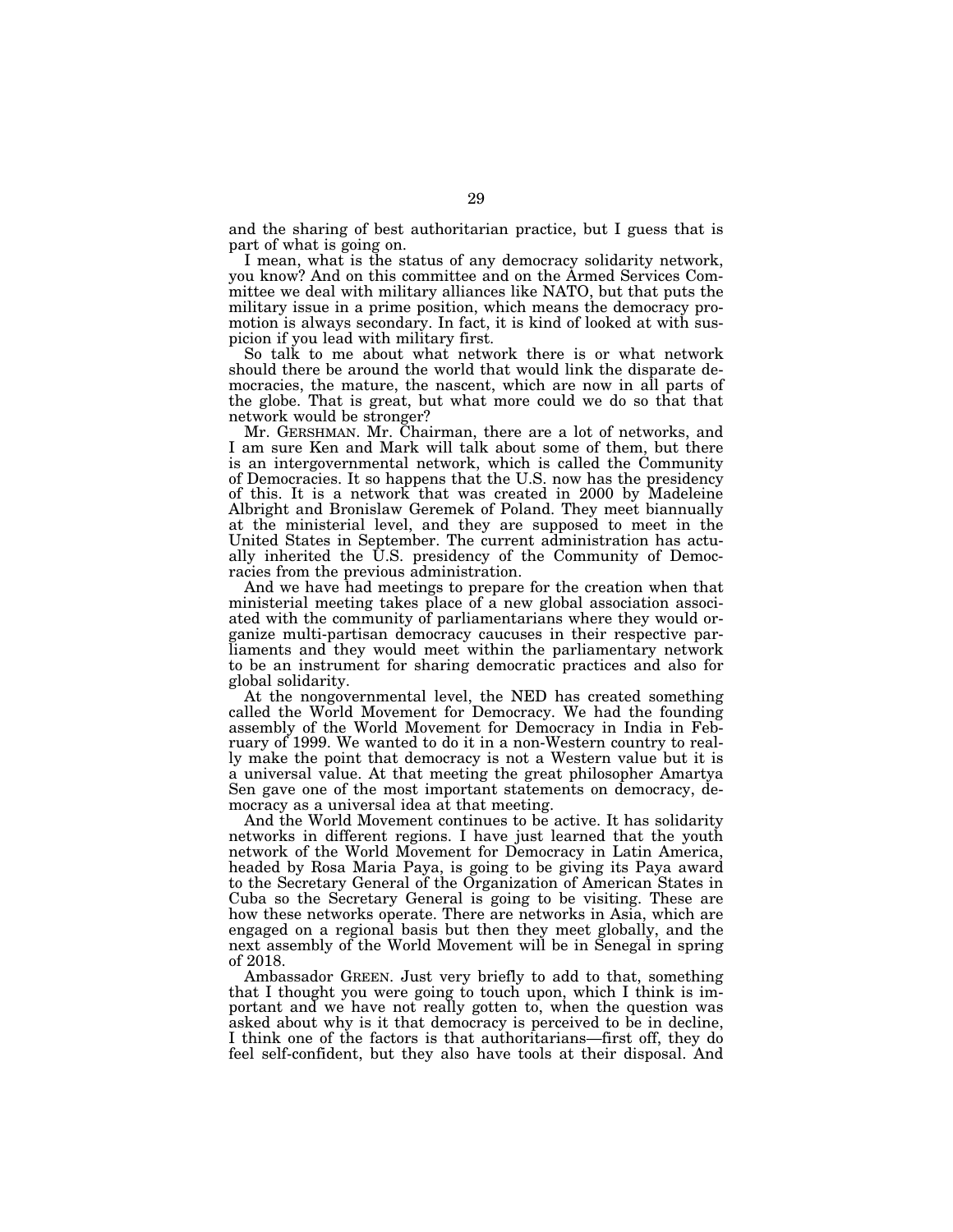disinformation and propaganda on an expansionist level that we have not seen for many, many years I think is pushing back. And I do think it is something that we in the community of democracies—I am not talking about the formal organization but the community—really have to work hard to push back against because I think it is causing tremendous erosion of confidence in democracy in a number of places in the world, and I think it is a significant problem and challenge for us.

Mr. WOLLACK. I will just add to that, Senator Kaine, I think when we—the endowment and our institutes began 30-some years ago, there were few networks around the world and this was an American enterprise for IRI and NDI. We were in a sense patterned after the Germany party foundations, which played such an important role in Spain and Portugal during the 1970s. But today, there has been a sea change in terms of networks. You have had traditionally the international networks of political parties—social democratic, liberal, Christian democratic—that represent 450 parties in 150 countries. You have new initiatives like the open government partnership that now includes 70 countries and about 50 parliaments and 180 civic organizations around the world. You have a global network of 4 million domestic election monitors around the world that help each other. You have intergovernmental organizations now that have adopted democratic charters, the most recently being the African Union, which is one of the reasons why there was regional intervention in the case of The Gambia.

So these networks now exist. This is no longer an American enterprise. This is really an international enterprise. And I think, given the challenges that we have all talked about, what it—it is a call to action to reinvigorate many of these networks to meet some of the challenges that we are facing today.

Senator KAINE. Thank you very much.

Senator RUBIO. Do we have any further questions from our members?

We want to thank all of you for being here today, for your statements, for meeting with me earlier in the week, for answering our questions.

We want to move on to our second panel, but we are grateful for the work that you are doing and we thank you again for your time. And you may receive written questions from members on the panel, and I would encourage you to answer those so they can become part of our record.

We will now seat the second panel.

Senator RUBIO. I want to thank the panelists for all being here. We are going to start with Mr. Maldonado Machado. I was reminded that all three of the Senators here today speak Spanish so you might not even need a translator, but for purposes of the public record, we are going to have that translated. And we thank you for you being here.

Make sure that the microphone is on for-

Senator RUBIO. [Speaking foreign language.] Can someone—the microphone?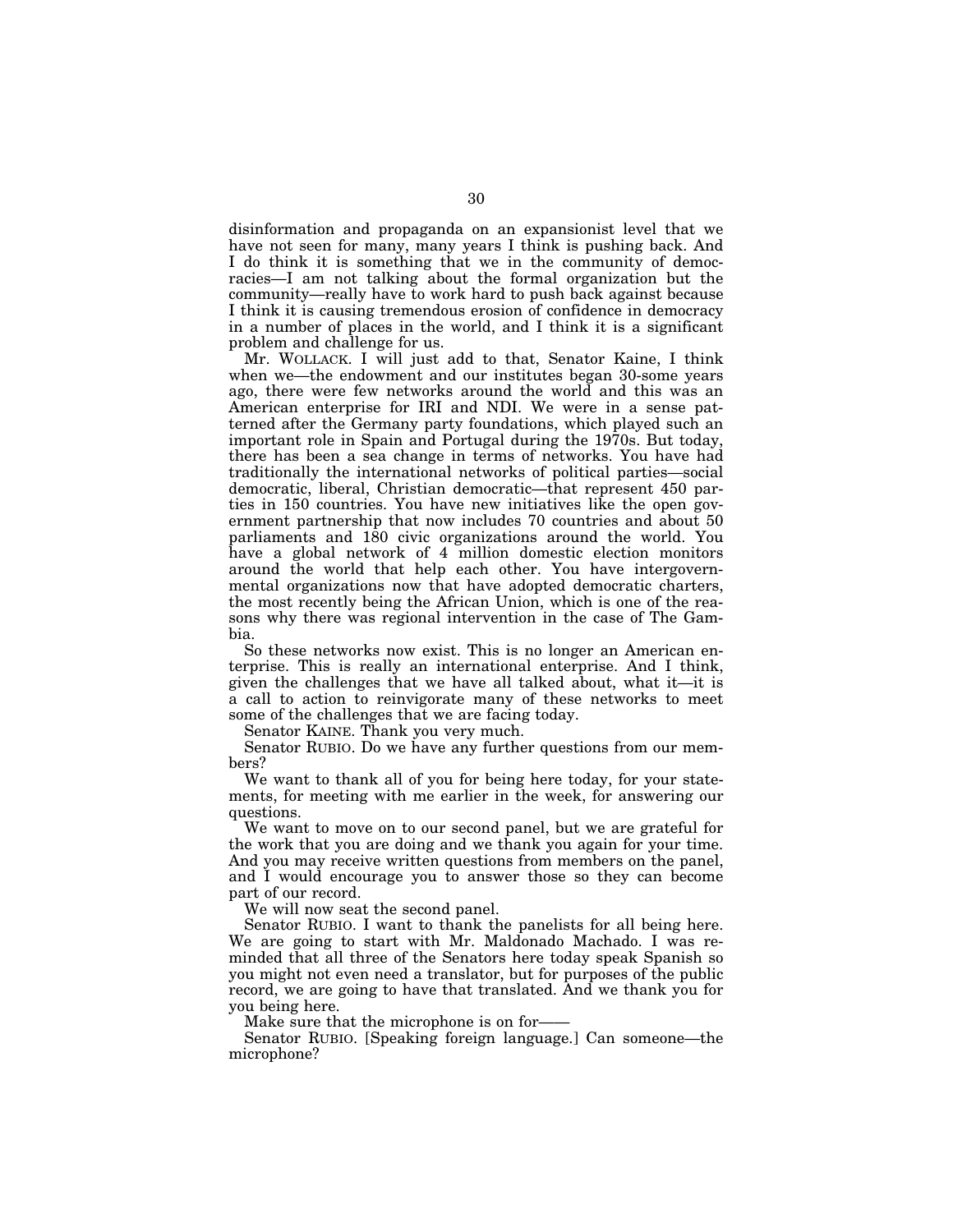# STATEMENT OF DANILO "EL SEXTO" MALDONADO MACHADO, **CUBAN ARTIST AND HUMAN RIGHTS ACTIVIST**

Mr. MACHADO. Thank you, Marco. Thank you, Bob. Sorry for do not speak English. Thank you, everybody.

[The following statement was delivered through an interpreter.]

Mr. MACHADO. Thank you for the opportunity to amplify my voice to denounce the situation of human rights violations of where I come from, Cuba. I am 33 years old and I have already served four sentences for the only reason that I have criticized the Cuban dictatorship: through my art.

In Cuba, freedom of speech by artists is prohibited by Article 39 of the Constitution. According to this, ''Artistic creation is free, provided that its contents is not contrary to the revolution.'' This means that the work of artists such as myself and my colleagues Gorki Aguila and Tania Bruguera, which is critical of the dictator—dictatorial regime of the Castro brothers, is illegal in Cuba. For that reason, I served 2 years when I was 18, 1 year when I was 24, 10 months at age 31, and most recently, 2 months at the age of 33.

Now, I will refer to the last two occasions in which I was in prison. On Christmas Day 2014, as part of a performance, I attempted to release two little pigs on the streets of Havana, both painted in green, one with the name of Raul and the other with the name of Fidel. I called that performance ''Animal Farm in memoriam in honor of Gorge Orwell.'' This cost me 10 months in prison. During that time, I was tortured physically and psychologically by the dictatorship to the point that I declared myself on hunger strike and even considered the possibility of letting myself die in prison as a result.

After 10 months and without previous warning, I was released and driven to my house from prison. Until today, I have not been served any notice of pending criminal charges, nor have I been summoned for any type of trial. At that time I was released following my protests and my hunger strike in prison, and constant denunciations by my mother, my sister, my grandmother, friends, and international institutions such as the Human Rights Foundation, the Cuban American National Foundation, Amnesty International, et cetera.

These same friends and others came together again this last time I was in prison. I was in a maximum-security prison in Havana for the simple crime of not having expressed any sadness over the death of dictator Fidel Castro. On the night of December 26, when his death was announced—Fidel Castro's death was announced, I was awakened by calls from friends and my sister. I dressed quickly, and when I left my house, I could surely perceive fear as the streets became emptier and more silent.

So that day, I began to think over how many atrocities and how many crimes against humanity had been committed in more than 56 years by brothers Fidel and Raul Castro. So I went out to the streets to shout, ''Take the streets, the murderer died, the mare died.'' I walked about a mile, took transportation to the other side of the city, and walked for a mile for a while celebrating until my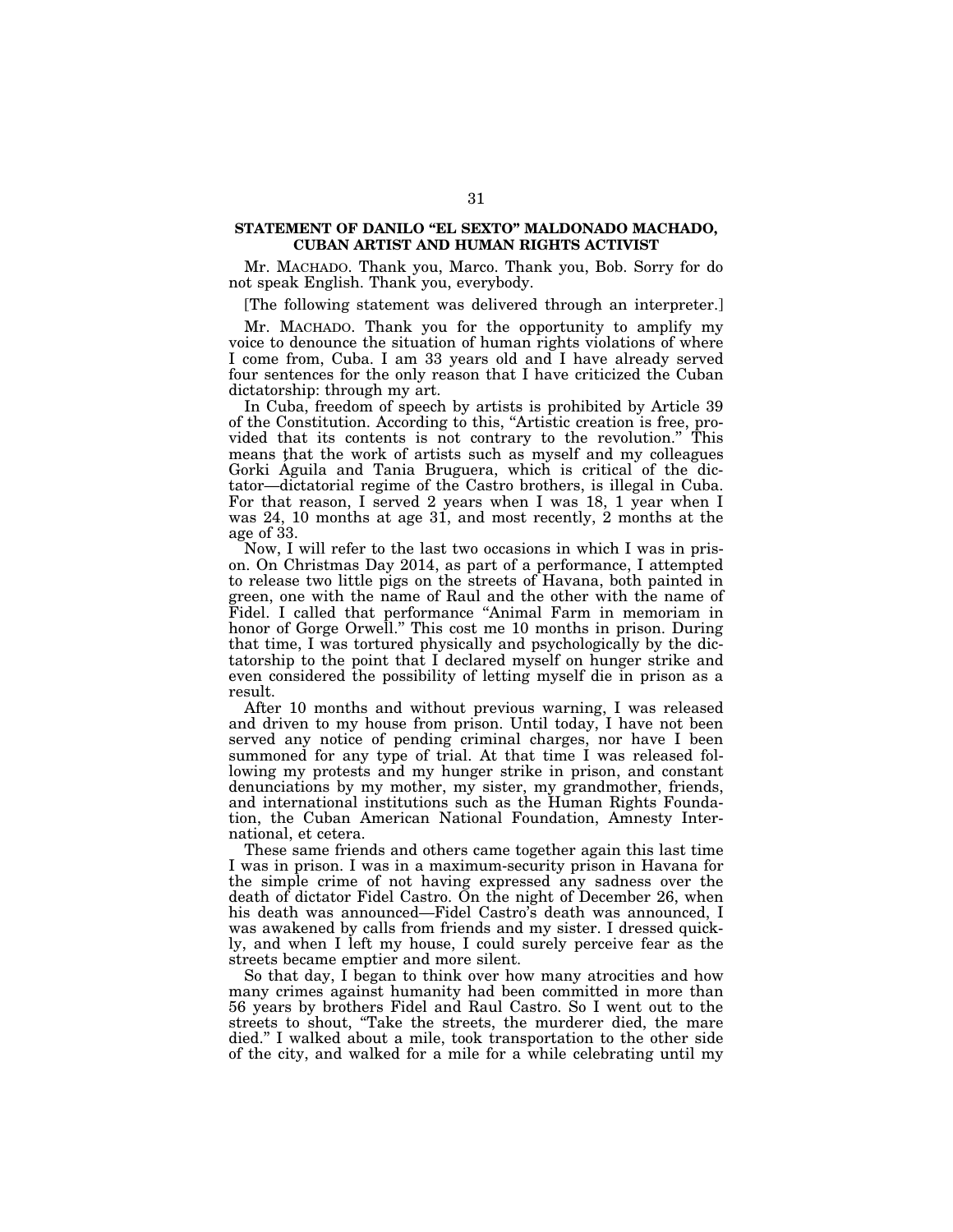video that went viral on social media was transmitted live as the only celebratory event in the city of Havana and on the island.

In the video, by assuming my identity as a free person in a country controlled by a totalitarian dictatorship, I took the risky decision of graffitiing the wall of the hotel where Fidel Castro's troops were quartered for the first time in Havana almost 60 years ago, armed and without a democratic election. I did that following the example of the great Vaclav Havel, the artist and former President of the Czech Republic, who advised all those who, like him, had to live under communist totalitarianism, to live in truth, to stop pretending that the reality imposed by the regime by force is genuine. Upon the death of Fidel Castro, this notion would have meant that I should feel sad for the death of the dictator, as was pretended by thousands of people for fear of repression on that day.

That day, after walking through the city, I returned home. I was tired and went to bed when I was awakened by a noise at my door that made me worry. Then, I saw a patrol car with a policeman and two other men in plain clothing, when I saw the owner of the house handing them the key to my door. In the process I was able to call my fiancée, Alexandra Martinez, and I said, "Call everyone; they are taking me prisoner.'' The two of them threw themselves at me without even identifying themselves verbally, and I received only insults and blows from these characters because, according to them, I had disrespected Fidel Castro.

And so I was taken to the police unit of La Lisa as they continued to hit me even after I got off, which did not stop my cries of ''Murderers, yes the mare died, and good thing.'' When in the unit, I asked: Do you know me? Have I done something to you? If I have not committed any crime, why do you beat me for my way of thinking? To which they only claimed, ''The laws support us.''

This time the cost was 55 days in prison. At this time, I once again suffered physical and psychological torture, preventing me from seeing my family and my fiancée. I was transferred to six consecutive detention centers, including the high-security prison Combinado del Este. Also at this time I was deprived of the right to be represented by a lawyer since my pro bono international attorney, Kimberly Motley, who had tried to visit me in Havana, was arrested and immediately deported from Cuba.

Combinado del Este is a horrendous high-security prison where only the most dangerous prisoners are sent. The roofs were rife with leaks, the 6 by 4 square meter cells were overcrowded for 36 people and bunkbeds for three were arranged in order to avoid the leaks. During the day, the lights were off and although it was daytime, the sunlight did not penetrate the bars. On one occasion my jailers tried to terrorize me by threatening that at any time they could take me to the yard to execute me by firing squad. I was very worried because—by this because I knew that could easily happen given the record of the hundreds if not thousands of political prisoners they have executed by the dictatorship.

I had to undergo all this abuse and humiliation for not shedding tears and for graffitiing ''He's gone'' when an assassin died, one who, with his brother, the current president of Cuba Raul Castro, never allowed a different party than the one that he created at gunpoint.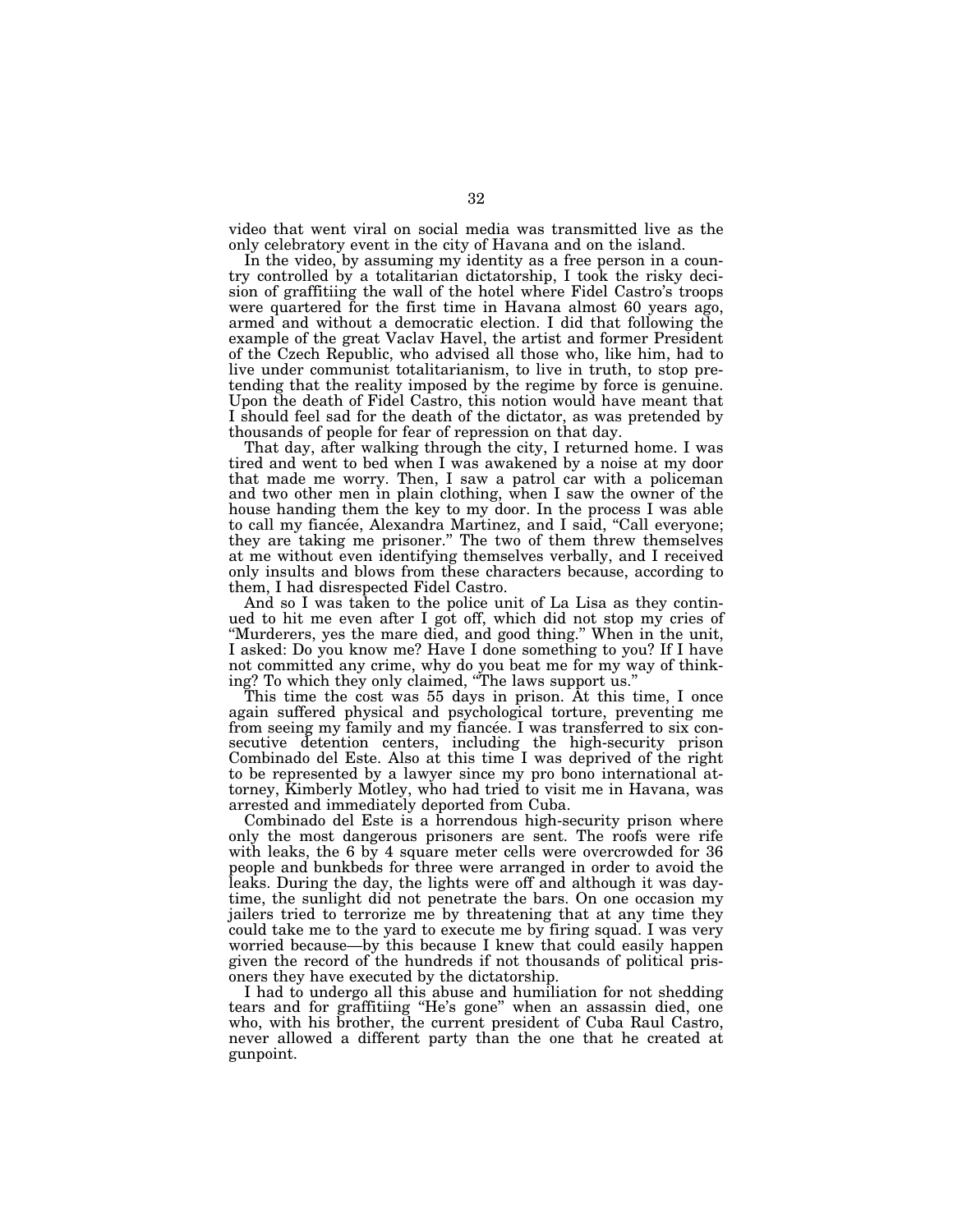The Castro brothers and their family own all the newspapers, radio, TV, and the only telephone company in Cuba, which is the only one allowed to supply internet. These men have remained in power during almost 60 years not only giving orders to massacre Cubans such as those aboard the tugboat Trece de Marzo but also various attempts against Oswaldo Paya Sardinas' life and his eventual murder, as well as that of Laura Pollan. The Castros not only divided all Cubans but also made exiles of them, many of whom are in this country.

The Castros contributed high numbers of mercenaries and arms to the wars of Angola, Ethiopia, under the command of the Soviet Army, the FARC in Colombia, and guerrillas in Venezuela in the '60s and in last two decades have support the dictatorial Chavista regime, which today has plunged their people into hunger and oppression.

I want to close my presentation requesting two things to the people and the Government of the United States. First, we request solidarity for the cause of democracy in Cuba given that we have suffered a regime that does not allow democratic elections for almost 60 years. The world should give us solidarity and should ask Raul Castro for a plebiscite and democratic elections in Cuba. And secondly, I ask the people and Government of the United States to pressure Raul Castro's regime to release the thousands of political prisoners existing in my country.

Due to the totalitarian system we Cubans live under, at least 85 percent of the present prison population would be considered innocent in any democratic country and would have never been sent to prison. We Cubans on the island are hostage of the Castro brothers' regime and the life of all Cubans, particularly artists, opponents, and dissidents, are under permanent danger at the hands of the repressive dictatorship. Once again, we need the solidarity of the United States and the support of all people in the world.

[The prepared statement of Mr. Machado follows:]

#### PREPARED STATEMENT OF DANILO ''EL SEXTO'' MALDONADO MACHADO

Thank you for the opportunity to amplify my voice to denounce the situation of human rights violations of where I come from, Cuba. I am 33 years old and have already served four sentences for the only reason that I have criticized the Cuban dictatorship through my art.

In Cuba, freedom of speech by artists is prohibited by Article 39 of the Constitution. According to this, ''artistic creation is free provided that its contents is not contrary to the Revolution.''

This means that the work of artists such as myself and my colleagues Gorki Aguila and Tania Bruguera, which is critical of the dictatory regime of the Castro brothers, is illegal in Cuba.

For that reason I served 2 years when I was 18; 1 year when I was 24; 10 months at age 31 and most recently 2 months at the age of 33.

Now I'll refer to the last two occasions in which I was in prison. On Christmas Day 2014, as part of a performance, I attempted to release two little pigs on the streets of Havana, both painted in green, one with the name of Raul and the other with the name of Fidel. I called that performance "Animal Farm in memoriam" in honor of Gorge Orwell.

This cost me 10 months in prison. During that time I was tortured physically and psychologically by the dictatorship to the point that I declared myself on a hunger strike and even considered the possibility of letting myself die in prison as a result.

After 10 months without previous warning, I was released and driven to my house from prison. Until today I have not been served any notice of pending criminal charges nor have I been summoned for any type of trial.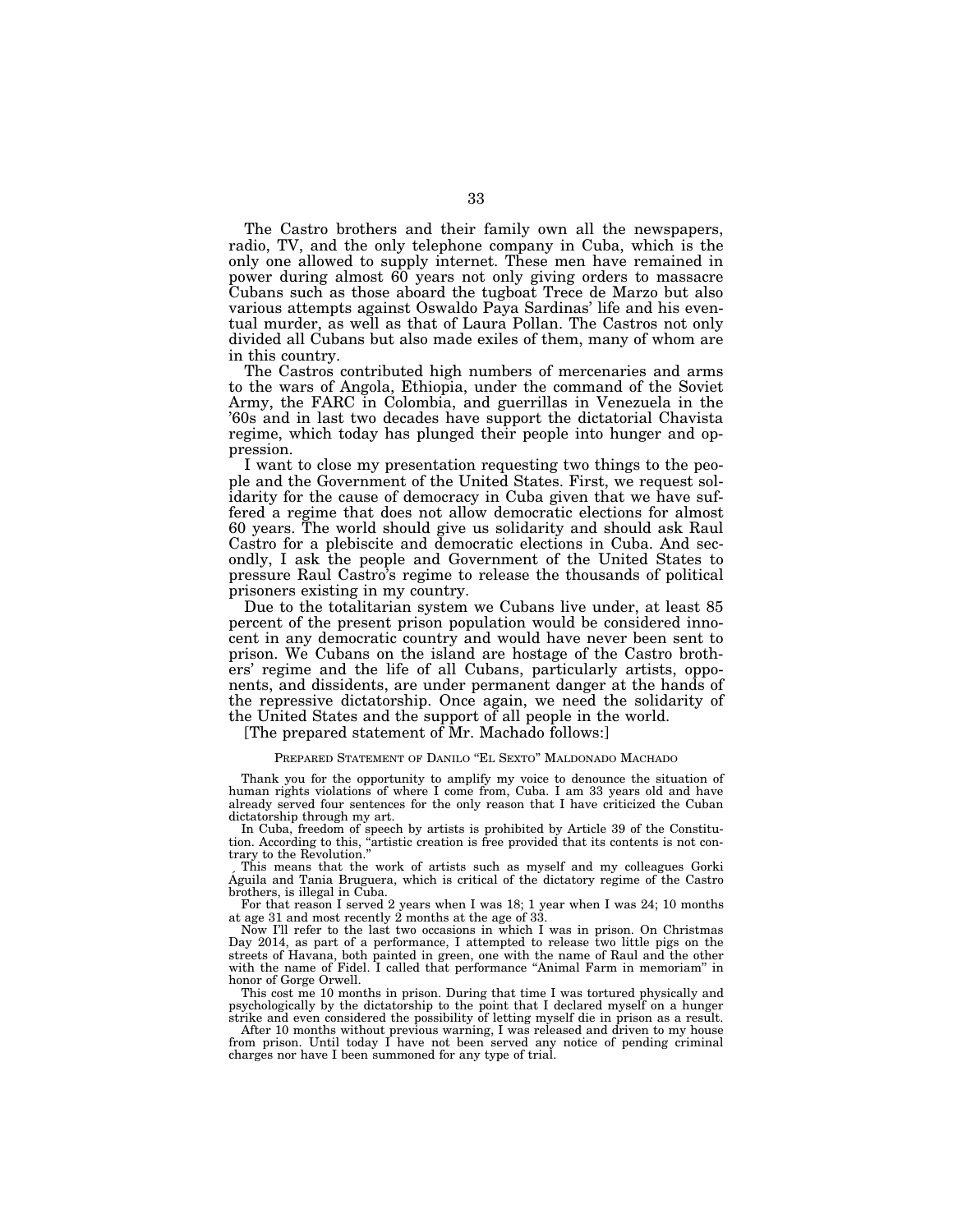At that time I was released following my protests and my hunger strike in prison, and constant protests by my mother, my sister, my grandmother, friends, and international institutions such as the Human Rights Foundation, the Cuban American National Foundation, Amnesty International, etc . . .

These same friends and others came together again this last time I was in prison. I was in a maximum security prison in Havana for the simple crime of not having expressed any ''sadness'' over the death of dictator Fidel Castro.

On the night of December 26, when his death was announced, I was awakened by calls from friends and my sister.

I dressed quickly and when I left my house I could surely perceive fear as the streets became emptier and more silent.

That day I began to think over how many atrocities and how many crimes against humanity had been committed in more than 56 years by brothers Fidel and Raul Castro.

So I went out to the streets to shout ''Take the streets, the murderer died, the mare died.'' I walked about a mile, took transportation to the other side of the city, and walked for a while celebrating until my video, that went viral on social media, was transmitted live as the only celebratory event in the city of Havana, and on the island.

In the video, by assuming my identity as a free person in a country controlled by a totalitarian dictatorship, I took the risky decision of graffitiing the wall of the hotel where Fidel Castro's troops were quartered for the first time in Havana almost 60 years ago, armed and a without democratic election.

I did that following the example of the great Vaclav Havel, the artist and former president of the Czech Republic, who advised all those who, like him, had to live under communist totalitarianism, to LIVE IN TRUTH. To stop pretending that the reality imposed by the regime by force is genuine. Upon the death of Fidel Castro, this notion would have meant that I should feel sad for the death of the dictator,

as was pretended by thousands of people for fear of repression on that day. That day, after walking through the city, I returned home. I was tired and went to bed when I was awakened by a noise at my door that made me worry. Then I saw a patrol car with a policeman and two other men in plain clothing, when I saw the owner of the house handing them the key to my door.

In the process I was able to call my fiancée, Alexandra Martinez, and I said, "Call everyone, they are taking me prisoner.'' The two of them threw themselves at me without even identifying themselves verbally and I received only insults and blows

from these characters, because according to them, I had disrespected Fidel Castro. And so I was taken to the police unit of La Lisa as they continued to hit me even after I got off, which did not stop my cries of ''Murderers, yes the mare died, and good thing.'' When in the unit I asked: Do you know me? Have I done something to you? If I have not committed any crime, why do you beat me for my way of thinking? To which they only claimed ''the laws support us.''

This time the cost was 55 days in prison. At this time, I once again suffered physical and psychological torture, preventing me from seeing my family and my fiancee. I was transferred to 6 consecutive detention centers, including the high security prison "Combinado del Este.'

Also at this time I was deprived of the right to be represented by a lawyer since my probono international attorney, Kimberly Motley, who had tried to visit me in Havana was arrested and immediately deported from Cuba.

Combinado del Este is a horrendous high security prison where only the most dangerous prisoners are sent. The roofs were rife with leaks, the 6 by 4 square meter cells were overcrowded for 36 people and bunk beds for 3, arranged in order to avoid the leaks. During the day the lights were off and although it was daytime the sunlight did not penetrate the bars.

On several occasions my jailers tried to terrorize me my threatening that at any time they could take me to the yard to execute me by firing squad.

I was very worried by this because I knew that could easily happen given the record of the hundreds if not thousands of political prisoners executed by the dictatorship.

I had to undergo all this abuse and humiliation for not shedding tears and for graffitiing ''He's Gone'' when an assassin died, one who with his brother, the current president of Cuba, Raul Castro, never allowed a different party than the one he created at gun point.

The Castro brothers and their family own the three newspapers, radio, TV, the only telephone company in Cuba which is the only one allowed to supply internet.

These men have remained in power during almost 60 years not only giving order to massacre Cubans such as those aboard Tugboat 13 de Marzo but also various attempts against Oswaldo Paya Sardiñas' life and his eventual murder, as well as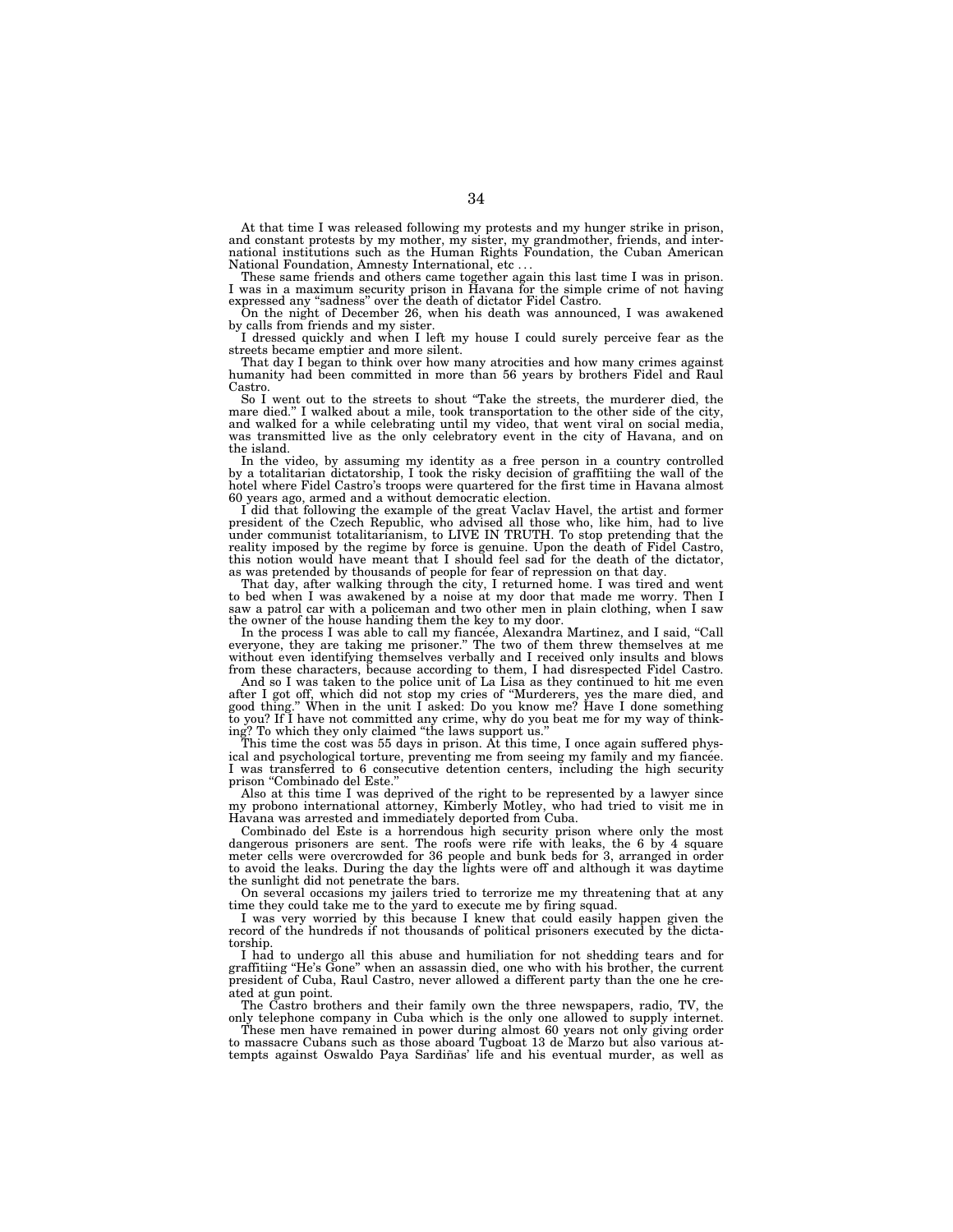that of Laura Pollán. The Castros not only divided all Cubans, but also made exiles of them, many of whom are in this country.

These characters contributed high numbers of mercenaries and arms, to the wars of Angola, Ethiopia, under the command of the Russian Army, the FARC in Colombia, and guerrillas in Venezuela in the 60s and in last two decades have supported the dictatorial Chavista regime, which today have plunged their people into hunger and oppression.

I want to close my presentation requesting two things to the people and the government of the United States. First, we request solidarity for the cause of democracy in Cuba, given that we have suffered a regime that does not allow democratic elections for almost 60 years. The world should give us solidarity and should ask Raul Castro for a plebiscite and democratic elections in Cuba.

And secondly, I ask the people and the government of the United States, to pressure Raul Castro's regime to release the thousands of political prisoners existent in my country. Due to the totalitarian system we Cubans live under, at least 85 percent of the present prison population would be considered innocent in any democratic country and would have never been sent to prison.

All Cubans are hostage of the Castro brothers' regime and the life of all Cubans, particularly artists, opponents, and dissidents, are under permanent danger at the hands of the repressive dictatorship.

Once again we need the solidarity of the United States and the support of all people of the world.

Senator RUBIO. Thank you, Mr. Machado.

Dr. Eldosari.

# **STATEMENT OF DR. HALAH ELDOSARI, VISITING SCHOLAR AND HUMAN RIGHTS ACTIVIST, WASHINGTON, DC**

Dr. ELDOSARI. Thank you. Thank you, Chairman Rubio and Ranking Member Menendez——

Senator RUBIO. Can you turn on the microphone? I am sorry.

Dr. ELDOSARI. Sorry.

Senator RUBIO. Thank you.

Dr. ELDOSARI. Thank you for the kind invitation. So my name is Dr. Halah Eldosari. I am a visiting scholar at the Arab Gulf States Institute in Washington, DC. My research and writing examines gender, health, and laws in Saudi Arabia and the Arab Gulf States. My focus is on violence against women and advocacy for women's rights. My statement today aims to inform on the restrictions imposed on the citizens' ability to promote their rights in Saudi Arabia.

Saudi Arabia is an absolute monarchy where political parties, unions, independent civil society organizations are prohibited by law. There is no penal code, and judges liberally rely on personal judgment to decide on cases based on the concept of ''ta'azir,'' which is an Islamic law concept that allows an individual judge to decide on a suitable punishment at his own whim when no clear description of the act or the punishment is specified in Islamic scripture. It is not uncommon to find irrelevant historic Islamic incidents or quotations taken out of context to justify irrational punishments against the critics or activists.

For instance, in the case of Ala'a Brinji, he is an imprisoned Saudi journalist. His sentencing document lists some of those historical sayings to justify sentencing him for 7 years in prison, followed by an equal term of travel ban merely for tweets in which he called for religious freedom, revocation of blasphemy laws, support for other human rights defenders and support for women driving.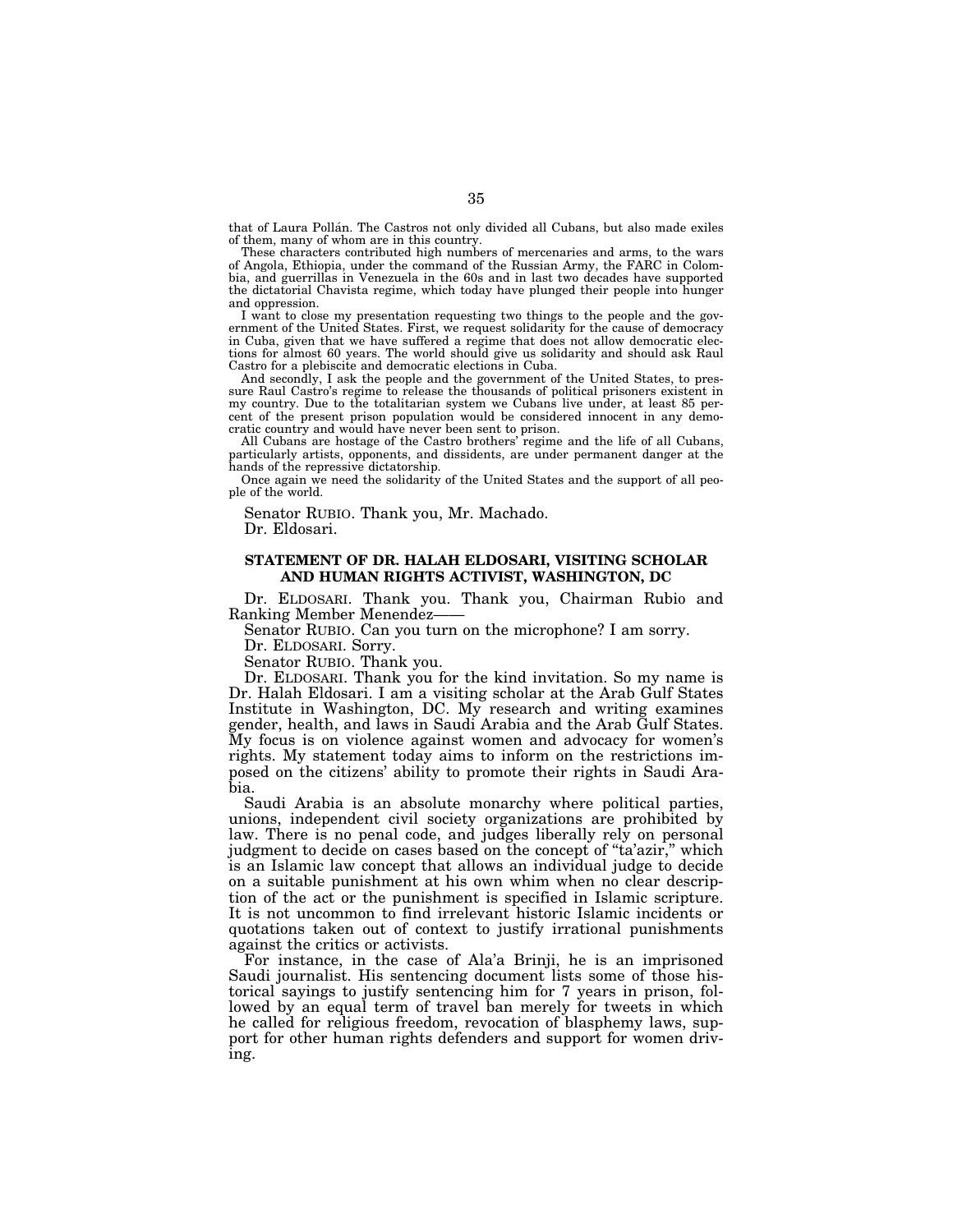The unchecked authority of the King is enforced by law and the appointed religious clerics. In the last few years, several laws and regulations were issued to classify acts of promoting human rights, such as questioning public policies or religious norms, as acts of terror or as cybercrimes.

In the last few years, I came across numerous statements filed by the prosecutors against peaceful critics, activists, and writers which described their human rights advocacy as ''disobedience to the ruler,'' ''inciting the public against the ruler,'' or ''disrupting the public stability.'' For instance, all the members of the Saudi Civil and Political Rights Association, along with other reputable activists, have been sentenced to lengthy prison terms under such charges for promoting a constitutional monarchy, religious tolerance, and the rule of law. This is particularly concerning as it curtails citizens' ability to comment on public policies such as the role of Saudi Arabia in regional conflicts or the recent impact of the economic reforms. Several writers and economic analysts were recently silenced for critiquing the economic reforms' impacts.

In 2013 I submitted a report on the situation of women's rights in Saudi Arabia to the U.N. Human Rights Council listing recommendations to reform the nationality act, the political and economic participation of women, revoking the ban on women driving, implementing measures to protect women's rights and women against violence, abolishing the male guardianship system. And none of these recommendations were implemented.

In addition, I have joined women activists in 2013 in a campaign to revoke the driving ban by sharing videos of ourselves driving inside Saudi Arabia on social media. The campaign brought global attention, but the government responded negatively. Women activists were detained, defamed in local newspapers, had their cars confiscated, and two women were imprisoned for 72 days and then placed under travel bans for several months merely for requesting to cross the United Arab Emirates-Saudi border in their cars.

Last August, I had written a petition to the King, which was signed by 15,000 Saudi men and women to request abolishing the guardianship system from the state's regulation. An activist friend in Riyadh delivered it to the King. The male guardianship system is made of policies and customary norms in which officials require women to obtain the approval of a male relative—usually a husband or a father or even a son—to access education, work, travel, marriage, or get a release from prison. It limits women's autonomy and safety from abusive guardians.

I personally have written several letters to support Saudi women seeking asylum in other countries to escape their guardian's abuse. Last year, I lost track of three Saudi sisters whom I have helped who fled the country and stayed in Malaysia to escape the sexual abuse of their guardian and who were forcibly returned by a private Saudi force to Riyadh in a case similar to that of young man who fled religious persecution to Malaysia before forcibly returned.

The World Bank ranked Saudi Arabia as the highest country in the legal restrictions imposed on women's economic participation among 170 economies. None of the objectives planned for the Saudi vision can be reached without women's full participation in the workforce. Saudi women have created a daily hashtag on Twitter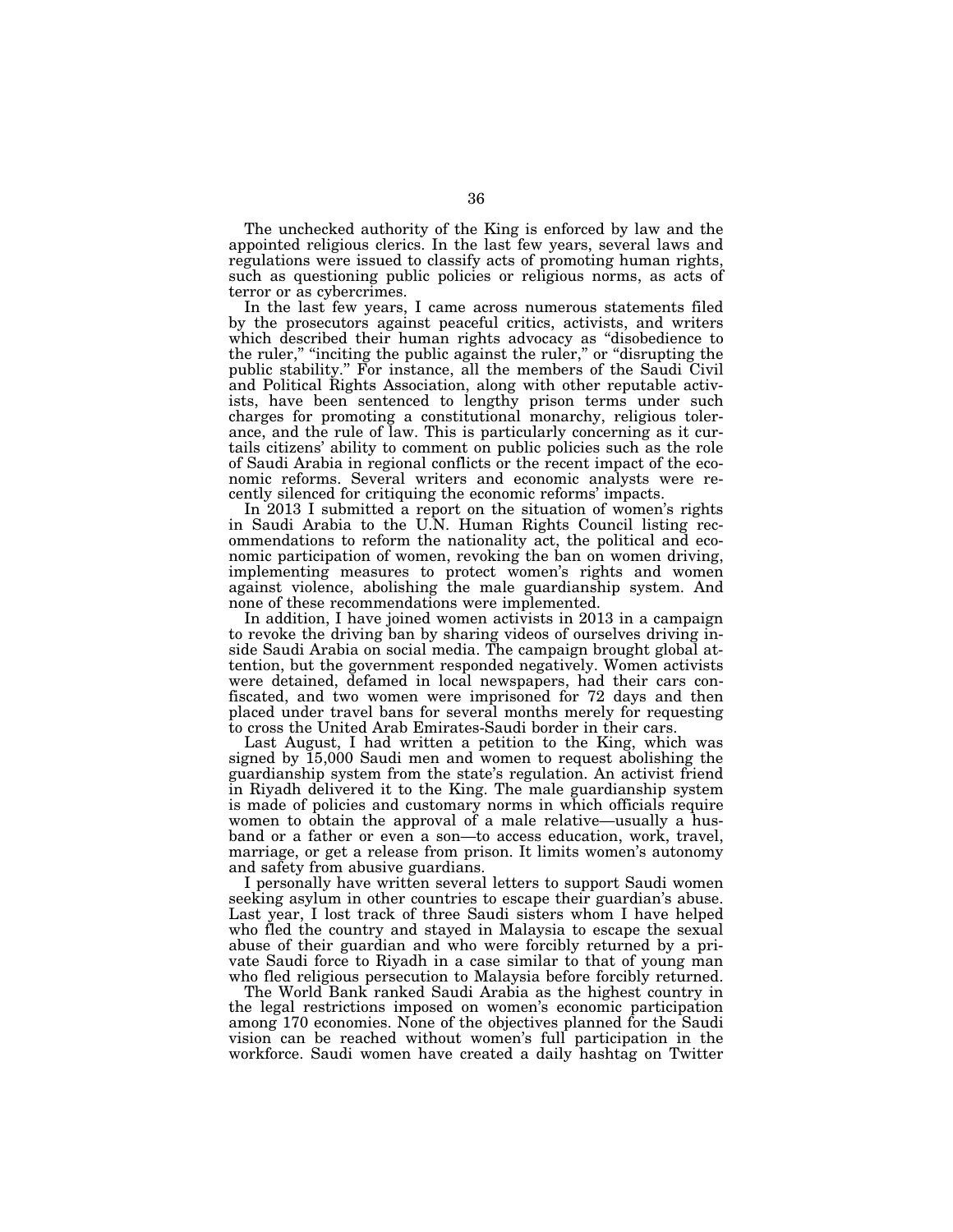to end the guardianship system, and today, it reached its 225th day without a response from the state. Instead, a young woman who supported the campaign was arrested for months and she has published a public apology for participating in the campaign in the local newspaper upon her release. Local newspapers also reported the sentencing of a Saudi man to 1 year in prison and a penalty of \$8,000 for promoting the campaign by placing posters on local mosques.

In supporting the civil society in Saudi Arabia, several approaches were successful. The discussion of punishments on activists of top European officials with the King were very useful for our activists. Media coverage of Saudi affairs informed the public and compensated for the censored media inside our country. Most importantly, I find the vocal and material support for international community for prisoners of conscience as key for the crucial role they play in advancing political and economic reforms, accountability, gender equality, and religious tolerance.

Currently, Saudi Arabia leaders are keen to secure economic and defense alliances with the U.S., and this represents an ideal opportunity to promote sustainable political and civil reforms contrary to the notion that it may alienate U.S. allies.

And thank you for the opportunity to include my perspective on this issue.

### [The prepared statement of Dr. Eldosari follows:]

#### PREPARED STATEMENT OF DR. HALAH ELDOSARI

Dear Chairman Rubio and Ranking Member Menendez, thank you for your kind invitation. My name is Dr. Hala Aldosari, I'm a visiting scholar at the Arab Gulf States Institute in Washington DC. My research and writing examines gender, health and laws in Saudi Arabia and the Arab Gulf States with a focuses on violence against women. I'm an advocate for women and human rights in Saudi Arabia and have participated in a range of activities, including, campaigning, researching, lecturing, writing and public speaking on various platforms. I created an online website as a resource on women's rights and violence against women. My statement today is an attempt to inform the subcommittee on the restrictions of citizens' ability to promote their rights in Saudi Arabia.

Saudi Arabia is an absolute monarchy where political parties, unions, independent civil society organizations are prohibited by law. There is no penal code and judges liberally rely on personal judgment on deciding cases based on the concept of ''ta'azir'', an Islamic law concept that allows an individual judge to decide on a suitable punishment at his own whim when no clear description of the act or the punishment is specified in Islamic scripture. Activists and concerned citizens struggle to provide a legal basis for their advocacy in the current legal system. It is not uncommon to find irrelevant historical Islamic incidents or quotations, taken out of context, in the statements of the prosecution or the decisions of the judges to justify irrational punishments against critics or activists. In the case of Ala'a Brinji, an imprisoned Saudi journalist, his sentencing document lists some of those historical sayings to justify sentencing him for 7 years in prison followed by a travel ban of equal duration merely for tweets in which he called for religious freedom, revocation of blasphemy laws, support for other human rights defenders and support for women driving. When the international community raises concern over the irrationality and arbitrary nature of the rulings against activists and critics, the authorities argue that they followed the due process, but fail to mention the false concept of justice employed to justify these rulings, even under Islamic principles.

Saudi Arabia's political system places the King as the ultimate guardian in which unconditional obedience is expected from citizens. The unchecked authority of the King is enforced by law and the appointed religious clerics. In the last few years, several laws and regulations were issued to classify acts of promoting human rights, such as questioning public policies or religious norms, as acts of terrorism or as cybercrimes. In the last few years, I came across numerous statements filed by prosecutors against peaceful critics, activists and writers which described their human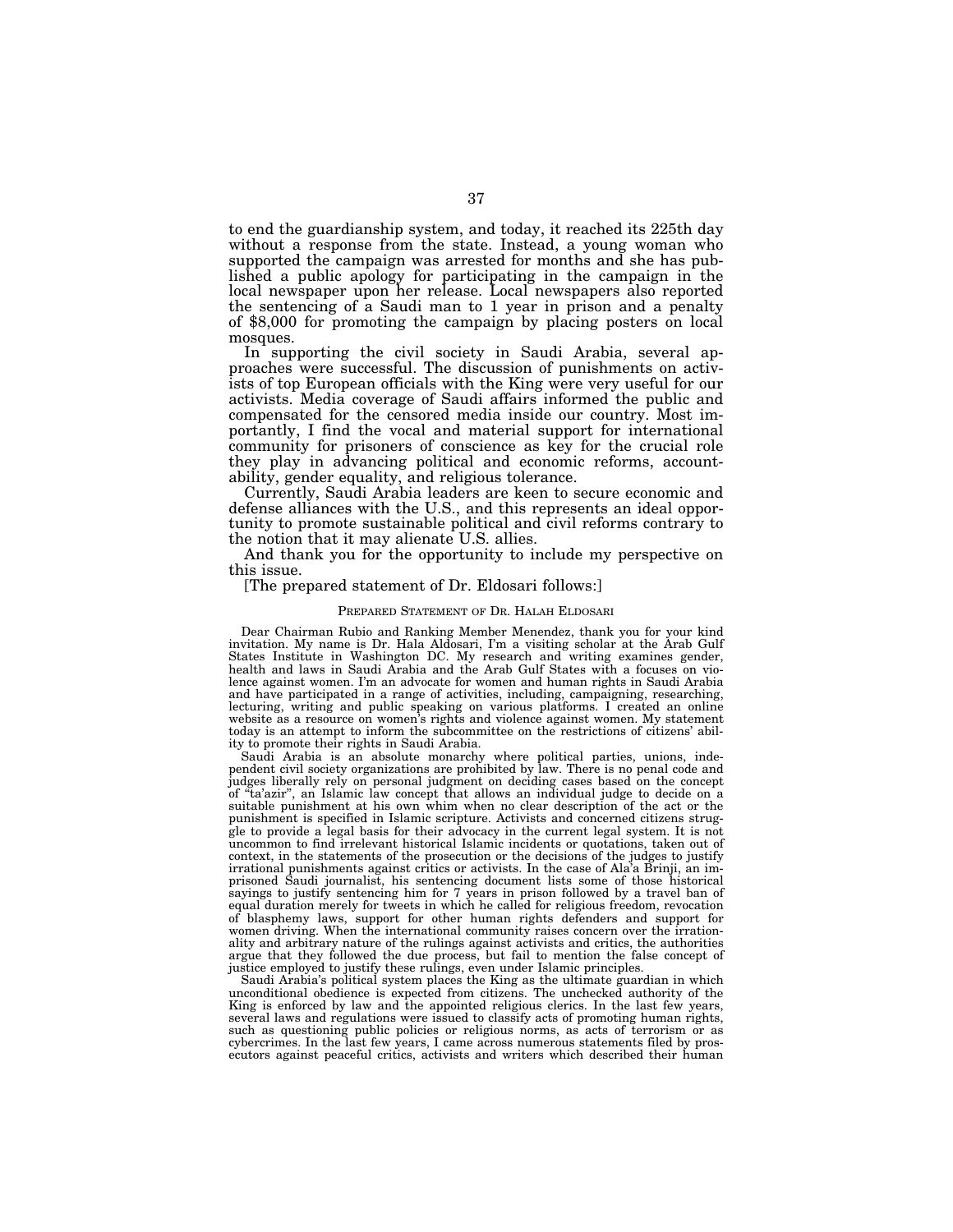rights advocacy as ''disobedience to the ruler'', ''inciting the public against the ruler'' or ''disrupting the public stability''. None of these acts resemble recognizable crimes, yet Saudi authorities have used them to lock up peaceful activists for up to 15 years. All members of the Saudi Civil and Political Rights Association, along with other reputable activists, have been sentenced to lengthy prison terms under such charges, including promoting a constitutional monarchy, religious tolerance and the rule of law. This is particularly concerning because it curtails citizen's ability to comment on public policies affecting every citizen, such as the role of Saudi Arabia in regional conflicts or the recent impacts of the economic reforms. Several writers and economic analysts were banned from travel, repeatedly brought to investigation, suspended from writing or from their jobs, or sentenced to prison terms for expressing concerns over the consequences of political or economic decisions. The result is that citizens' engagement in the civil and political life of their country has been seri-

ously compromised by fear of government reprisal and repression. In 2013, I submitted a report on the situation of women's rights in Saudi Arabia to the U.N. Human Rights Council. The report listed recommendations, made by Saudi activists in the past, such as reforming the nationality act, improving the political and economic participation of women, revoking the ban on women driving, im-plementing measures to protect women against violence and abolishing the male-

guardianship system that controls women's lives. However, none of these recommendations were implemented. In addition, I've joined women activists in 2013 in a campaign to revoke the driving ban by sharing videos of ourselves driving inside Saudi Arabia on social media. The campaign brought global attention, but the government responded negatively. Women activists were detained, defamed in local newspapers, had their cars confiscated and two women were imprisoned for 72 days and then placed under travel bans for several months merely for requesting to cross the UAE–Saudi border in their cars. I worked, along other women activists, with Human Rights Watch on updating their<br>2008 report on the male-guardianship system. This is a system of policies and cus-<br>tomary norms in which officials require women to obtain the ative, usually a husband or a father, to access education, work, travel, marriage or get a release from prison. The system limits women's autonomy when their guardians refuse to provide the required permission or when guardians abuse their power over women for personal benefits, such as in forced/ early marriages for dowries or in taking the woman's salary to allow her to work. Women who live with abusive guardians are at a particular risk because of the vast authority granted to guardians on many domains in a woman's lives. I have personally written several letters to support Saudi women seeking asylum in other countries to escape their guardians abuse. Last year, I lost track of three Saudi sisters who fled the country to Malaysia to escape the sexual abuse of their guardian and who were forcibly returned by a private Saudi force to Riyadh, in a case similar to that of young man who fled religious persecution to Malaysia and was forcibly returned to Riyadh. In a recent report by the World Bank, the number of legal restrictions on women in Saudi Arabia is the highest among 170 economies. It is therefore not surprising that women's unemployment in Saudi Arabia is the lowest globally and the recent economic proposals to transform the Saudi economy such as Vision 2030 or the National Transformation Plan have not revoked any of these restrictions or barriers. The household income would be drastically reduced as a result of the enforced austerity measures, and will not likely to be avoided by 2020 without women's full participation in the work force. Last August, I have written a petition to the king which was signed by 15000 Saudi men and women to request abolishing the guardianship system from the state's regulations, and an activist in Riyadh delivered it to the King. Saudi women have created a daily hashtag on twitter to end the male guardianship system listing personal narratives and refuting the religious basis for it based on the writings of reputable Islamic figures. The hashtag reached its 225th day today without a response form the state. Instead, a young woman who supported the campaign was arrested for months and was likely forced to publish a public apology from participation in the local newspaper upon her release. Local newspapers also reported the sentencing of a Saudi man to 1 year in prison and a penalty of \$8000 for promoting the campaign by placing posters on local mosques.

In supporting the civil society in Saudi Arabia, I found that several approaches were successful. First, we have seen that the interventions of top officials from EU countries with the King as successful in reducing some of the punishments of activists. In addition, media coverage and analysis of Saudi issues raised awareness among the Saudi public on key issues which were largely uncovered in the local media. Most importunely, I find the vocal and material support of the international community for the prisoners of conscience is key because of the crucial role they play in advancing local discourse on political and economic reforms, accountability,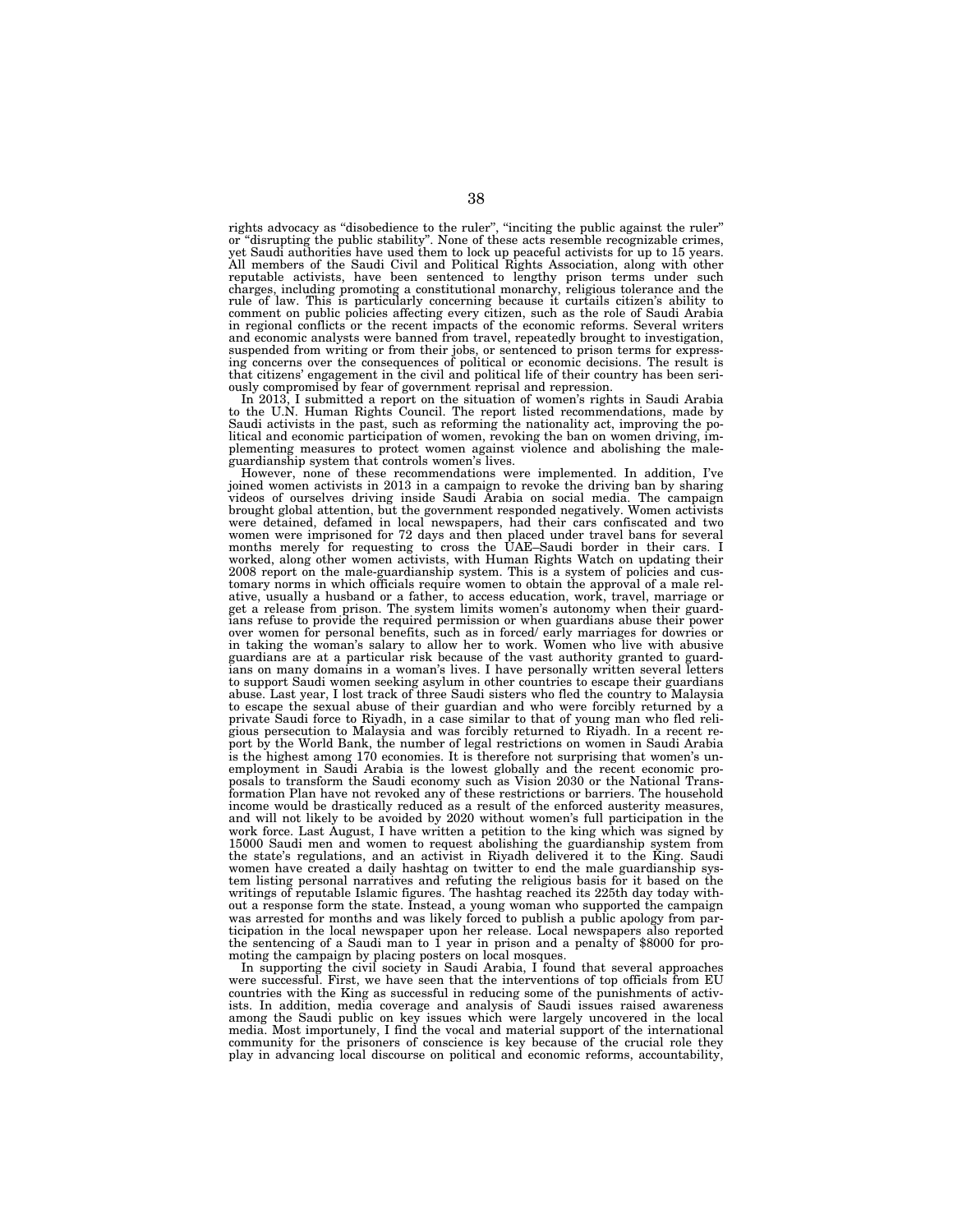gender equality and religious tolerance. I would also like to hint that contrary to the common notion that public statements may alienate U.S. allies, I find that the keen and active interest of Saudi Arabia leaders in securing economic and defense alliances can be ideal opportunities to promote human rights reforms. I thank you for the opportunity to include my perspectives as part of the ongoing discourse on promoting human rights.

Senator RUBIO. Thank you so much. Mr. Kasparov.

# **STATEMENT OF GARRY KASPAROV, CHAIRMAN, HUMAN RIGHTS FOUNDATION, NEW YORK, NY**

Mr. KASPAROV. Thank you very much, Mr. Chairman, for inviting me here today. Thank you very much, Ranking Member and members, for your nice words about my work. It is especially nice to hear such kind words compared to one U.S. Congressman who has recently said that Putin is not so bad because Garry Kasparov is still alive.

And I am also glad to be here in the Senate on the record because it seems I am one of the few prominent Russians who is not in contact with the White House.

[Laughter.]

Mr. KASPAROV. As one of the countless millions of people who were freed or protected from totalitarianism by the United States of America, it is easy for me to talk about the past, to talk about the belief of the American people and their leaders that this country was exceptional, and had special responsibilities to match its tremendous power, that a nation founded on freedom was bound to defend freedom everywhere.

I could talk about the bipartisan legacy of this most American principle, from the Founding Fathers, to Democrats like Harry Truman, to Republicans like Ronald Reagan. I could talk about how the American people used to care deeply about human rights and dissidents in far-off places, and how this is what made America a beacon of hope, a shining city on a hill. America led by example and set a high standard, a standard that exposed the hypocrisy and cruelty of dictatorships around the world.

But there is no time for nostalgia. Since the fall of the Berlin Wall, the collapse of the Soviet Union, and the end of the Cold War, Americans and America have retreated from those principles, and the world has become much worse off as a result. American skepticism about America's role in the world deepened in the long, painful wars in Afghanistan and Iraq and their aftermaths. Instead of applying the lessons learned about how to do better, lessons about faulty intelligence and working with native populations, the main outcome was to stop trying.

This result has been a tragedy for the billions of people still living under authoritarian regimes around the world, and it is based on faulty analysis. You can never guarantee a positive outcome, not in chess, not in war, and certainly not in politics. The best you can do is to do what you know is right and to try your best.

I speak from experience when I say that the citizens of unfree states do not expect guarantees. They want a reason to hope and a fighting chance. People living under dictatorships want the opportunity for freedom, the opportunity to live in peace and to follow their dreams. From the Iraq War to the Arab Spring to the current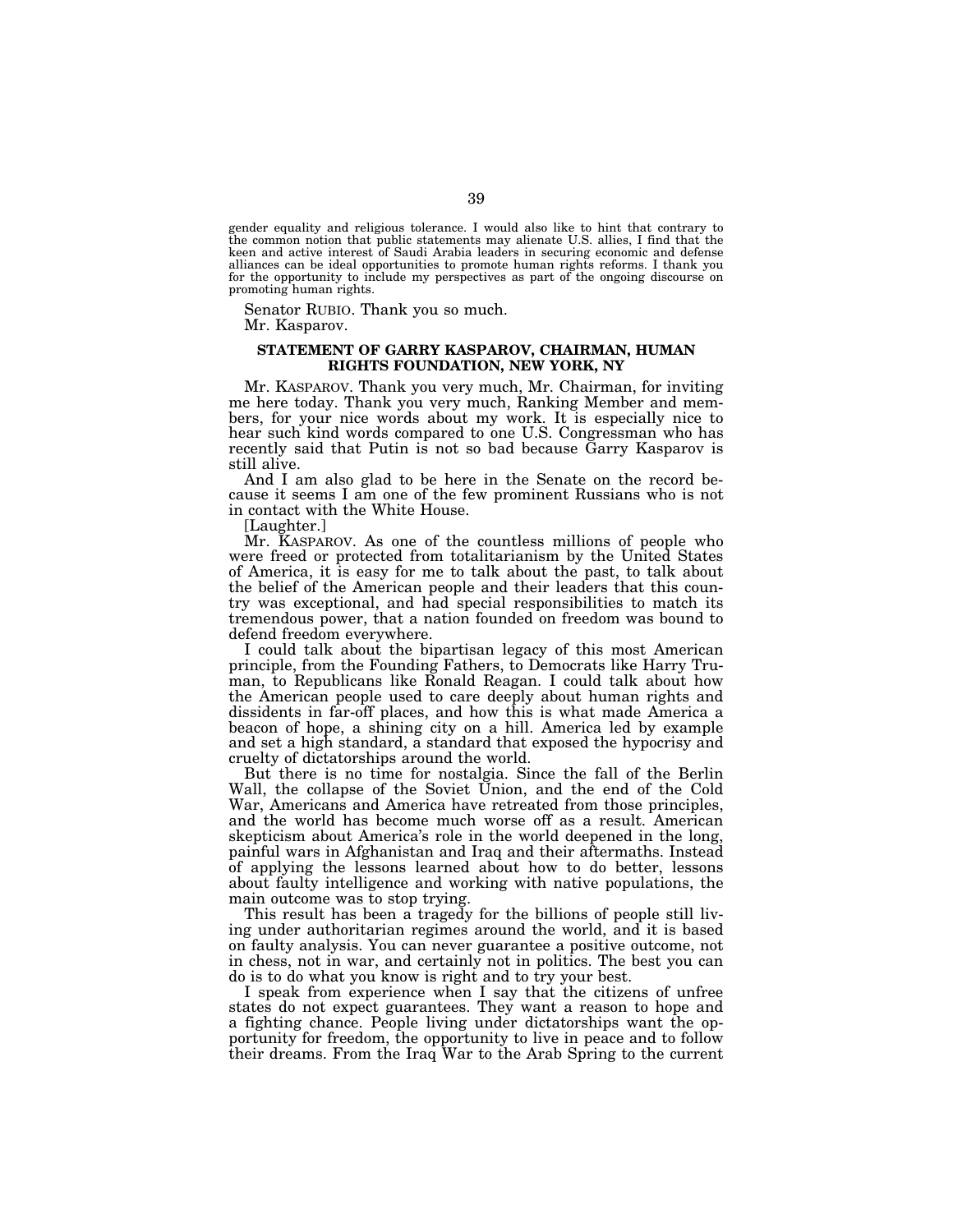battles for liberty from Venezuela to Eastern Ukraine, people are fighting for that opportunity, giving up their lives for freedom. The United States must not abandon them.

The United States and the rest of the free world has an unprecedented advantage in economic and military strength today. What is lacking is the will, the will to make the case to the American people, the will to take risks and invest in the long-term security of the country, and the world. This will require investment in aid, in education, in security that allow countries to attain the stability their people so badly need. Such investment is far more moral and far cheaper than the cycle of terror, war, refugees, and military intervention that results when America leaves a vacuum of power. The best way to help refugees is to prevent them from becoming refugees in the first place.

The Soviet Union was an existential threat, and this focused the attention of the world and the American people. The existential threat today is not found on a map, but it is very real. The forces of the past are making steady progress against the modern world order. Terrorist movements in the Middle East, extremist parties across Europe, a paranoid tyrant in North Korea threatening nuclear blackmail, and, at the center of the web, an aggressive KGB dictator in Russia. They all want to turn the world back to a dark past because their survival is threatened by the values of the free world, epitomized by the United States. And they are thriving as the United States has retreated. The global freedom index has declined for 10 consecutive years. No one likes to talk about the United States as a global policeman, but this is what happens when there is no cop on the beat.

American leadership begins at home, right here. America cannot lead the world on democracy and human rights if there is no unity on the meaning and importance of these things. Leadership is required to make that case clearly and powerfully. Right now, Americans are engaged in politics at a level not seen in decades. It is an opportunity for them to rediscover that making America great begins with believing America can be great.

The Cold War was won on American values that were shared by both parties and nearly every American. Institutions that were created by a Democrat, Truman, were triumphant 40 years later thanks to the courage of a Republican, Reagan. This bipartisan consistency created the decades of strategic stability that is the great strength of democracies.

Strong institutions that outlast politicians allow for long-range planning. In contrast, dictators can operate only tactically, not strategically, because they are not constrained by the balance of powers, but they cannot afford to think beyond their own survival. This is why a dictator like Putin has an advantage in chaos, the ability to move quickly. This can only be met by strategy, by long-term goals that are based on shared values, not on polls and cable news.

The fear of making things worse has paralyzed the United States from trying to make things better. There will always be setbacks, but the United States cannot quit. The spread of democracy is the only proven remedy for nearly every crisis that plagues the world today. War, famine, poverty, terrorism, all are generated and exac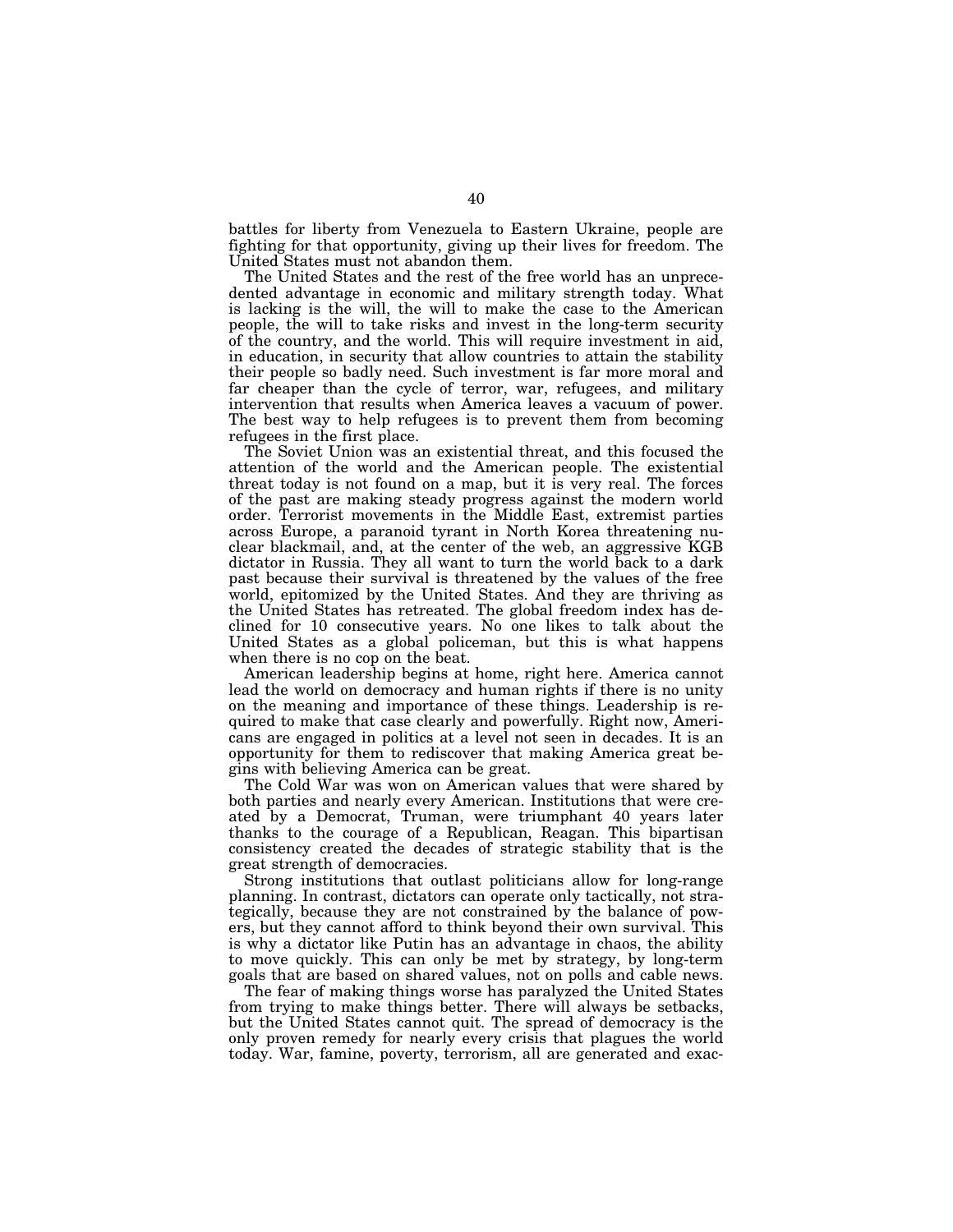erbated by authoritarian regimes. A policy of America first inevitably puts American security last.

Global American leadership is required because there is no one else, and because it is good for America. There is no weapon, there is no wall that is more powerful for security than America being envied, imitated, and admired around the world, admired not for being perfect, but for having the exceptional courage to always try to be better.

Thank you.

# [The prepared statement of Mr. Kasparov follows:]

#### PREPARED STATEMENT OF GARRY KASPAROV

My thanks to Chairman Corker and to Senator Rubio for inviting me to be here today.

As one of the countless millions of people who were freed or protected from totalitarianism by the United States of America, it is easy for me to talk about the past. To talk about the belief of the American people and their leaders that this country was exceptional, and had special responsibilities to match its tremendous power. That a nation founded on freedom was bound to defend freedom everywhere. I could talk about the bipartisan legacy of this most American principle, from the Founding Fathers, to Democrats like Harry Truman, to Republicans like Ronald Reagan. I could talk about how the American people used to care deeply about human rights and dissidents in far-off places, and how this is what made America a beacon of hope, a shining city on a hill. America led by example and set a high standard, a standard that exposed the hypocrisy and cruelty of dictatorships around the world.

But there is no time for nostalgia. Since the fall of the Berlin Wall, the collapse of the Soviet Union, and the end of the Cold War, Americans, and America, have retreated from those principles, and the world has become much worse off as a result. American skepticism about America's role in the world deepened in the long, painful wars in Afghanistan and Iraq, and their aftermaths. Instead of applying the lessons learned about how to do better, lessons about faulty intelligence and work-

ing with native populations, the main outcome was to stop trying. This result has been a tragedy for the billions of people still living under authoritarian regimes around the world, and it is based on faulty analysis. You can never guarantee a positive outcome—not in chess, not in war, and certainly not in politics. The best you can do is to do what you know is right and to try your best. I speak from experience when I say that the citizens of unfree states do not expect guarantees. They want a reason to hope and a fighting chance. People living under dictatorships want the opportunity for freedom, the opportunity to live in peace and to follow their dreams. From the Iraq War to the Arab Spring to the current battles for liberty from Venezuela to Eastern Ukraine, people are fighting for that opportunity, giving up their lives for freedom. The United States must not abandon them.

The United States and the rest of the free world has an unprecedented advantage in economic and military strength today. What is lacking is the will. The will to make the case to the American people, the will to take risks and invest in the long-term security of the country, and the world. This will require investments in aid, in education, in security that allow countries to attain the stability their people so badly need. Such investment is far more moral and far cheaper than the cycle of terror, war, refugees, and military intervention that results when America leaves a vacuum of power. The best way to help refugees is to prevent them from becoming refugees in the first place.

The Soviet Union was an existential threat, and this focused the attention of the world, and the American people. There existential threat today is not found on a map, but it is very real. The forces of the past are making steady progress against the modern world order. Terrorist movements in the Middle East, extremist parties across Europe, a paranoid tyrant in North Korea threatening nuclear blackmail, and, at the center of the web, an aggressive KGB dictator in Russia. They all want to turn the world back to a dark past because their survival is threatened by the values of the free world, epitomized by the United States. And they are thriving as the U.S. has retreated. The global freedom index has declined for 10 consecutive years. No one like to talk about the United States as a global policeman, but this is what happens when there is no cop on the beat.

American leadership begins at home, right here. America cannot lead the world on democracy and human rights if there is no unity on the meaning and importance of these things. Leadership is required to make that case clearly and powerfully.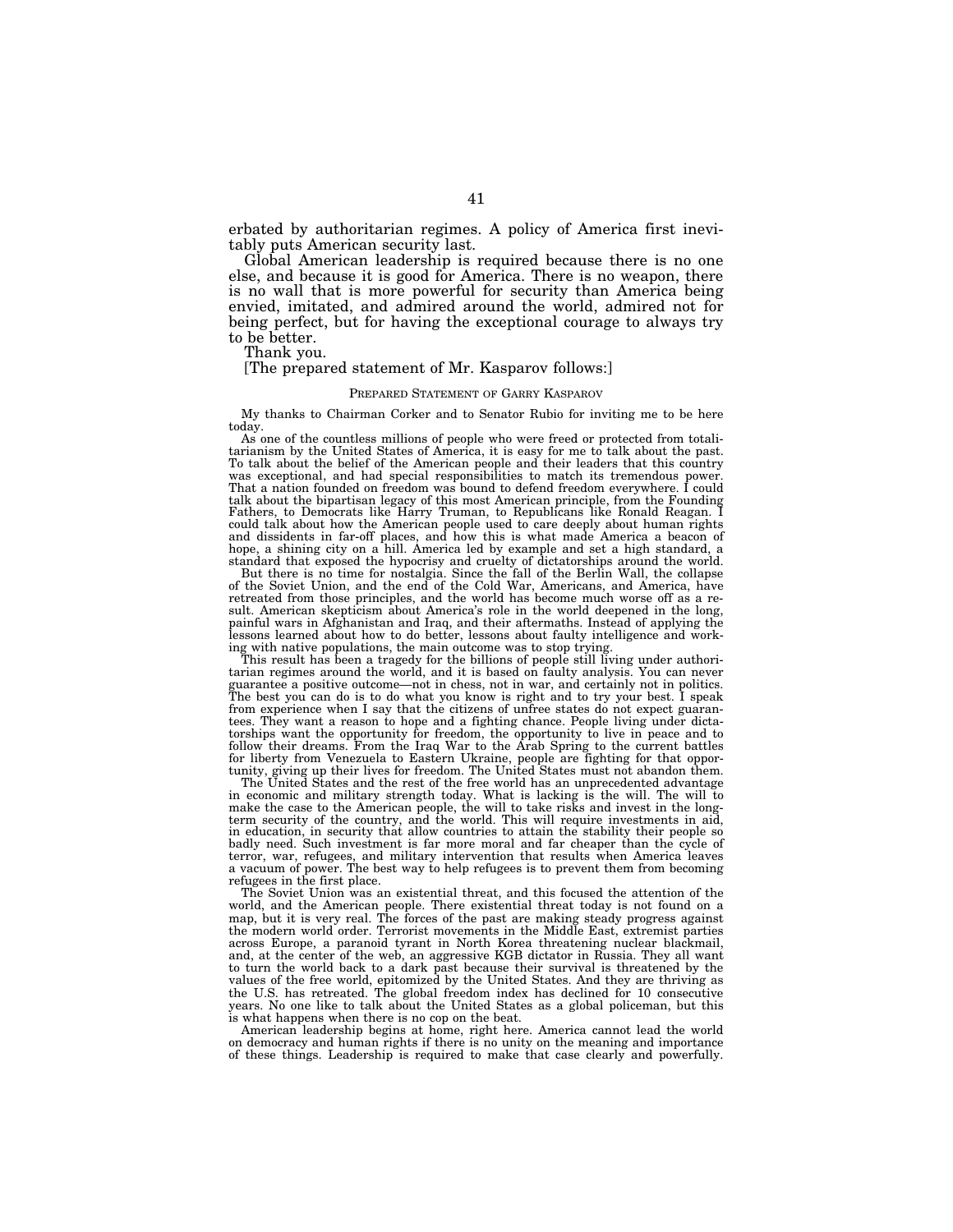Right now, Americans are engaged in politics at a level not seen in decades. It is an opportunity for them to rediscover that making America great begins with believing America can be great.

The Cold War was won on American values that were shared by both parties and nearly every American. Institutions that were created by a Democrat, Truman, were triumphant 40 years later thanks to the courage of a Republican, Reagan. This bipartisan consistency created the decades of strategic stability that is the great strength of democracies. Strong institutions that outlast politicians allow for longrange planning. In contrast, dictators can operate only tactically, not strategically, because they are not constrained by the balance of powers, but cannot afford to think beyond their own survival. This is why a dictator like Putin has an advantage in chaos, the ability to move quickly. This can only be met by strategy, by long-term goals that are based on shared values, not on polls and cable news.

The fear of making things worse has paralyzed the United States from trying to make things better. There will always be setbacks, but the United States cannot quit. The spread of democracy is the only proven remedy for nearly every crisis that plagues the world today. War, famine, poverty, terrorism–all are generated and exacerbated by authoritarian regimes. A policy of America First inevitably puts American security last.

American leadership is required because there is no one else, and because it is good for America. There is no weapon or wall that is more powerful for security than America being envied, imitated, and admired around the world. Admired not for being perfect, but for having the exceptional courage to always try to be better. Thank you.

Senator RUBIO. Thank you for being here. I am going to allow— Senator Kaine, do you need to—okay.

Senator Menendez.

Senator MENENDEZ. Well, thank you all for your incredible testimony. And I am just going to take a moment, Mr. Chairman, and I will excuse myself with our recorder here. I will give you the synthesis of what I said but I do not want to proceed without saying this to Mr. Maldonado Machado.

[Speaking foreign language.]

Mr. MACHADO. Gracias.

Senator MENENDEZ. [Speaking foreign language.]

So I appreciate your testimony, and I wish that more of our colleagues were here to be honest with you, because even those who somehow have this romanticized idea of what the Castros are all about, even those who applaud the engagement that we have had with the Castro regime, what bothers me is not that. That is America. It is a different point of view. What bothers me is that they never talk about the Danilos Machados of the world. They do not talk about the Marta Beatriz Roques. They do not talk about Berta Soler and a large number of individuals who are the Vaclav Havels, the Lech Walesas, the Aleksandr Solzhenitsyns of Cuba.

And for some reason the world is focused on human rights and democracy in other places but somehow cannot rivet its attention on the very abuses that they feel so compelled to say from the highest mountaintop about any other place in the world, but when it comes to Cuba, there is this indifference.

And so while I disagree with my colleagues on some of the policy views, I—at least I would hope that they would be voices, as they are so eloquently in other parts of the world, to speak about those who struggled inside of Cuba, as you do.

I heard your petition, but I am wondering in what concrete way would you want to see the United States Government act to help you, as an artisan, as a citizen be free to perform your art, to say what you wish, to have your colleagues be able to do the same?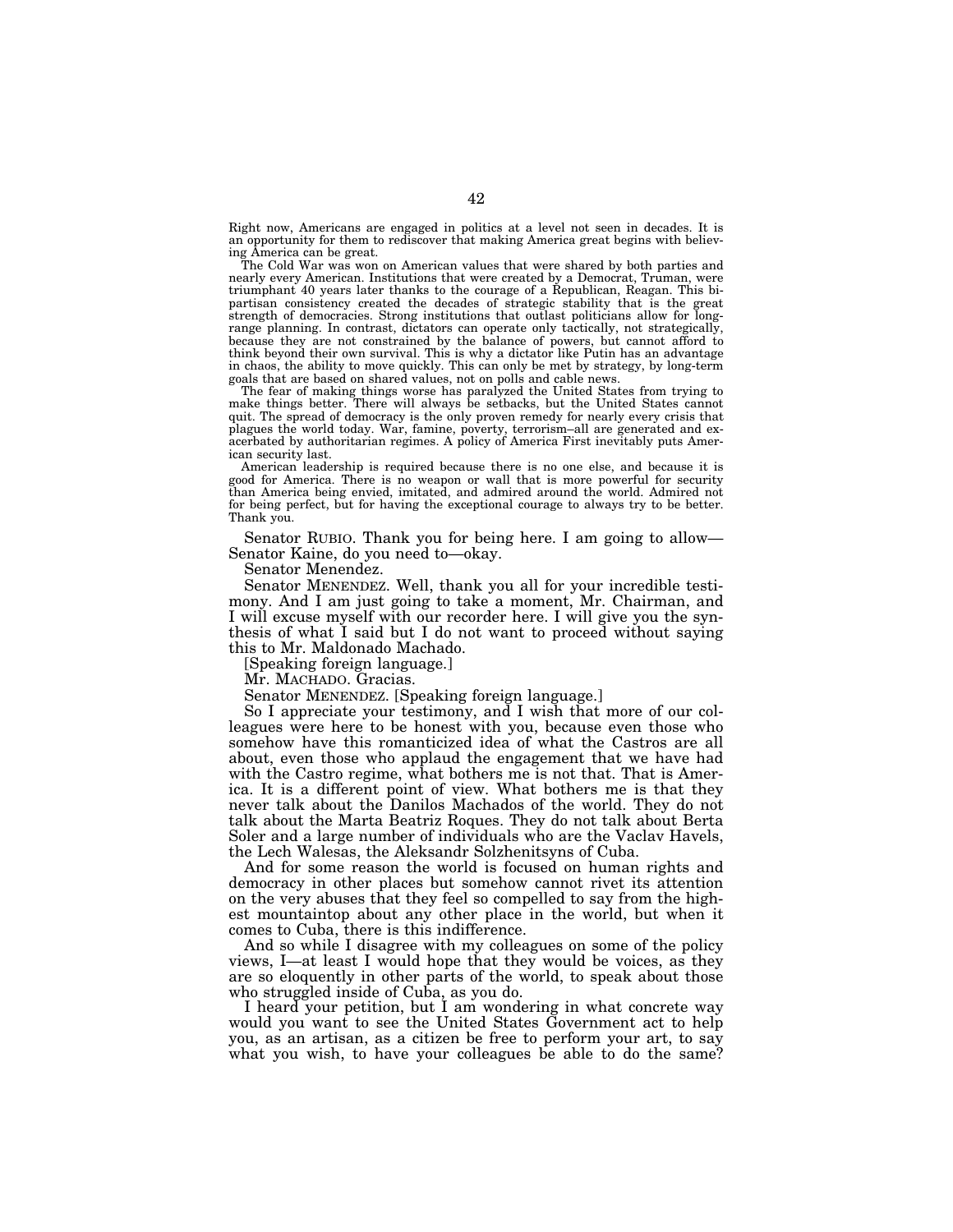What would you want us to actually—if you could, if you could say to us do this, what is it? What would it be?

Mr. MACHADO. First of all, I want to thank you. You can help us the way you are doing now. But if these people have been violating human rights for almost 60 years, if you went after Pablo Escobar or bin Laden more recently, why these people are still there in power. It does not matter how you can help me but how you can help 12 million people while they are trying to escape.

Senator MENENDEZ. Yes. You said—in the interpretation you said why are they not before a tribunal, which is an interesting view. Let me ask you this. Do you believe that the United States should insist that before there is any further deepening of this relationship that there be a call for free and independent elections?

Mr. MACHADO. No doubt about it.

Senator MENENDEZ. Do you believe that we should say to the Castro Regime that before there can be any deepening relationship all political prisoners must be released?

Mr. MACHADO. For sure. For sure.

Senator MENENDEZ. I could go on but we have other important witnesses. But I really appreciate you giving a presence, a young man who has spent a good part of his young life in prison, beaten simply because he was seeking to do those things that we in America take for granted. It is just amazing to me. And I hear nothing about that in terms of our State Department and our engagement. So I hope things will change.

Dr. Eldosari, let me ask you, how is it can we best—you know, we often hear, you know, in response as we talk about human rights and democracy, whether it be in Saudi Arabia or other parts in the Arab world about—well, you do not understand the culture, you do not understand history. I respect culture and history but I cannot imagine that anything can be legitimized to put women in the plight in which they are in. How would you have us approach the issues of human rights and democracy and the role of women particularly and their rightful role as a human being in terms of the fulfillment of their rights? What do you think would be the most constructive way?

Dr. ELDOSARI. One of the main important things is to recognize that there are voices within those regimes, within Saudi Arabia and other places, which actually require those demands, which actually fight for those demands. So it is not foreign. It is not against the culture. It is not against their beliefs. So the justification presented by those regimes, as this is culturally irrelevant or culturally inappropriate is not correct.

The other thing is that there is a huge diversity in the Islamic world, in the Muslim world, in the Arabic world in which places where women—like, for instance, in the United Arab Emirates, women have been now part of the armed forces and the air forces and the commercial planes. So there are precedences where other Muslim countries, where other Arab countries have allowed women and men very much have an equal opportunity without relevance to cultural appropriation or not.

So I think that should be brought into the discussion and end all of the movements that are happening, the organic movements and the grassroots movements within Saudi Arabia. There are great di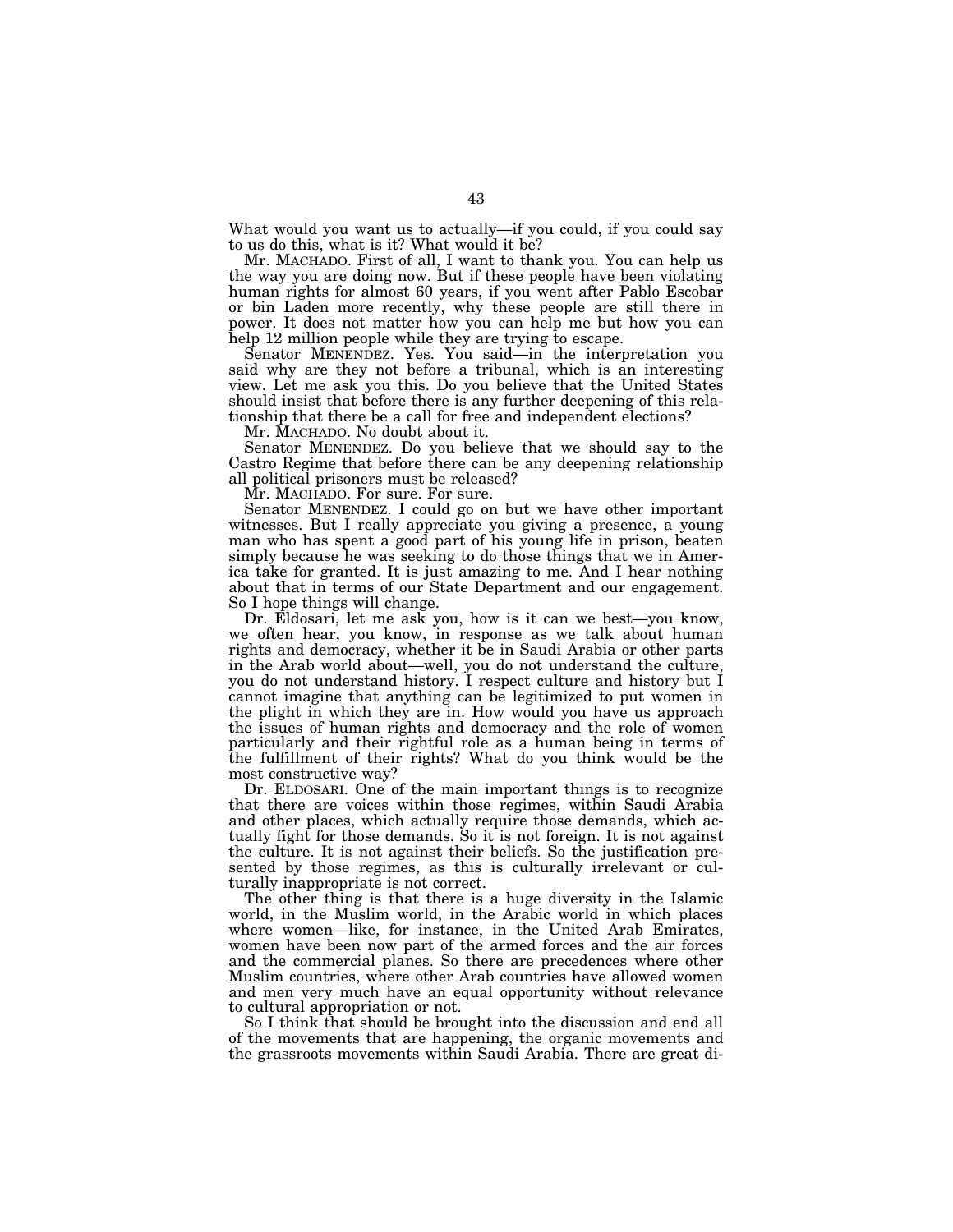versity in the number of people so we have women and men on the campaigns that I have participated in whether it is for a municipal election or for driving or for allowing—for removing the guardianship system or for the defense of the prisoners of conscience.

We have religious scholars, really intellectual scholars who have argued for those things from the perspective of Islamic schools of thoughts. So I think there is room and leverage to pressure, especially now, that these things are appropriate since there are voices that demand those things within those countries. And by supporting those voices and those demands, many of those voices are based on Islamic justifications as well. We can elevate the role of not only of human rights but the role of Islamic diversity that is so much hijacked by the states.

Senator MENENDEZ. Mr. Kasparov, at one time I thought I could be a great chess master, so—and I do enjoy playing the game and I think it is extraordinary. And I appreciate the work that you do and your foundation to use it as a vehicle to create critical skills for children in schools. So I appreciate that.

But I want to ask you about—as much as I would be engaged in asking you about some of the great opening gambits, I want to ask you about Russia in the context of, you know, very often, in a different context than I asked the doctor, some argue that Russia is different, that history and the people themselves are conditioned to authoritarian rule, that Putin, these people claim, provides firm leadership, coupled with a vision of greatness, of Russian greatness that appeals to ordinary citizens and that the path to greatness requires sacrifices and the return to the greater Russia.

How does one frame—and you were in Russia and unfortunately, you—because of what was going on and your activism, you had to come to the United States. How does one frame the narratives so that Russia's greatness includes a respect for human rights?

Mr. KASPAROV. Thank you very much for this question because it comes back and forth. This is one of the arguments I hear in many talk shows that, you know, certain countries, they just simply do not fit democracy. And Russia, of course, you know, is one of the samples. So the country is doomed to live under authoritarian or totalitarian regimes, which is—you know, as we look at history, as Russia had very short periods of democratic rule, but at the same time we can look around the world and we will find places where, you know, divided nations demonstrated that democracy performed much, much better than any other form of governance.

Let us look at Korean peninsula. Is it is the same nation, divided on the north 38th parallel and one side we have a concentration camp, a gulag with 20 million people that is trying to sell, you know, it is the nuclear blackmail to feed its own people and to prevent, you know, massive famine and potential revolt. On the other side we have 40 million of the—living in democracy and most vibrant economies in the world. We can talk about two Germanys, divided Germanys, also Taiwan and China.

And even now going back to Russia, let us not forget Russia and Ukraine, never close, maybe it is not as close as two Koreans, but still, when you look at Eastern Ukraine, you could see that many people who leave there, they are all ethnic Russians. They grew up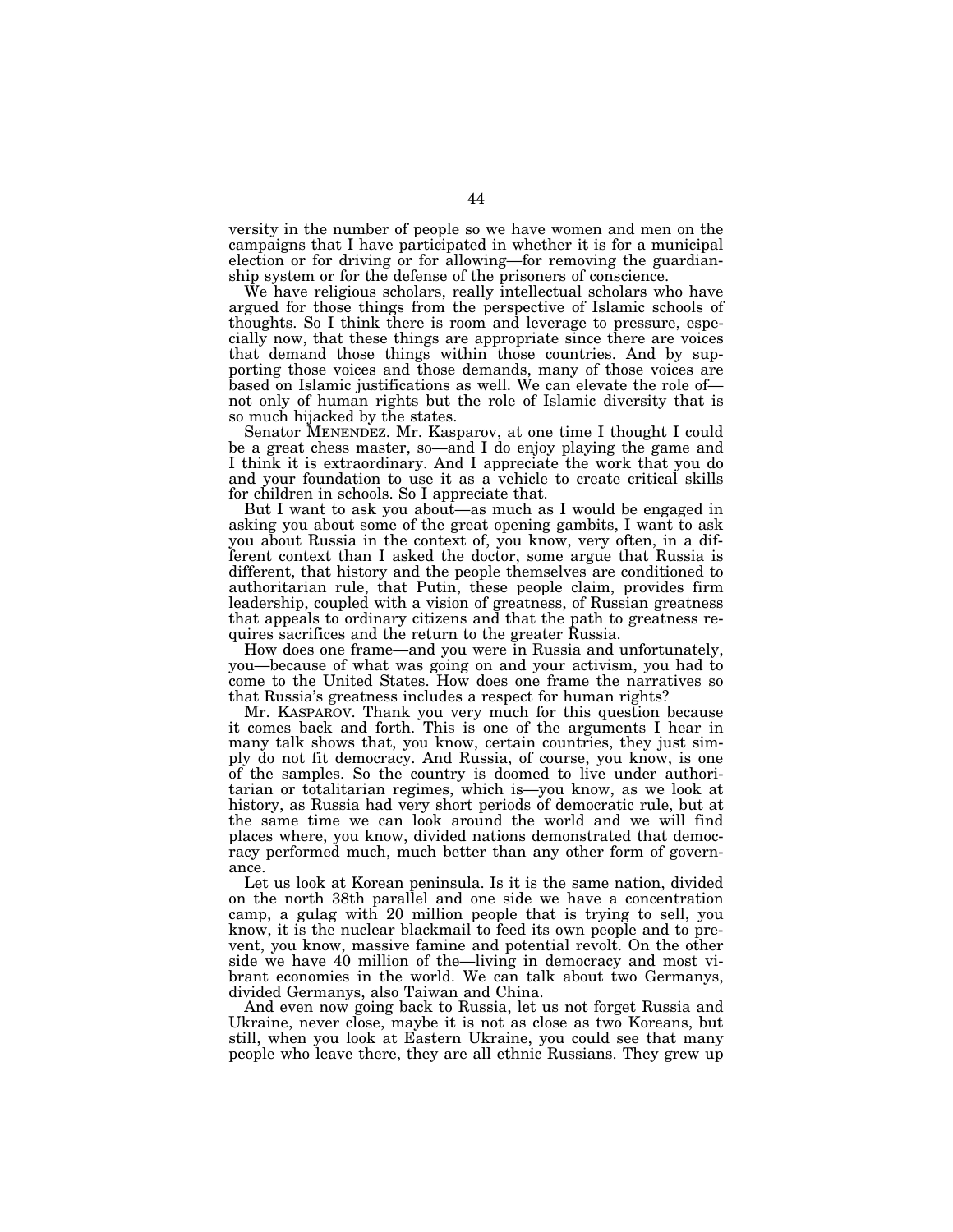in the same country called Soviet Union. Even after 1991 there was no border so they could go from—there is a hike up the coast. And there is a fact that is being committed by many of Putin's apologists that most of the fighters in the Ukrainian army today, they are ethnic Russians because they are fighting for their right to choose and to live in a free country because they know exactly what to expect in Putin's Russia.

And, you know, it is—in my view the fighting between Russia and Ukraine could be viewed as the kind of geopolitical showdown, historical one, of the Kyiv's Russia, which was, you know, part of the European culture and the Golden Horde. So the Asian succession unfortunately dominated Russia for centuries.

And one of the things, you know, followed the comments in the first panel is that Ukrainian, like Russia, in 1994 experienced a peaceful transition of power. So the current—the President then, Leonid Kuchma, lost elections and, you know, peacefully he was replaced by his successor Leonid Kuchma. So with all credit given to Boris Yeltsin, he failed the ultimate test of peaceful transition of power. Instead of following, you know, proper electoral procedures, he picked up a successor. Some would say, you know, it could be Boris Nemtsov but Yeltsin made the wrong choice, and we are now seeing the consequences.

So I do not believe that people in Russia are just doomed to live under the shadows of dictatorship, and many of us fought. Some of them, you know, were even killed. Many of them are in prison and even more are like myself. I live in exile. But the future of Russia is—belongs to the famine of the civilized democratic nations, and we can look at the current economic situation in the country. It is one of the richest countries in the world that is living in terrible conditions. We can see the steady deterioration of living standards. The economy is in free-fall, and that is why Putin, as every dictator, he is now—he has replaced domestic news by his aggressive foreign policy. If you follow Russian news and Russian talk shows, they do not talk about Russia. They talk about Ukraine, Syria, Israel, United States, blaming the world for all the hardship.

Senator MENENDEZ. Thank you. Thank you, Mr. Chairman.

Senator RUBIO. Mr. Kasparov, if I could lead off from that as well, it is—and if you disagree with any of the statements I am about to make as it leads into my questioning, you will tell me. Number one, as I—Vladimir Putin at this point has amassed more power in his hands than any leader in Moscow since Stalin in the  $50s$ .

Number two, there was—less than 10 years ago were—there were still—there was still political resistance that we could see expressed, whether it was through rock bands, political parties, demonstrations. That has steadily eroded, and it is a result of his willingness to exile, murder, and jail political opponents. And so you have no doubts that Vladimir Putin has ordered the murder and the jailing of political opponents.

I also do not believe you have any doubts that he has directed the targeting and the killing of innocent civilian women, children in Aleppo and in other parts of Syria.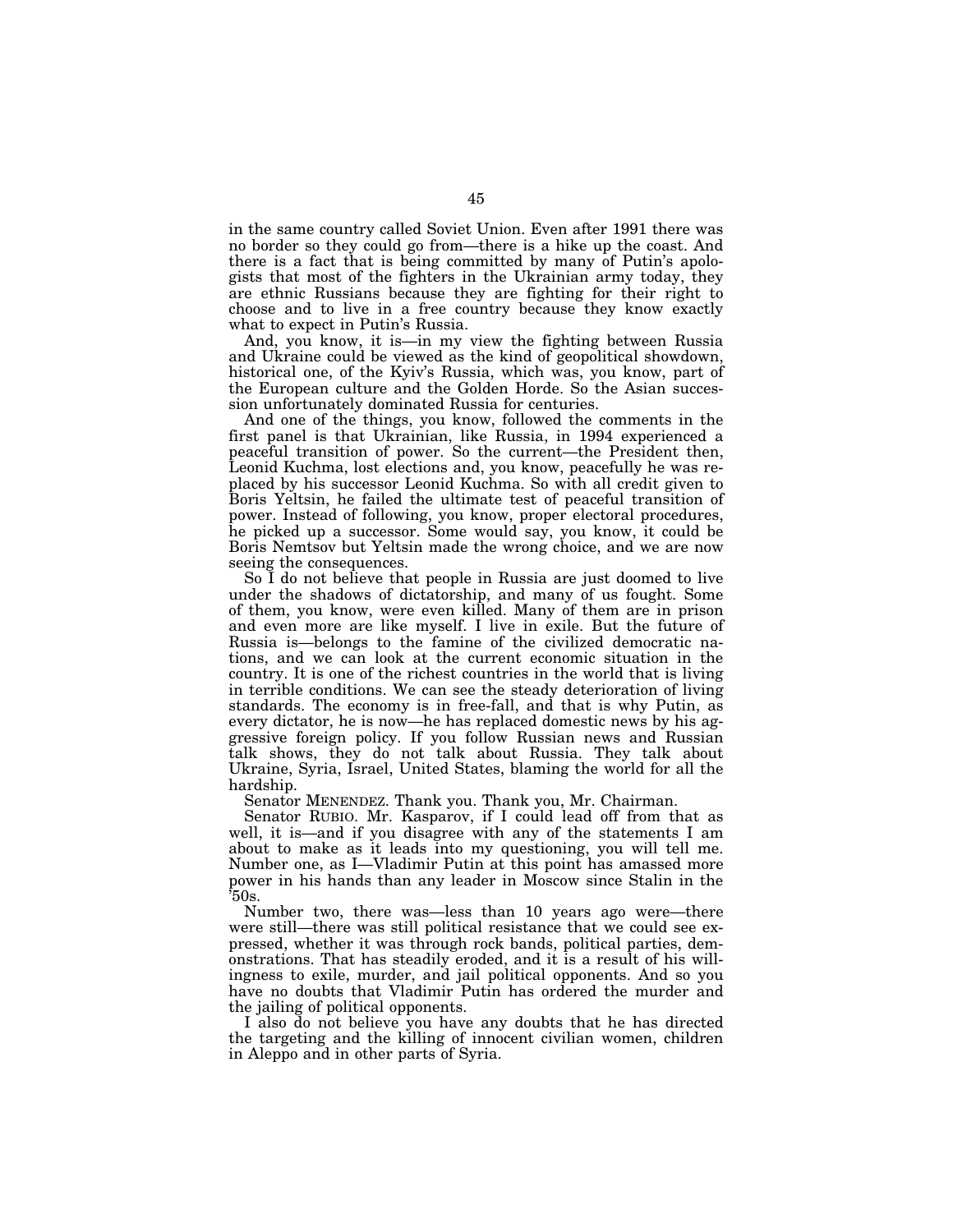I ask all that and lay that context out because we are—we have now had two administrations who believed that somehow this is someone we could work with and create some sort of a strategic geopolitical partnership, and the new administration has also expressed a willingness to potentially pursue this sort of geopolitical partnership with Vladimir Putin, despite all these things we know about him. And I am interested from your perspective, what would the impact be on our credibility, on America's standing in the world, and in, quite frankly, our national security but in particular I want you to opine on our credibility and our standing in the world as a nation who promotes democracy and liberty and the rights of all people. What would it do to our standing if, despite all of these things that we now know, we somehow enter in a geopolitical deal with Moscow in which we are willing to overlook all these things and the sovereignty of nations like Ukraine in exchange for their supposed cooperation in Syria? What would the impact be on America's standing in the world if we go into a deal with a criminal like this?

Mr. KASPAROV. Thank you, Mr. Chairman. I agree with everything you said about Vladimir Putin and his regime. I think it is important to emphasize that the United States and Putin's Russia—let me emphasize Putin's Russia—have no common values, no common ground, and no common interest. It is a false narrative that unfortunately is being pushed by some people in this country and in Europe that Vladimir Putin could be an ally in a war against terrorism. Terrorism has been—I would not say invented but nursed by KGB decades ago, and now we could see that in Syria ISIS has been used by Bashar Al-Assad's butcherous regime as an excuse for the atrocities that they committed against their own people.

Again, it is a long story to find out whether, you know, KGB infiltrators had influenced within ISIS. I believe so. But what is most important that we could see that Assad's forces never fought ISIS and Putin always looked, you know, for ISIS as a good reason for him, an excuse to enter Syria.

So the problem is, you know, that if you make one concession to Putin's regime, they will look for more concessions. They do not look at comprises as a search for common ground. It is a sign of weakness, and they will push on forward.

You mentioned two administrations, Bush 43 administration and Barack Obama administration. I could also mention that one of the earliest mistakes was made even by Clinton administration while in 1995. Bill Clinton was empowered by the bipartisan resolution of the U.S. Congress to demand Boris Yeltsin to stop the first transaction of Russian nuclear weapons to Iran, and he could threaten and actually could pull out financial aid, which was crucial. Unfortunately, he decided against doing it.

So—but if Clinton administration or Bush administration could be somehow forgiven because they looked at Russia as a country that was making, you know, first steps towards democracy, the last 8 or especially the last 4 years, you know, I think it is the—this shortsighted policy cannot be excused because those were the years where Putin accumulated all the power and moved from any form of cooperation into the open confrontation.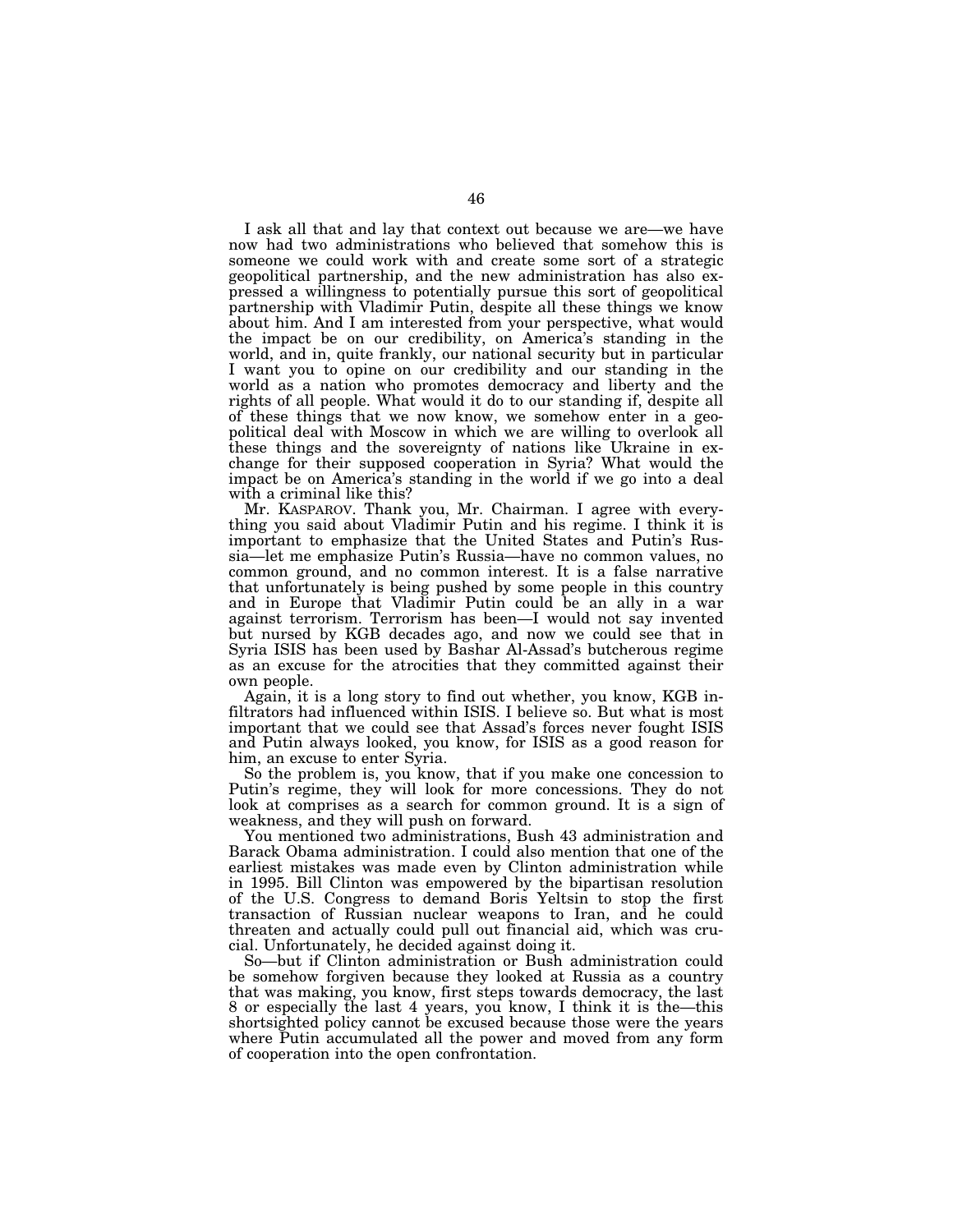Ten years ago in Munich he delivered a speech which cannot be interpreted otherwise but he challenged the West in a Munich security conference. And by the way, he follows almost religiously to what he said there, challenging American power and making United States as a prime target for his domestic propaganda.

If United States enters any kind of deal at the expense of its traditional democratic allies or the countries like Ukraine that are heroically fighting against Putin aggression, that will be a very deep wound in the reputation—global reputation of the United States because it will be seen as the clear case of hypocrisy, and it will undermine U.S. attempts to promote democracy worldwide. And it—by the way, it will not stop Putin from moving further because, again, for him it will be a sign of weakness and he will try to exercise even more power because his domestic propaganda is based exclusively on the confrontation with the United States and the free world.

Senator RUBIO. The—you are a long-time observer and perhaps know firsthand and have seen the tradecraft of the KGB and now the Putin government. As you see reports about their active measures in the United States elections beyond simply some just—you know, just say, well, this is all about trying to reach a particular outcome, in your opinion beyond just the outcome of the election of somebody winning, somebody losing, deeper than that, what is the reason why Vladimir Putin's government would seek to undertake active measures in which they weaponize leaked illegally accessed information for purpose—and then strategically placing that information in the press? What at the end of the day—were they trying to go beyond that—undermine the credibility of American democracy, sow chaos, instability? What is the thinking that goes behind that sort of action?

Mr. KASPAROV. Vladimir Putin is targeting democracy as an institution. Undermining democracy and of course United States is the most lucrative target for a KGB agent. He believes that he could destroy any hopes for democratizations in Russia or in other countries of un-free world. He has been doing the same things in Europe. He has been steadily attacking democratic institutions in the U.K., now in Holland, in France, and Germany, in Italy, elsewhere because for him it is a great opportunity to use, what an irony, technology invented in the free world, the freedom of speech to undermine the very institutions that are protecting our freedom. And he is not going to stop because for him it is a natural way of extending his powers since he wants chaos. Chaos helps him to promote his clandestine agenda, and chaos prevents unified front of European nations and the United States and Canada and other democratic nations in the world to stand against Putin's aggression.

Senator RUBIO. Dr. Eldosari, you said in—on October 10th to the BBC's Arabic Service that ''The problem with the Saudi legal system is that it deals with the lives of people in the 21st century with the mentality of the 7th century.'' I was hoping you could elaborate further for those who might read the transcripts of this hearing or be watching at some point. What did you mean by the they are dealing ''with the lives of people in the 21st century with the mentality of the 7th century?''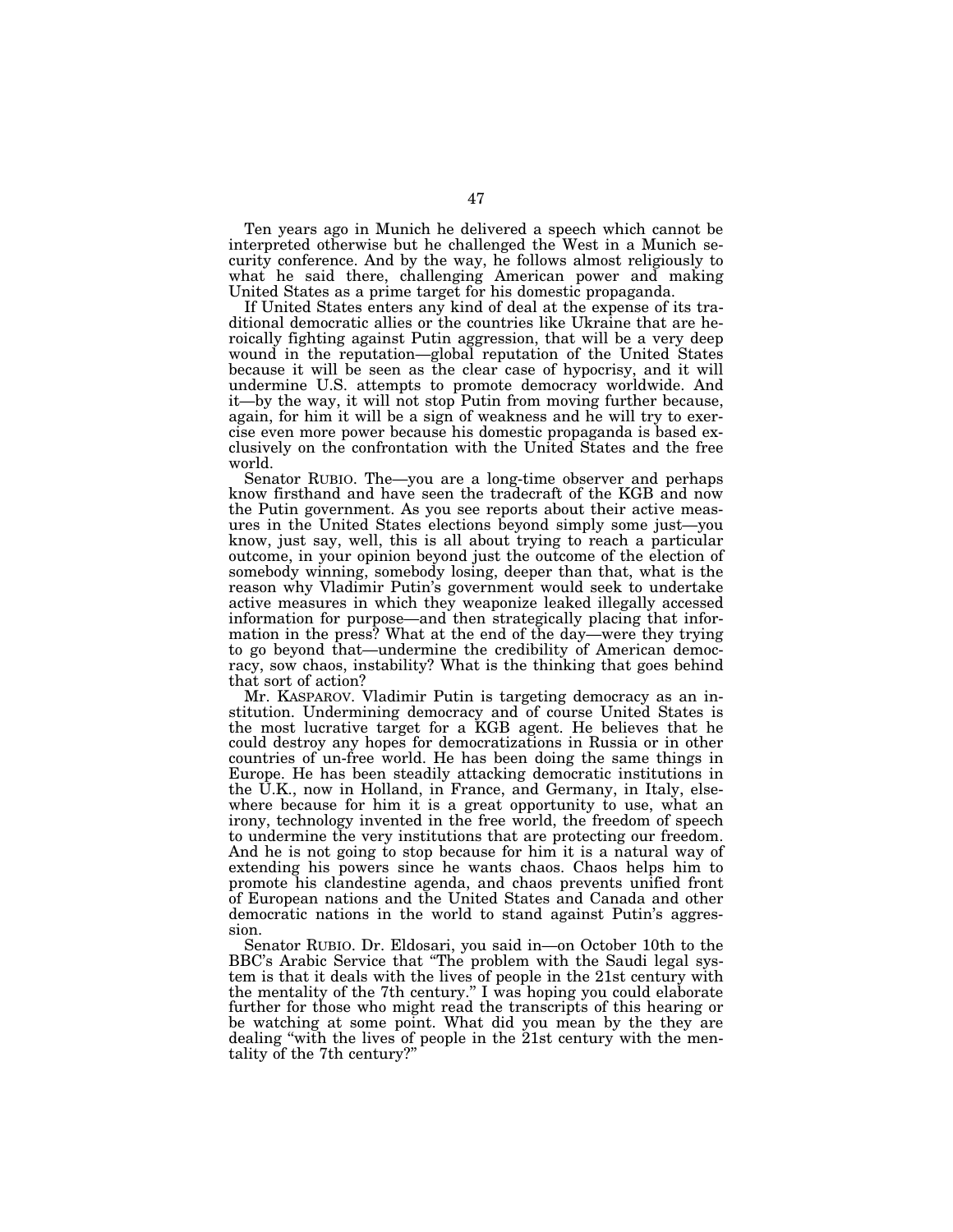Dr. ELDOSARI. A very good example is considering any critics of the state, any critics of the policies as disobedient to the ruler. This idea of a ruler as the guardian, as the ultimate guardian is very much foreign idea, and it is an idea that has been—and aspired by early historical examples that does not have any relevance to the social contracts or to modern work. And if any act could be interpreted by any citizen as a disobedience to the King, that is a good ground to punish this person either by flogging or either by sentencing. There is no penal code in Saudi Arabia.

There is no written codification of what does it mean to have a certain crime and what is the kind of punishment. As I have just mentioned, the ta'azir, which is the authority given to judges by certain Islamic schools of thoughts to decide on punishments according to their own whim is something that is threatening for the due process. Often, when Saudi Arabia is challenged by the international community and asking for a rationale or justification for the punishments enforced on activists, they bring forth the idea of the due process.

We are having courts, we are having lawyers, we are having trials, but the whole philosophy of what is a criminal act is absent. So you could just go to jail like all the members of the Civil and Political Rights for demanding that should be—that there should be a social contract with very—with much of checks and balances for the authority of the ruler. If you demand that in Saudi Arabia, you are sentenced for 11 years or 15 years in prison and—followed by equal duration of travel ban.

So this is what I have meant that this kind of mentality that does not really coincide with any definitions of human rights, this kind of mentality that treats any act of expression of opinion or expression of religious beliefs as an act of terror, as an act of insult against Islam to protect their power. Basically, the religious institutions and the legal institutions are there to protect the status quo rather than to implement justice, and this really is apparent from the wide variance of sentences that people experience from even the same judge.

Senator RUBIO. In our hearing for Secretary of State, then-nominee, now-Secretary of State testified in response to my questions about Saudi Arabia that we needed to account for cultural differences that existed, that perhaps is the reason why this is still in place and it would take a little longer than it would in other places. Is—in your opinion, is the condition of the general population, in particular, women and how they are treated under Saudi law and by Saudi leadership, is that a result of some sort of a cultural affinity or is that basically a system of political control disguised as a cultural principle?

Dr. ELDOSARI. Yes.

So the total obedience that is demanded from citizen to the rule of the King, basically the absolute authority to the King that is unchecked by any balances or measures, this is the same authority that is granted to men over women in a family. And the massive support that we amassed in the male guardianship campaign, it is a social campaign, and the massive, you know, support from religious scholars as well who came out and said that these practices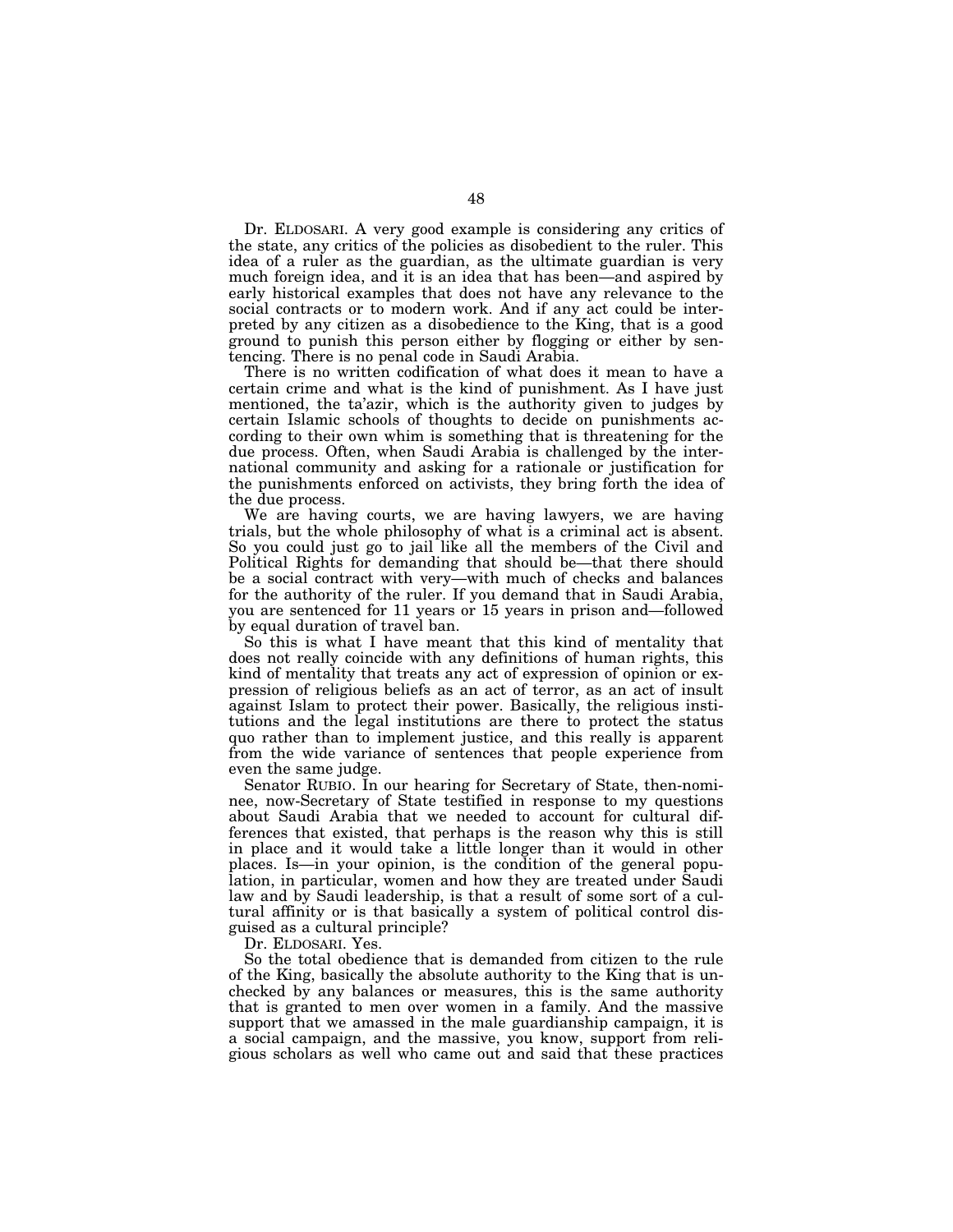are not found in Islam under—or precedence in Islam that actually contracted these ideas. And these ideas are fairly new.

So in the lives of people in the '60s in Saudi Arabia, there was no ban on women to travel on their own. It was an invented state regulation because of a certain incident that happened. So all of those restrictions that were imposed on women to refrain women from participating in the public meaningfully or to acquire, you know, equal opportunities in the workforce or in education or to decide on their own lives or marriages are very much an invented, you know, interpretation of what should be a different scenario.

If really the diversity of Islamic schools of thoughts and the diversity of people have been expressed, then this is something that we have witnessed from a number of people of all backgrounds that have joined the campaign to express online and in writings.

Senator RUBIO. My last question, Doctor, is because of your activism, because of your testimony here today, because of the words you have expressed and the work that you have done, what do they say about you in Saudi Arabia?

Dr. ELDOSARI. Well, I think one of the things that we learn to do—I am sure there are mixed feeling-

Senator RUBIO. By the government, I apologize.

Dr. ELDOSARI. Well, I do see my name coming in the formal print media and in online defamation campaigns all the time and the names of other people who are doing the same. And similar to my distinguished colleague here, I think that we learn to work without thinking of things beyond our control. We tend to uphold our values and our principles and try to do the best of the resources that we have, ideas like what the government would think of is not of an importance I think to people in Saudi Arabia more than to secure the public interest and to make sure that their rights are safeguarded and guaranteed.

Senator RUBIO. Mr. Maldonado, there was a school of thought in American politics that the best way to advance the cause of human rights and freedom in Cuba is to allow for Cuba to be flooded with American business and travelers but in particular American business, that if somehow there were more economic interaction between American corporations and the Cuban Government, which controls the entire economy, that that would somehow lead automatically at some point to political freedoms and some form of representative government. Do you share that view, and has that been your experience over the last 2 years or 2 1/2 years since the change in policy? We now see a large number of chambers of commerce, business interests traveling to Cuba and interacting with the Cuban Government. Has that led to any political opening for people such as yourself or others who disagree with the government? And do you believe that somehow economic interaction with the United States in and of itself will lead to democracy without additional pressure? The microphone.

Mr. MACHADO. Oh, sorry. This will have some impact if the United States could demand that they could pay their own workers in their U.S. companies. Otherwise, it would be more of the same as all foreign companies in Cuba have experienced during the long years in which the state is like a middle man between the company and the Cuban workers. So the Cuban Government is paying their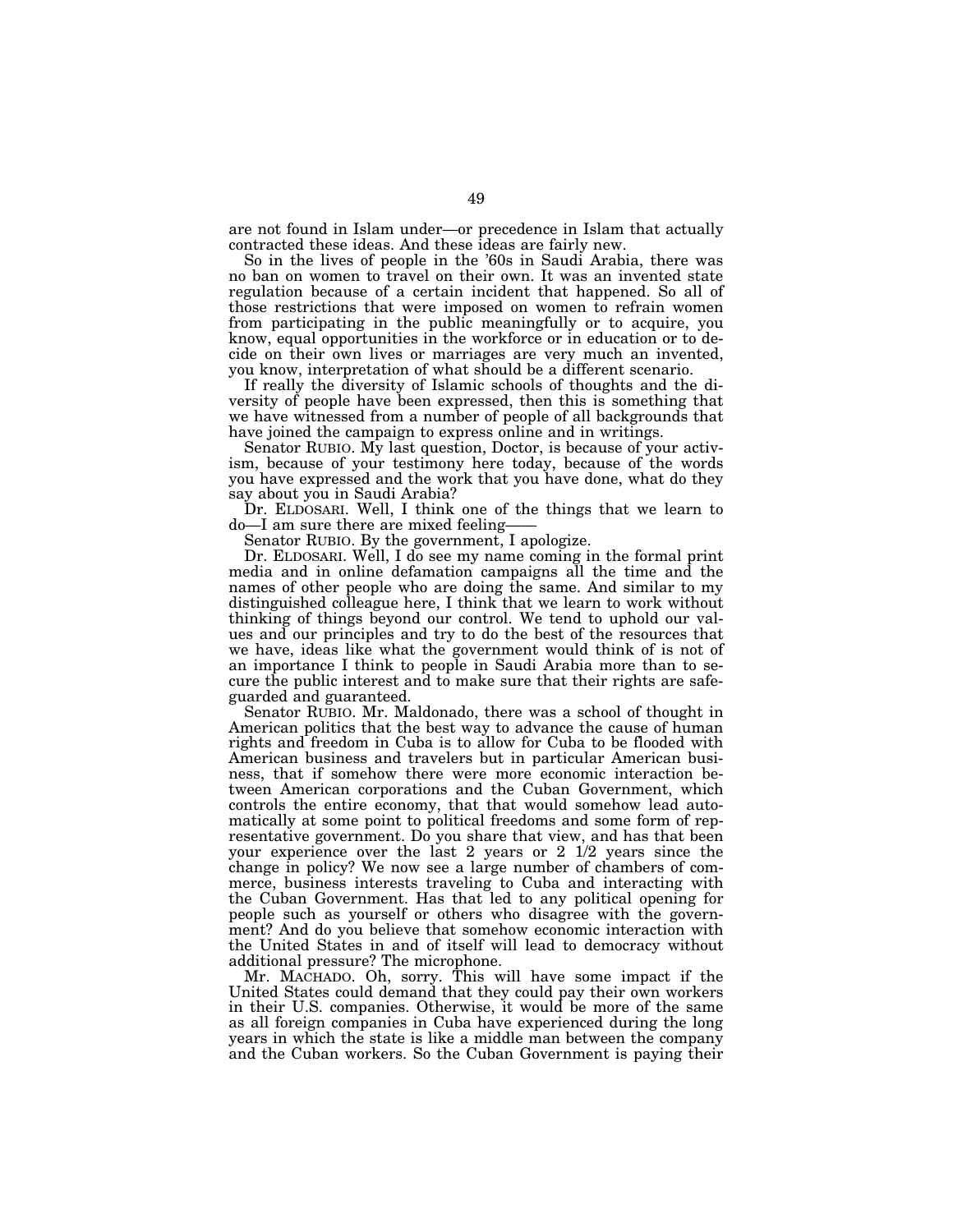workers, \$20, \$25, \$30 a month for doctors and workers in Cuba, which is earned by an American worker in a couple of hours.

Senator RUBIO. But so—and the—the fundamental question that people continue to pose is that we should somehow separate the political opening from the economic debate. Is it your view that we need to be doing more to empower civil society, create obviously attention to the cause such as people such as yourself, that in essence, if we could focus on the political and the freedom, that that would then create a free Cuban people who could decide an economic model for themselves and for their country?

Mr. MACHADO. Well, that is rather difficult because, you know, if it is only political, they could remain as owners of the economy and continue as any other transition of power to themselves.

Senator RUBIO. It is fair to say that the Cuban Government across its holding companies, controlled by sometimes military figures in the government, basically control the vast and overwhelming majority of the Cuban economy?

Mr. MACHADO. Yes. Well, American citizens know the cost of opening some sort of business in Cuba. Mr. Alan Gross is an example. There should be requirements to the Cuban Government that Americans investing in Cuba should be respected. Their policies should be respected to do their business, to conduct their business with all their rights. Maybe that would be a way to reach—another way to reach freedom.

Senator RUBIO. The resistance in Cuba, the people like yourself who are not just demonstrating against the oppression and the tyranny but also who aspire for a freer and more democratic Cuba where people are represented, when this opening happened with Cuba that included all the celebrations that we saw about it, yet we saw such little mention of the plight of those such as yourself and others, what impact did that have on the psychology, the morale of those such as yourself who are still suffering?

Mr. MACHADO. Businesses continue to open but there is still that middle man that will distribute the profits and will pay the Cuban workers very, very small salaries and keep the profit for themselves.

Senator RUBIO. So the bottom line is what American business interests need to know is that an economic opening to Cuba is not necessarily an economic opening with the Cuban people. It is an economic opening to do business with the Cuban Government, who then uses it as an additional form of control over the Cuban people?

Mr. MACHADO. Exactly. Exactly.

Senator RUBIO. My last question is, since the opening of the U.S. Embassy and our designation of the once consulate to embassy, have the personnel there, including the charge d'affaires and others in charge of that facility been supportive of you, reached out to you, interacted with you?

Mr. MACHADO. Sometimes we are called by phone. I was invited to the Fourth of July celebration, and I was the only listed artist on venue.

Senator RUBIO. And in—have you ever in your—over the last 2 or 3 years, as several of our colleagues have visited Cuba—Con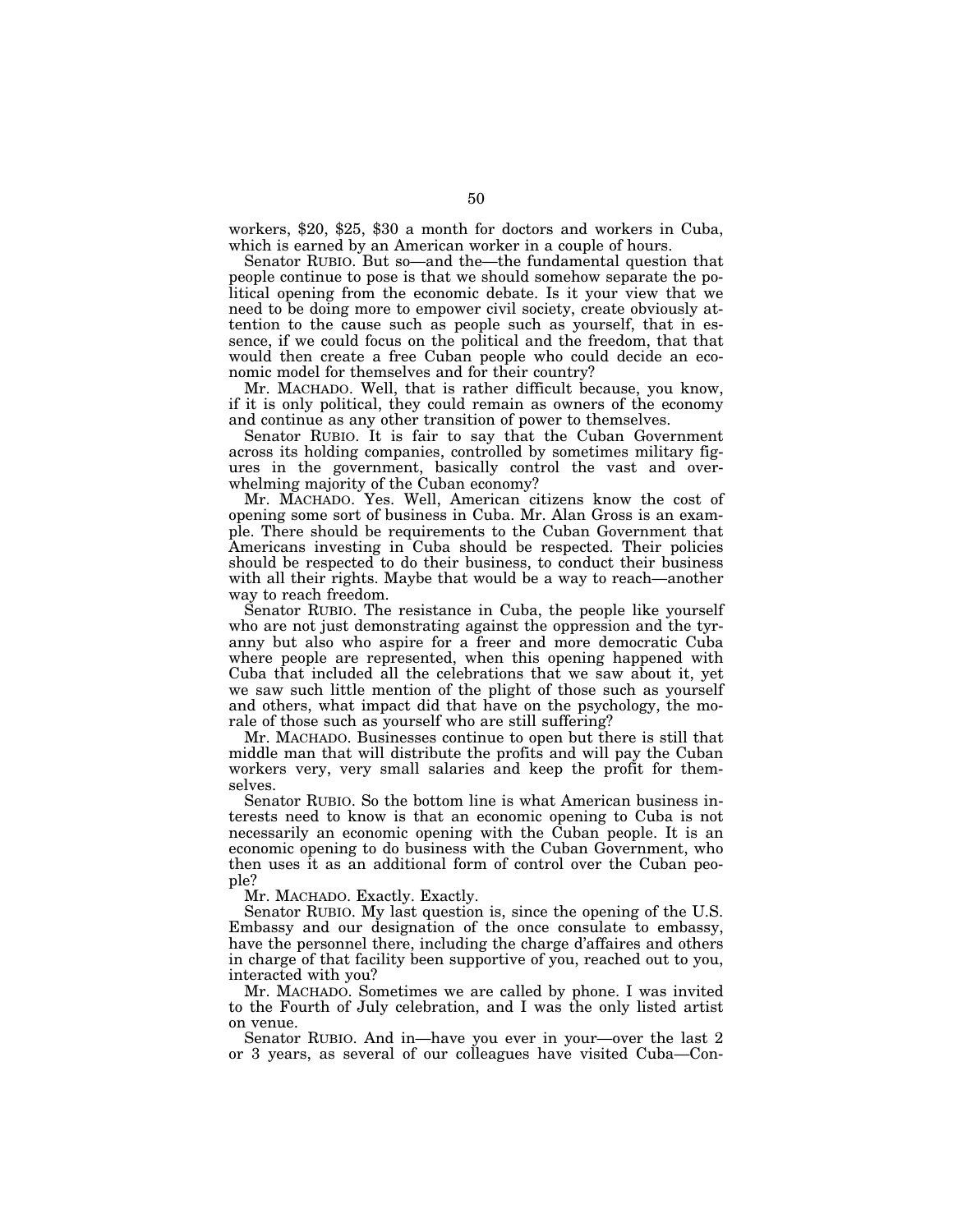gressmen, Senators—have you ever had any Member of Congress visit you?

Mr. MACHADO. Not to me but certainly when President Obama visited Cuba, he met several—all the dissidents, which was very important—a very important action by him.

Senator RUBIO. After the President visited Cuba and left, what was the government—the Castro government's reaction to the people who met with him? Was there a—did you notice a change in their behavior after he left? Did they become more repressive after the fact?

Mr. MACHADO. No. Repression has been increased.

Senator RUBIO. My last question. Since December of 2014 when this opening with Cuba was announced, has repression in Cuba increased or decreased?

The INTERPRETER. Say that again, please.

Senator RUBIO. Since December of 2014 when the opening was announced to Cuba from the U.S. Government, has repression in Cuba increased or decreased?

Mr. MACHADO. It has increased because there is also more activism.

Senator MENENDEZ. Mr. Chairman, very briefly, one quick question and then a comment.

Do you think that after the openings of relationships the Castro regime thinks that they must change in terms of human rights and democracy or have they already acquired what they want?

Mr. MACHADO. Well, believing that would lead you to think that by releasing ''El Chapo'' Guzman, he could change his attitude.

[Laughter.]

Mr. MACHADO. Do you think that would be effective? A murderer is a murderer.

Senator MENENDEZ. By the way, a murderer is a murderer. I get it. To your line of questioning, Mr. Chairman, of course in Cuba if you want to do business, you have to do it with Raul's son or his son-in-law, both high-ranking officials of the Cuban military, both have run the two major entities, one on tourism and its related industry, the other one in agriculture, so not very capable of doing business with the Cuban people and unlocking the freedom of the Cuban people to make money, decide how—get paid directly by U.S. companies, be able to spend that money in a way they want, including hiring some of their relatives or friends and therefore create an economic movement that creates freedom at the end of the day. So I appreciate your line of questioning.

The last thing I want to say, I do not know when you are going back to Cuba, but when you do, I want you to make sure your contacts here in the United States, if you are arrested again, I want you—I think the chairman and I would both want to know immediately through your contacts because the—if there is to be an embassy of the United States in Cuba, or for that fact any place in the world, then it seems to me that in fact there should be a vigorous pursuit of giving assistance to human rights activists, political dissidents, independent journalists who are jailed simply because they peacefully try to express their position.

So I want to do—I hope what we have done in other parts of the world when we did with Walesa and Vaclav Havel and others is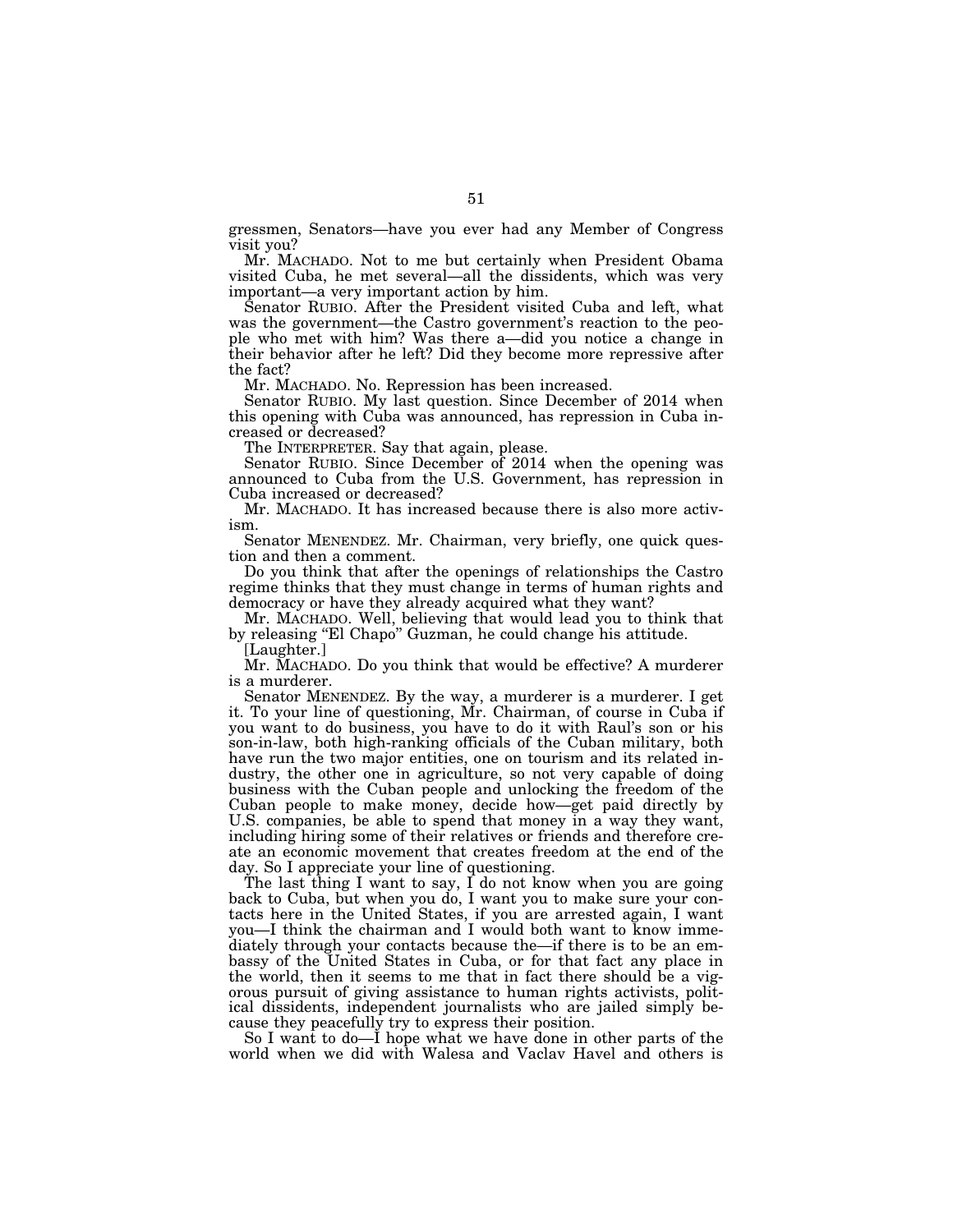create this light upon the individual that hopefully creates some degree of security for them. The regime does not seem to care much about that, but at some point it has to give, and I just want to— I appreciate you taking the risk to come here and testify because your oppressors get to sit in the back row, but in Cuba you cannot do that. And so to the extent that we can be helpful to protect you, I want to make sure that you know that you are not alone.

Senator RUBIO. My final—and I have to ask you a final question but there is one more. My colleagues, some will wonder, well, if it is such a dictatorship, if it so tyrannical, then why is Mr. Maldonado allowed to travel, come here to the United States and say the things that he is saying. In your opinion, why have they allowed you to be here today and to testify?

Mr. MACHADO. Thanks to continuous movement of protest, the world knows that there are dissidents in Cuba. They removed the permit to travel. In the past, only they could travel. Now, all can travel. I have faced difficulties to leave the country sometimes and by that action being denounced, that prohibition was removed. Maybe they hope that I will not be back.

Senator RUBIO. Well, we appreciate all of you for being here. The record is going to remain open for 48 hours, and I thank you all again for your time and for your brave testimony. And with that, this meeting is adjourned.

[Whereupon, at 5:09 p.m., the hearing was adjourned.]

### ADDITIONAL MATERIAL SUBMITTED FOR THE RECORD

#### RESPONSES OF CARL GERSHMAN TO QUESTIONS SUBMITTED BY SENATOR TIM KAINE

*Question*. There are various indices, including the Economist Intelligence Unit, that measure the state of democracy in countries around the world. Which of these do you find the most credible and accurate, and why?

Answer. The various indices to which you refer exist precisely because there is no consensus on how to conceptualize and measure democracy. Consequently, different methodologies are employed by the principal indices, which include the EIU's Democracy Index, Freedom House, Bertelsmann Transformation Index (BTI), Democracy Barometer, Freedom House, Polity IV, Sustainable Governance Indicators (SGI), Legatum, V–Dem, Worldwide Governance Indicators (WGI), and the UNDP's Electoral Democracy Index.

All such indices share the common problems of establishing a precise and credible definition of democracy; identifying appropriate indicators; aggregating quantitative or numerical data; and subjecting the data to evaluation and judgments (the Freedom House, Polity IV and EIU surveys all rely on expert's qualitative interpretation of quantitative data).

These issues have been the subject of an intense debate amongst academics and practitioners. The attached articles from the NED's Journal of Democracy address some of the key issues.

Since its inception, the NED has been committed to a broad or holistic interpretation of democracy rather than a 'minimalist' definition that privileges elections, hence NED's mission to support "the growth of a wide range of democratic institutions abroad, including political parties, trade unions, free markets and business organizations, as well as the many elements of a vibrant civil society that ensure human rights, an independent media, and the rule of law.''

Consequently, and without discounting the value and insights of other democracy indices, Freedom House's Freedom in the World—which adopts a similarly holistic approach (including socio-economic rights within political and civil liberties, for instance) - remains the standard setter for gauging the condition and trajectory of democratic governance and political and civil rights. Through a long-established series of complementary annual reports, Freedom House's analytical team has developed a significant specialization in standardized, multicountry surveys.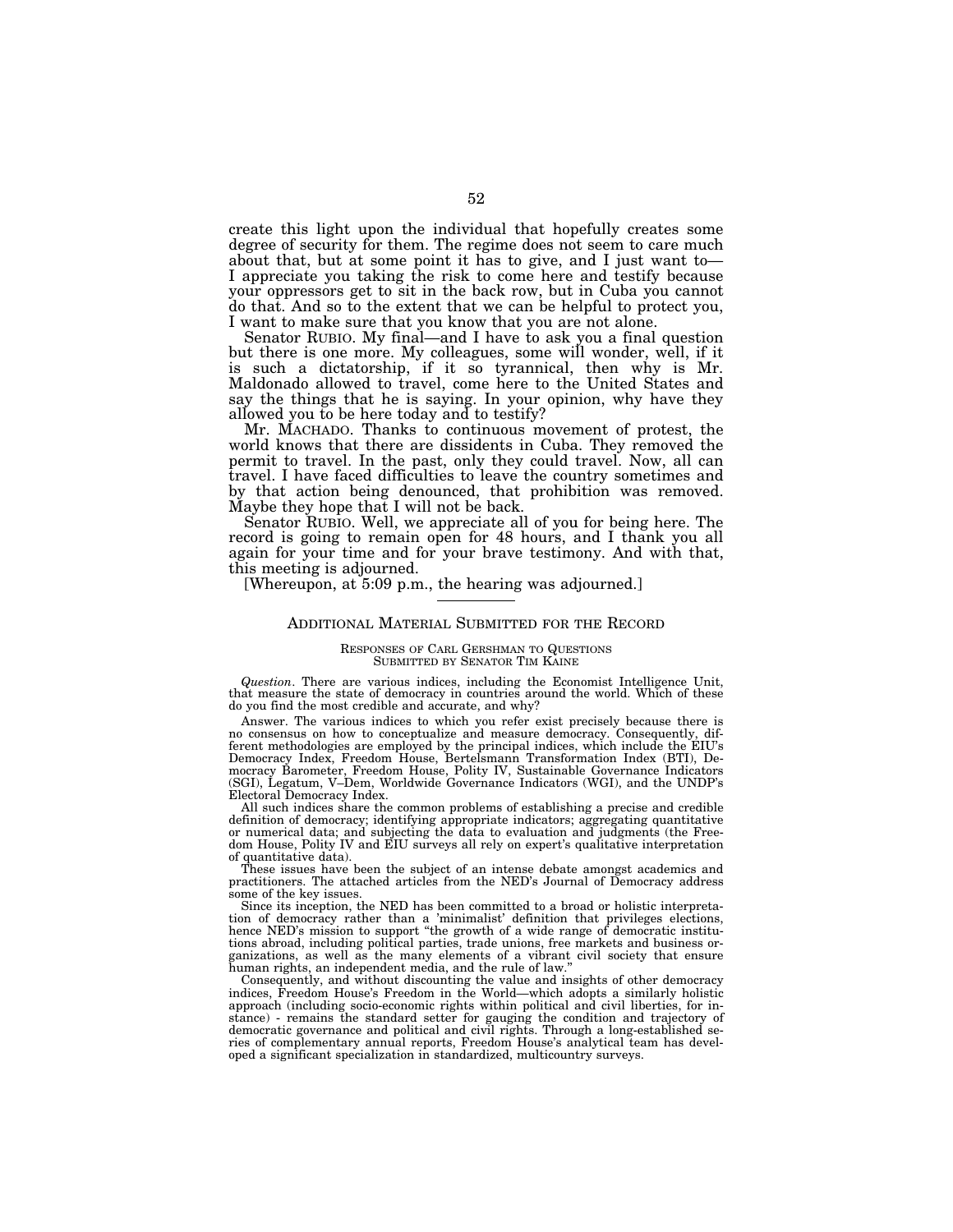By contrast, most of the other indices offer a partial or specialized perspective. The Bertelsmann Transformation Index (BTI), for instance, popular in Europe, assesses some dimensions of political rights and civil liberties in over I 00 countries, but its conceptual approach highlights "transformational management" in the context of "good governance." The relatively new V–Dem ("Varieties of Democracy"see attached Journal of Democracy article), produced by an international academic consortium, by contrast, seeks ''to distinguish between seven high level principles of democracy'' (Electoral, Liberal, Participatory, Majoritarian, Consensual, Deliberative, and Egalitarian).

While the various indices offer distinctive insights, the principal virtue of Freedom in the World is its accessibility and user-friendly approach—one reason why the Freedom in the World data and supporting narrative reports have become a crucial point of reference for journalists and analysts. That the analysis is provided in a non-academic, jargon-free, clear-minded way is also useful. Moreover, at a time when undemocratic regimes have turned the manipulation of information into an art form and facts are increasingly subject to distortion, the grounded, rigorous numerical scores, succinct narratives, and consistent reporting of Freedom in the World is especially valuable.

*Question*. Further, which factors do you believe are the most important to account for in determining a country's level of democracy over time?

Answer. Measuring democracy is important to the Endowment and other democracy assistance practitioners for several reasons, including:

- gauging the state or quality of democracy in a particular country, region or sphere in order to identify programmatic priorities;
- identifying 'early warning signals' of democratic deterioration or relapse;
- program evaluation;
- monitoring compliance with standards (e.g., Millennium Challenge Account).

The NED's commitment to inclusive democracy (see above) is consistent with the celebrated political scientist Robert Dahl's widely accepted two-part definition of democracy as requiring at least conleslation or compeliiion and participation or inclusion (the right to vote, freedom of association, etc.). Consequently, the primary factors of a healthy democracy would include free and fair elections, the right to form political parties, competitiveness and prospects for political turnover or alternation. These institutional prerequisites of democracy, however, require a supportive substructure of secondary factors, such as a robust civil society, free media, independent judiciary, and a constitution with explicit guarantees of fundamental rights.

But the emergence of 'competitive authoritarian' or hybrid regimes, which hold elections (albeit flawed) and allow a degree of political space for opposition voices, has highlighted the importance of measuring democracy between elections and beyond formal institutions and procedures. While the minimalist or electoral conception of democracy has prioritized such factors as the integrity of the electoral process and prospects for political alternation, hitherto secondary factors deemed important for ensuring or supporting electoral contestation are becoming primary indicators of the health or quality of democracy, including:

- rule of law and judicial independence;
- transparency and horizontal accountability of state institutions;
- media freedom and pluralism;
- human rights and civil liberties (including minority rights), and
- the autonomy and vibrancy of civil society.

There may be an academic case for prioritizing some indicators of democracy over others, but from a practitioner perspective, the assessment of which factors or indicators are most important in determining a country's level of democracy over time depends to a large extent on the specific country context and necessarily remains fluid, responsive to trends and events. For example, few would have predicted the corrosion of democratic institutions that is occurring in 'consolidated' democracies.

Accordingly, there may be a case for prioritizing factors such as voice/accountability and issues of government effectiveness, especially since democracy's perceived institutional failures threaten to undermine its appeal and legitimacy.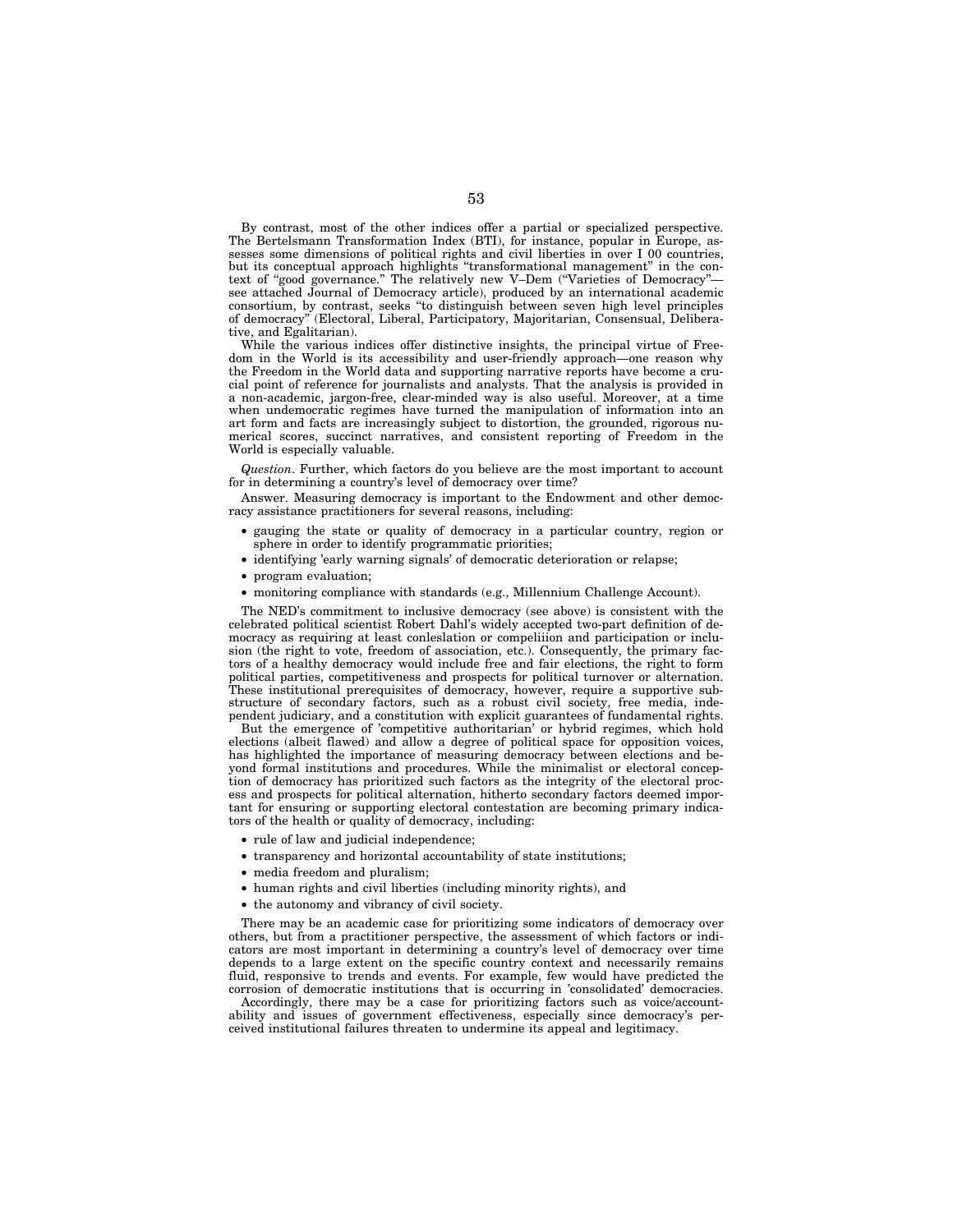[The material referred to above can be accessed in the documents referenced in footnotes below.]<sup>12</sup>

#### RESPONSE OF HON. MARK GREEN TO QUESTION SUBMITTED BY SENATOR TIM KAINE

#### DEMOCRACY DATA

*Question*. There are various indices, including the Economist Intelligence Unit, that measure the state of democracy in countries around the world. Which of these do you find the most credible and accurate, and why? Further, which factors do you believe are the most important to account for in determining a country's level of democracy over time?

Answer. Indices that measure the state of democracy can be useful for identifying trends in democratic development across countries and over time. However, it is im-portant to remember that there is no ''one-size-fits-all'' model of democracy. All democracies are works in progress: they are complex, dynamic, and vary depending on culture and context. For this reason, no matter how comprehensive and well-conceived an index is, it's important to critically assess the measures an index score is based on; to compare those measures with data from other sources (including other indices); and to place improvements or declines in scores in context through<br>in-depth qualitative analysis. That being said, the approach taken by the Millen-<br>nium Challenge Corporation (MCC) indices is useful. Using political and/or civil rights, and incorporates additional data from several different sources to assess government effectiveness, transparency and responsiveness. MCC now has a decade of experience applying its democracy measurement approach in a wide range of settings, and their index has become increasingly recognized and accepted, especially in lower-income and lower middle-income countries.

#### RESPONSE OF KENNETH WOLLACK TO QUESTION SUBMITTED BY SENATOR TIM KAINE

#### DEMOCRACY DATA

*Question*. There are various indices, including the Economist Intelligence Unit, that measure the state of democracy in countries around the world. Which of these do you find the most credible and accurate, and why? Further, which factors do you believe are the most important to account for in determining a country's level of democracy over time?

Answer. There are a number of credible indices on the state of democracy globally and in particular countries. The Economist Intelligence Unit's Democracy Index, Freedom House's Freedom in the World Reports, and Bertelsmann's Transformations Index are among them. They each are very helpful, though each also has constraints largely defined by the combination of necessarily limited factors they consider and emphases they embrace. It is best to look at a combination of the indices, rather than to focus on just one, and to compare them over a period of years, rather than to accept a 1-year snapshot as definitive. It is also best to look at them together with other indices that are relevant to democratization, like Transparency<br>International's Corruption Perception Index. Reporters without Borders' World International's Corruption Perception Index, Reporters without Borders' World Press Freedom Index, and the Fraser Institute's Economic Freedom Ranking.

Moreover, an index by nature assigns weight to a particular set of indicators, usually grouped by subject areas, and it then assigns an overall score to each country it considers. There are also important nuances, which highlight the need to consider reports on particular countries and subjects across a number of countries. The U. Department of State's Country Reports on Human Rights Practices and reports of credible nongovernmental and intergovernmental organizations on elections, gender and politics, rule of law development, human rights and other issues are indispensable for understanding the state of democracy and trends of particular countries and globally. The UNDP's Human Development Reports and their related indices are valuable resources when considering global trends.

<sup>&</sup>lt;sup>1</sup> "Anxious Dictators, Wavering Democrats," Arch Puddington, Tyler Roylance, Journal of Democracy, Volume 27, Number 2, April 2016, pp. 86–100. https://muse.jhu.edu/article/614520.<br><sup>2</sup> "V-Dem: A New Way to Measure Democr